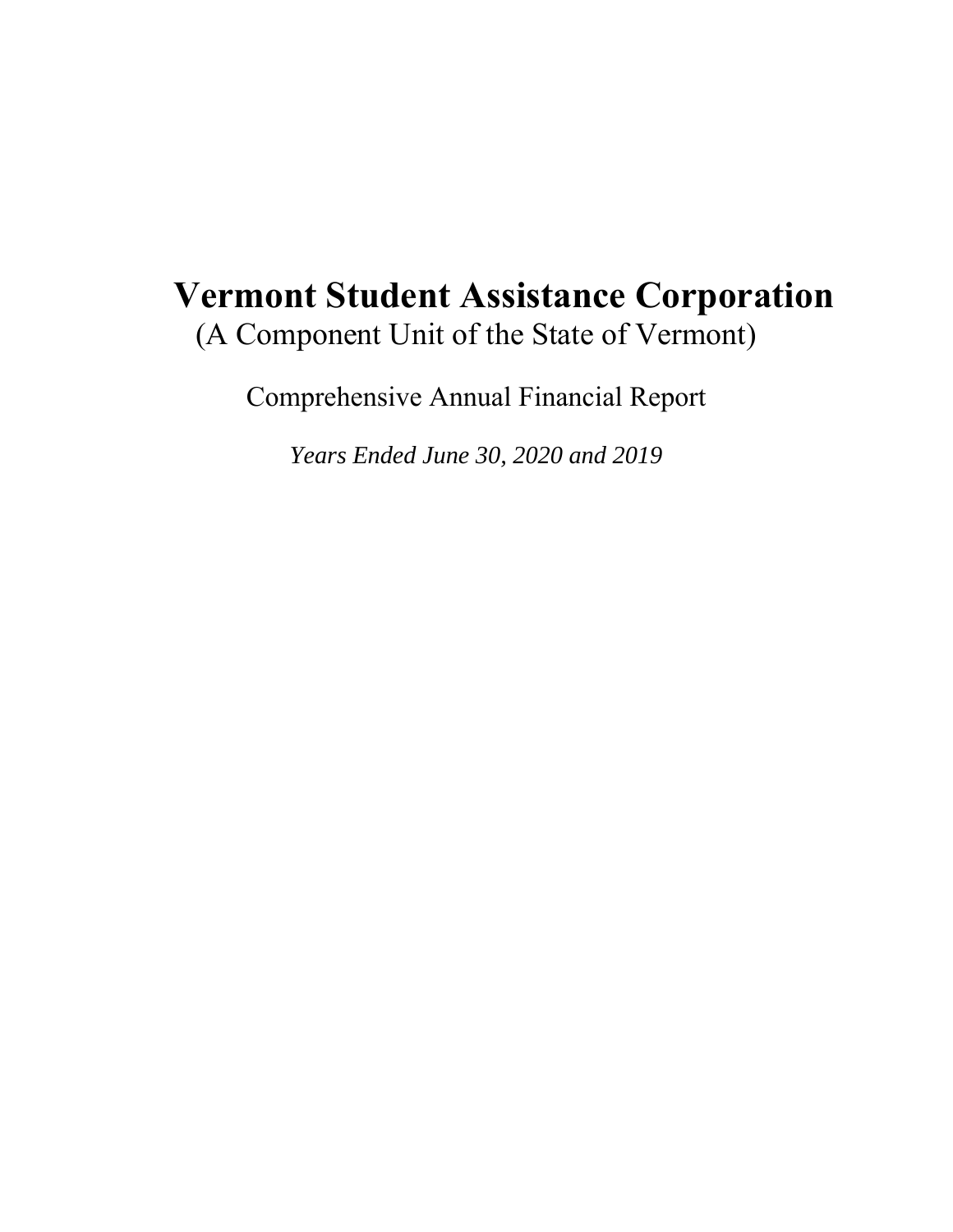(A Component Unit of the State of Vermont)

### BASIC FINANCIAL STATEMENTS AND MANAGEMENT'S DISCUSSION AND ANALYSIS

Years Ended June 30, 2020 and 2019

# TABLE OF CONTENTS

|                                                                            | Page(s)   |
|----------------------------------------------------------------------------|-----------|
| Independent Auditor's Report                                               | $1 - 2$   |
| Management's Discussion and Analysis (Unaudited)                           | $3 - 17$  |
| <b>Basic Financial Statements:</b>                                         |           |
| <b>Statements of Net Position</b>                                          | $18 - 19$ |
| Statements of Revenues, Expenses and Changes in Net Position               | 20        |
| <b>Statements of Cash Flows</b>                                            | $21 - 22$ |
| Statements of Fiduciary Net Position – Agency Funds                        | 23        |
| Notes to Financial Statements                                              | $24 - 51$ |
| Combining Schedule of Changes in Assets and Liabilities - All Agency Funds | 52        |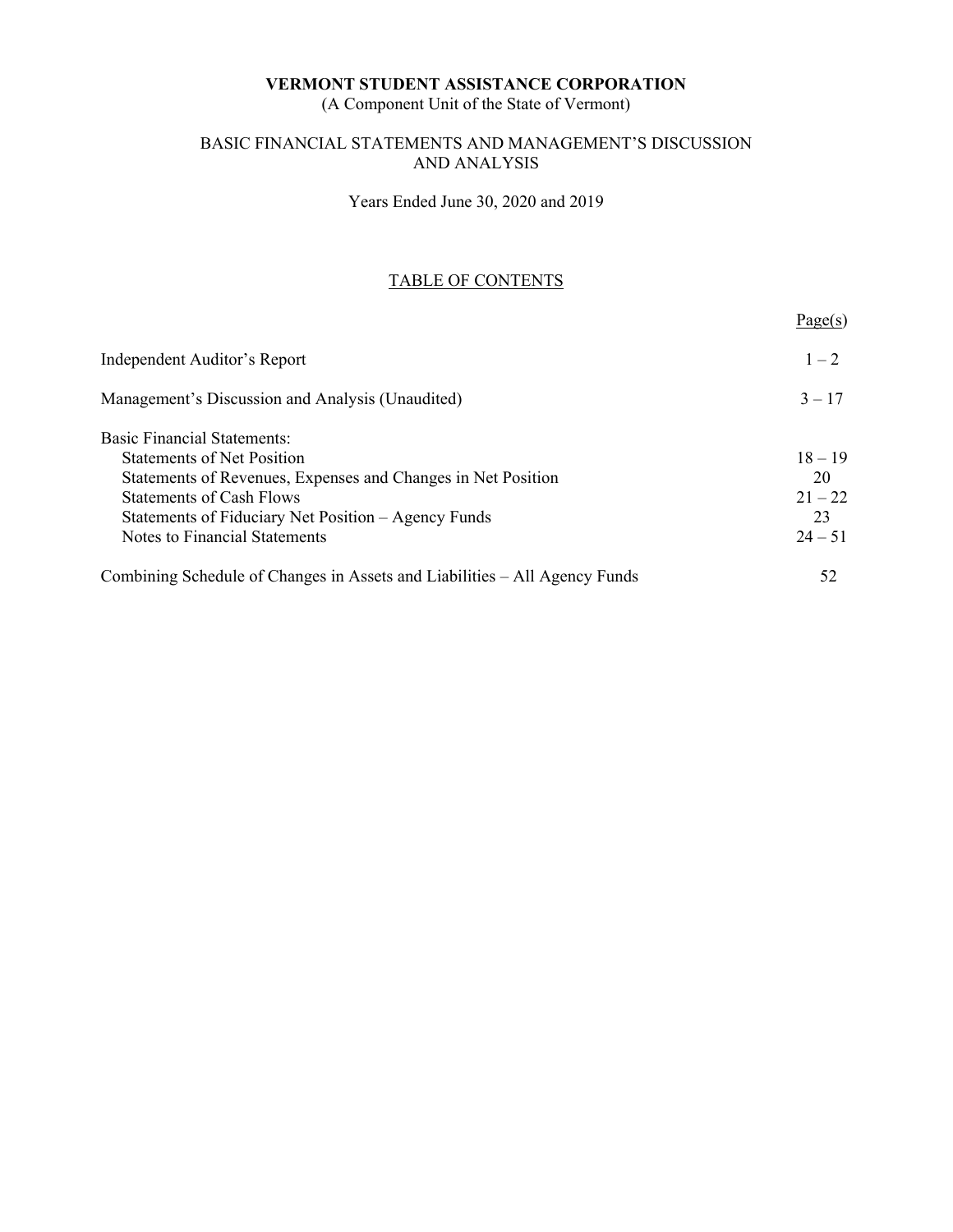

### **INDEPENDENT AUDITOR'S REPORT**

Board of Directors Vermont Student Assistance Corporation

We have audited the accompanying financial statements of the business-type activities and the fiduciary fund information of Vermont Student Assistance Corporation (VSAC), a component unit of the State of Vermont, as of and for the years ended June 30, 2020 and 2019, and the related notes to the financial statements, which collectively comprise VSAC's basic financial statements as listed in the table of contents.

#### *Management's Responsibility for the Financial Statements*

Management is responsible for the preparation and fair presentation of these financial statements in accordance with U.S. generally accepted accounting principles; this includes the design, implementation and maintenance of internal control relevant to the preparation and fair presentation of financial statements that are free from material misstatement, whether due to fraud or error.

#### *Auditor's Responsibility*

Our responsibility is to express opinions on these financial statements based on our audits. We conducted our audits in accordance with U.S. generally accepted auditing standards. Those standards require that we plan and perform the audit to obtain reasonable assurance about whether the financial statements are free from material misstatement.

An audit involves performing procedures to obtain audit evidence about the amounts and disclosures in the financial statements. The procedures selected depend on the auditor's judgment, including the assessment of the risks of material misstatement of the financial statements, whether due to fraud or error. In making those risk assessments, the auditor considers internal control relevant to the entity's preparation and fair presentation of the financial statements in order to design audit procedures that are appropriate in the circumstances, but not for the purpose of expressing an opinion on the effectiveness of the entity's internal control. Accordingly, we express no such opinion. An audit also includes evaluating the appropriateness of accounting policies used and the reasonableness of significant accounting estimates made by management, as well as evaluating the overall presentation of the financial statements.

We believe that the audit evidence we have obtained is sufficient and appropriate to provide a basis for our audit opinions.

#### *Opinions*

In our opinion, the financial statements referred to above present fairly, in all material respects, the financial position of the business-type activities and fiduciary fund information of VSAC as of June 30, 2020 and 2019, and the changes in the net position and cash flows of the business-type activities thereof for the years then ended in accordance with U.S. generally accepted accounting principles.

berrydunn.com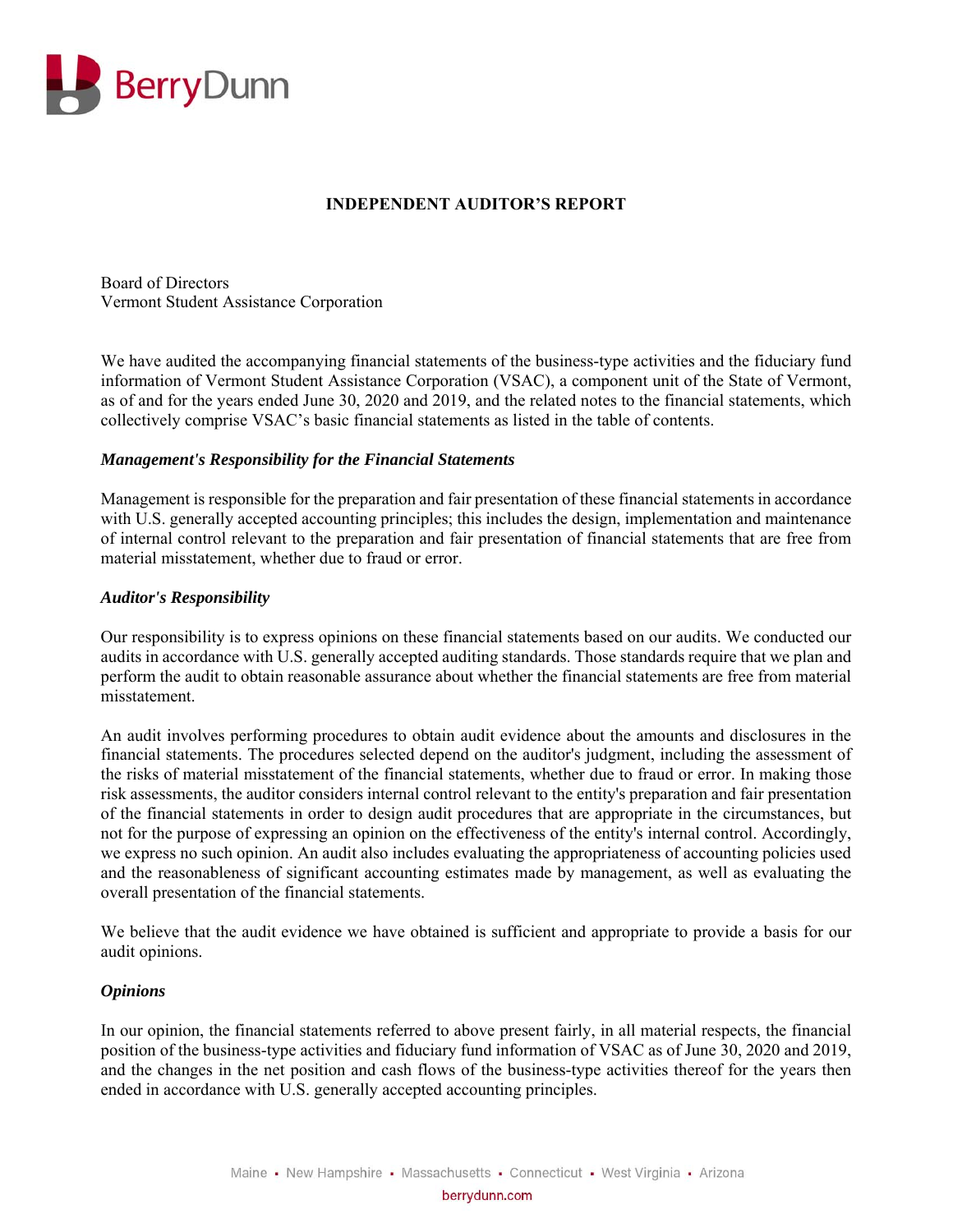Board of Directors Vermont Student Assistance Corporation Page 2

#### *Other Matters*

#### *Required Supplementary Information*

U.S. generally accepted accounting principles require that management's discussion and analysis on pages 3 through 17 be presented to supplement the basic financial statements. Such information, although not part of the basic financial statements, is required by the Governmental Accounting Standards Board, who considers it to be an essential part of financial reporting for placing the basic financial statements in an appropriate operational, economic, or historical context. We have applied certain limited procedures to the required supplementary information in accordance with U.S. generally accepted auditing standards, which consisted of inquiries of management about the methods of preparing the information and comparing the information for consistency with management's responses to our inquiries, the basic financial statements, and other knowledge we obtained during our audit of the basic financial statements. We do not express an opinion or provide any assurance on the information because the limited procedures do not provide us with sufficient evidence to express an opinion or provide any assurance.

#### *Other Information*

Our audits were conducted for the purpose of forming an opinion on the financial statements that collectively comprise VSAC's basic financial statements. The accompanying combining schedule of changes in assets and liabilities – all agency funds is presented for purposes of additional analysis and is not a required part of the basic financial statements. The combining schedule is the responsibility of management and was derived from and relates directly to the underlying accounting and other records used to prepare the basic financial statements. Such information has been subjected to the auditing procedures applied in the audit of the basic financial statements and certain additional procedures, including comparing and reconciling such information directly to the underlying accounting and other records used to prepare the basic financial statements or to the basic financial statements themselves, and other additional procedures in accordance with U.S. generally accepted auditing standards. In our opinion, the combining schedule is fairly stated, in all material respects, in relation to the basic financial statements as a whole.

Berry Dunn McNeil & Parker, LLC

Manchester, New Hampshire September 21, 2020

Registration No: 92-0000278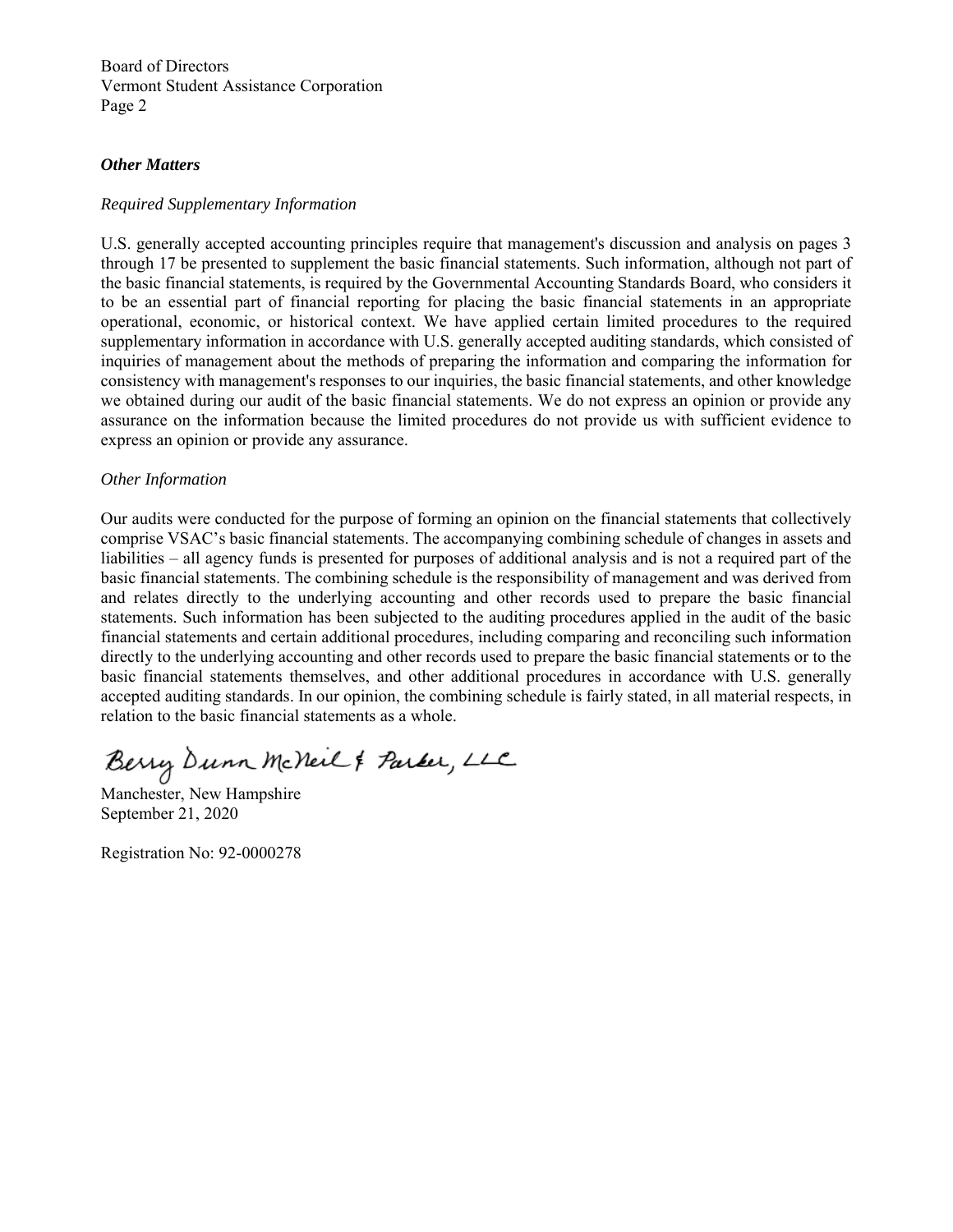(A Component Unit of the State of Vermont)

### MANAGEMENT'S DISCUSSION AND ANALYSIS (UNAUDITED)

Years Ended June 30, 2020 and 2019

The Vermont Student Assistance Corporation (VSAC or the Corporation), a public nonprofit corporation, was created as an instrumentality and agency of the State of Vermont (the State) by the State's Legislature in 1965 and exists under Chapter 87 of Title 16, Vermont Statutes Annotated for the purpose of ensuring that Vermont students and parents have the necessary information and financial resources to pursue their education goals beyond high school. VSAC awards grants and scholarships, and finances, guarantees, originates, and services education loans to students and parents. VSAC also administers outreach services to students seeking postsecondary education opportunities. Finally, VSAC manages the Vermont Higher Education Investment Plan.

VSAC administers the State grant program, funded by State appropriations, at no cost to the State. VSAC administers and awards approximately 115 scholarship programs, including VSAC assisted scholarships and scholarship funds held and managed by VSAC.

VSAC's education loan programs are financed through issuance of limited obligation bonds. Certain education loans are guaranteed by VSAC as a guarantor and/or reinsured by the U.S. Department of Education (ED) through the Federal Family Education Loan (FFEL) Program. VSAC education loans are available to Vermont students attending both in-state and out-of-state institutions, and to students of Vermont institutions.

VSAC's outreach services are funded through a variety of federal grants including GEAR UP and Talent Search, as well as through State grants, and general corporate support.

Management's Discussion and Analysis Report includes Fiscal 2020 and Fiscal 2019 information due to the fact that the Financial Statements include Fiscal 2020 and Fiscal 2019 information.

### *The Financial Statements*

VSAC's financial statements are a series of reports that detail financial information using accounting methods similar to those used by private businesses, especially financial institutions.

The statement of revenues, expenses and changes in net position present the results of VSAC's operations. The statement reports all revenues and expenses and reconciles the beginning and end of year net position balances.

The statement of net position includes all the Corporation's assets, liabilities and deferred inflows/outflows. The statement also presents the balance of assets in excess of liabilities and deferred inflows or net position.

The statement of cash flows supplements these statements providing relevant information about cash receipts and payments for the Corporation.

The notes to financial statements are an integral part of the financial statements and contain information necessary to get a complete view of VSAC's financial position.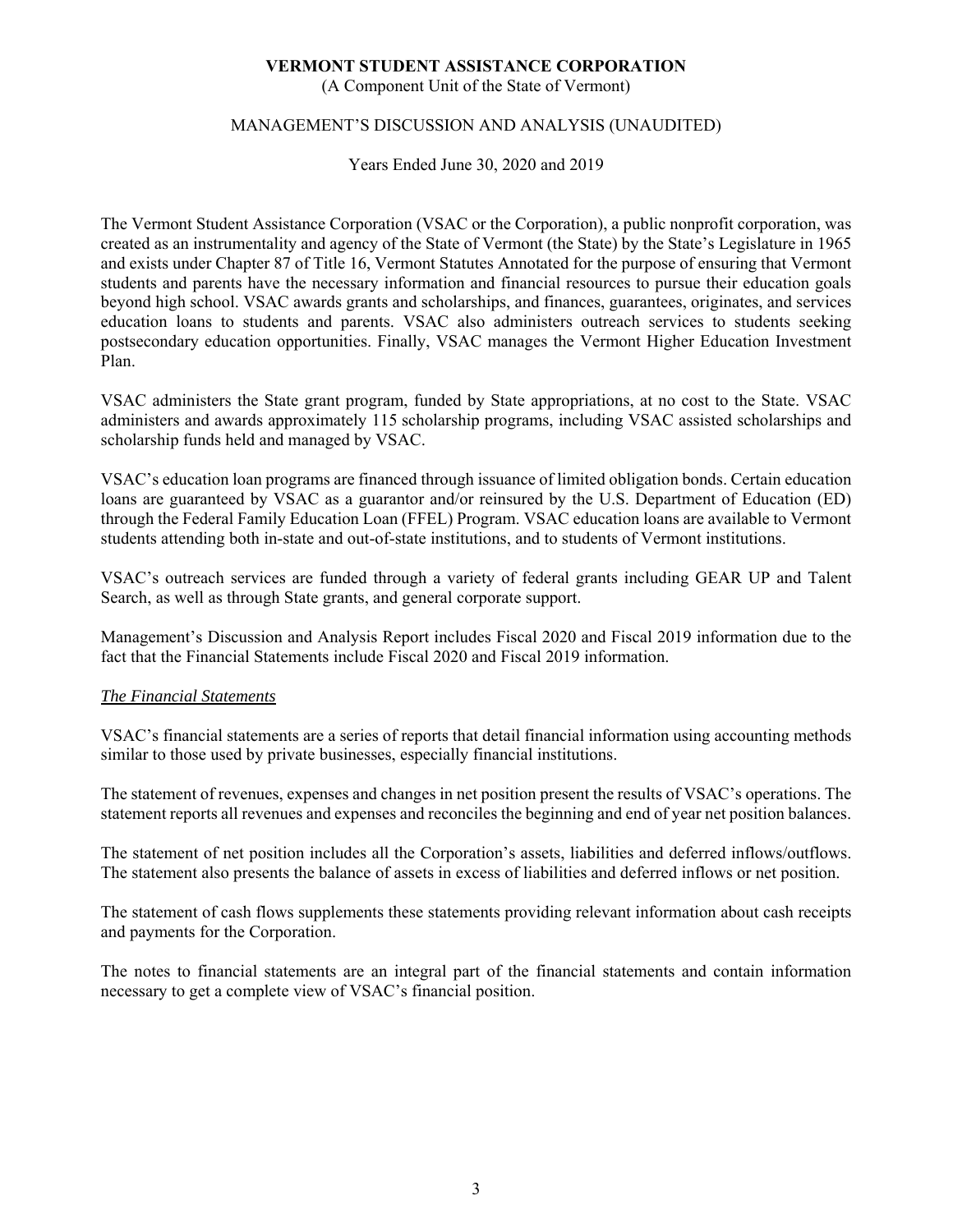(A Component Unit of the State of Vermont)

### MANAGEMENT'S DISCUSSION AND ANALYSIS (CONTINUED) (UNAUDITED)

#### Years Ended June 30, 2020 and 2019

### **FISCAL 2020**

### *Fiscal 2020 Highlights and Overall Financial Position*

- VSAC's total net surplus for the years ended June 30, 2020 and 2019 was \$7.5 million and \$6.5 million, respectively. VSAC's total net position increased to \$199.9 million.
- Interest expense, which is a combination of bond interest costs offset by amortization of deferred gains on early bond retirement, decreased \$4.6 million from 2019 to 2020. See Interest Costs on page 9 and 10 of Management's Discussion and Analysis for details of the components of Interest Expense.
- During the year ended June 30, 2020, VSAC provided \$25.5 million in grants and scholarships to Vermont students.
- VSAC originated \$50.1 million in new loans to students and parents. VSAC holds and services \$658.6 million in education loans receivable and related interest at June 30, 2020.
- VSAC returned \$0.7 million in interest rebates to students in its loan programs during fiscal 2020.
- VSAC holds student loans and variable rate notes payable whose return is linked to the London Inter Bank Offered Rate ('LIBOR'). The Financial Conduct Authority of the United Kingdom plans to phase out the calculation and publication of LIBOR by the end of 2021. VSAC is in consultation with bond counsel and reviewing its loan documentation in order to determine what provisions exist for substituting alternative rate indices for LIBOR. See Note 11 for further details.
- On March 11, 2020, the World Health Organization declared coronavirus disease (COVID-19) a global pandemic. Local, U.S., and world governments encouraged self-isolation to curtail the spread of COVID-19 by mandating the temporary shut-down of business in many sectors and imposing limitations on travel and the size and duration of group gatherings. Most sectors are experiencing disruption to business operations and may feel further impacts. The Coronavirus Preparedness and Response Supplemental Appropriations Act of 2020 provides several relief measures to organizations from the impacts of COVID-19. There is unprecedented uncertainty surrounding the duration of the pandemic, its potential economic ramifications, and additional government actions to mitigate them. Accordingly, while management expects this matter to impact operating results, the related financial impact and duration cannot be reasonably estimated.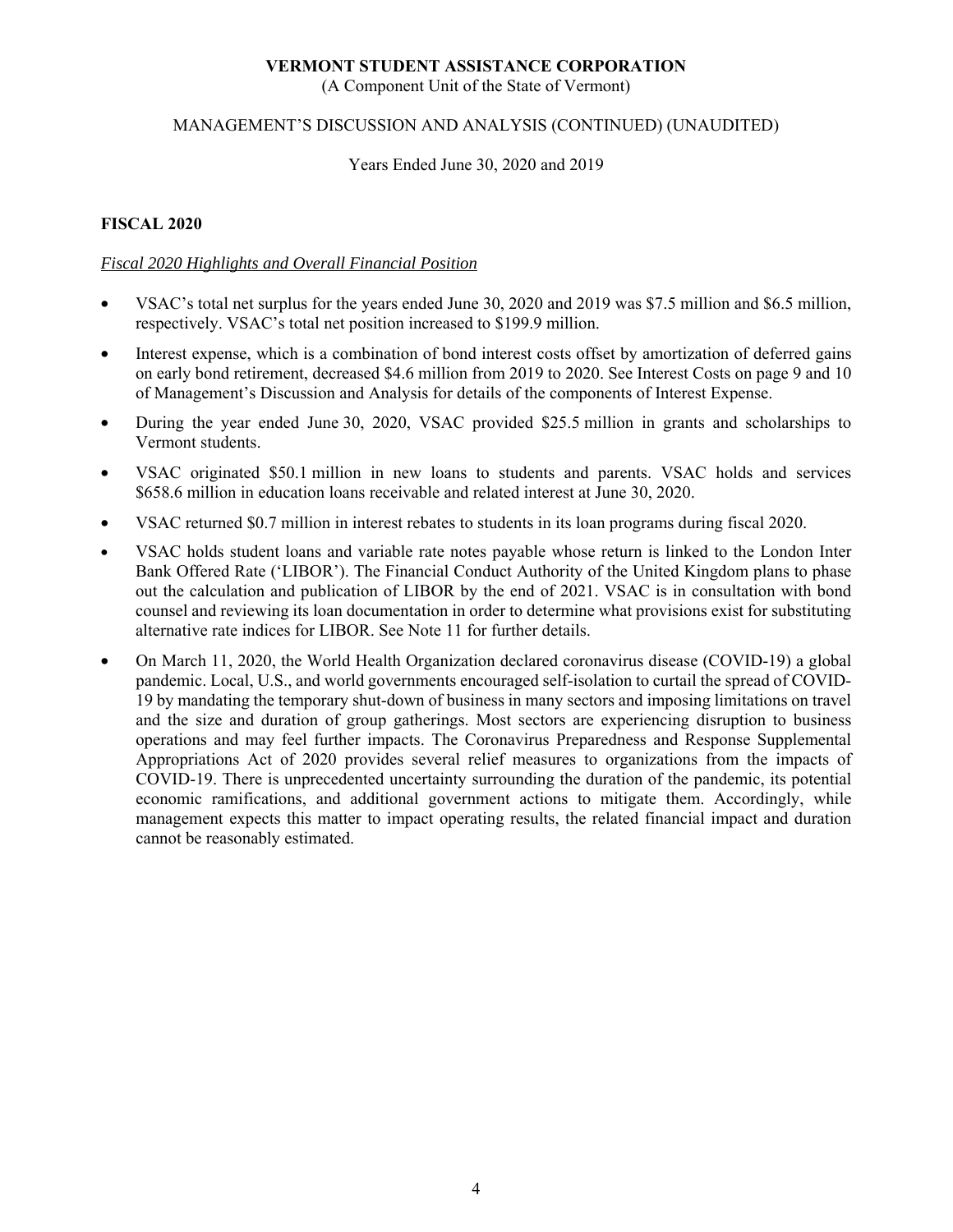(A Component Unit of the State of Vermont)

# MANAGEMENT'S DISCUSSION AND ANALYSIS (CONTINUED) (UNAUDITED)

Years Ended June 30, 2020 and 2019

### Condensed Financial Information

### Statements of Net Position

|                                                                   | 2020                    | 2019                    |
|-------------------------------------------------------------------|-------------------------|-------------------------|
|                                                                   |                         | (In Thousands)          |
| Assets:                                                           |                         |                         |
| Cash and investments                                              | 127,881<br><sup>S</sup> | 117,785<br><sup>S</sup> |
| Education loans receivable (plus interest)                        | 658,589                 | 717,461                 |
| Other assets                                                      | 17,905                  | 19,119                  |
| <b>Total</b> assets                                               | \$804,375               | \$8,854,365             |
| Liabilities:                                                      |                         |                         |
| Bonds and notes payable (plus interest)                           | \$<br>565,607           | 625,484<br>S.           |
| U.S. Treasury rebates payable                                     | 4,254                   | 3,626                   |
| Other liabilities                                                 | 16,609                  | 10,405                  |
| Total liabilities                                                 | 586,470                 | 639,515                 |
| Deferred inflows of resources:                                    |                         |                         |
| Deferred inflows from leasing activity                            | 2,655                   | 3,307                   |
| Deferred gains on early refunding of bonds payable                | 15,322                  | 19,105                  |
| Total liabilities and deferred inflows of resources               | 604,447                 | 661,927                 |
| Net position:                                                     |                         |                         |
| Net investment in capital assets                                  | 12,604                  | 13,123                  |
| Restricted                                                        | 116,774                 | 106,960                 |
| Unrestricted                                                      | 70,550                  | 72,355                  |
| Total net position                                                | <u>199,928</u>          | <u>192,438</u>          |
| Total liabilities, deferred inflows of resources and net position | 804,375                 | \$8, 854, 365           |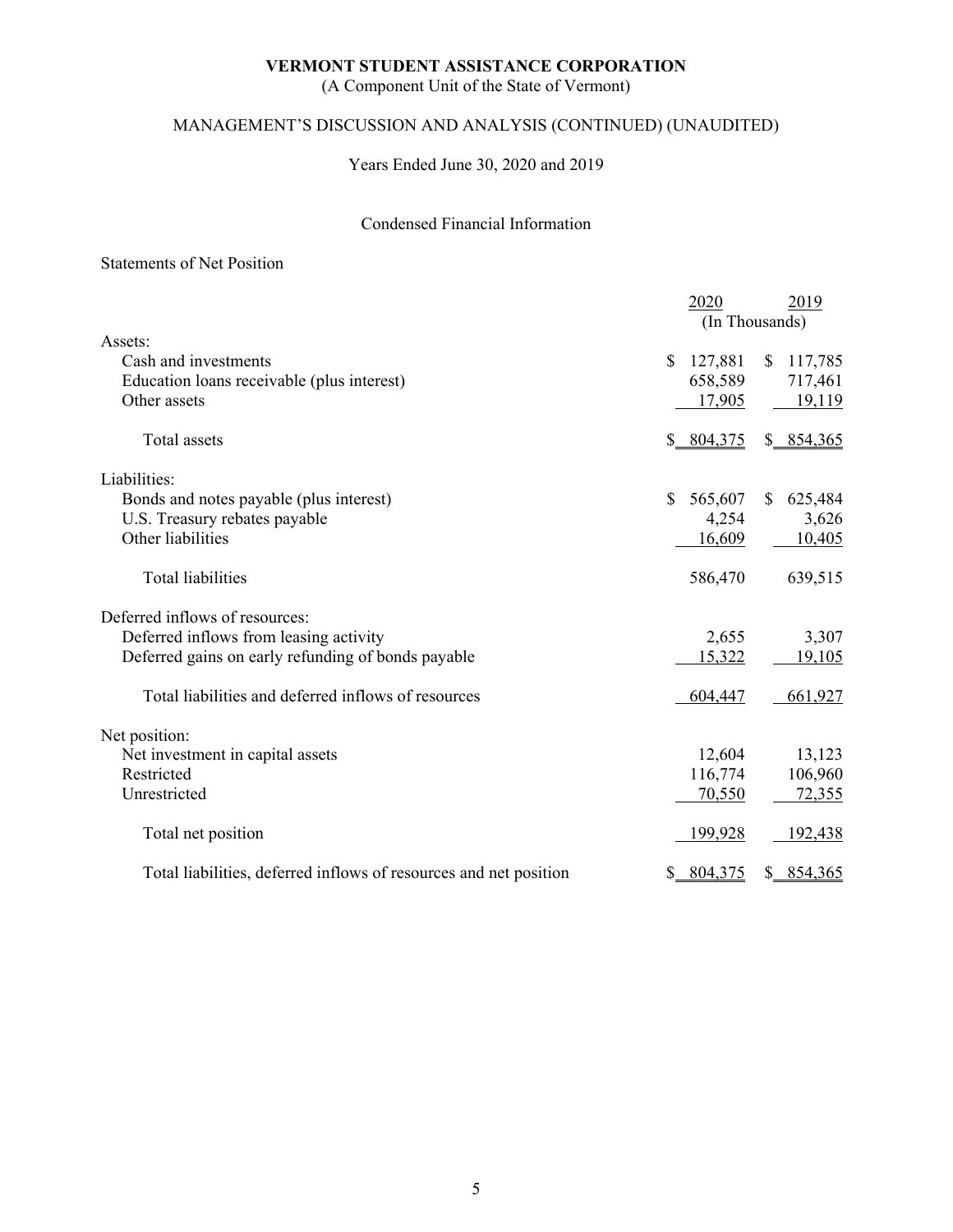(A Component Unit of the State of Vermont)

### MANAGEMENT'S DISCUSSION AND ANALYSIS (CONTINUED) (UNAUDITED)

#### Years Ended June 30, 2020 and 2019

#### Statements of Revenues, Expenses and Changes in Net Position

|                                                  | 2020          | 2019           |
|--------------------------------------------------|---------------|----------------|
|                                                  |               | (In Thousands) |
| Operating revenues:                              |               |                |
| Interest earned from education loan financing    | \$<br>38,222  | 44,323<br>\$   |
| Other loan and guarantee program revenues        | 3,286         | 3,371          |
| Investment interest                              | 1,630         | 2,192          |
| Vermont state appropriations                     | 20,930        | 20,093         |
| Federal grants                                   | 5,166         | 5,296          |
| Scholarship and gift income                      | 4,851         | 4,230          |
| Facility lease revenue                           | 652           | 416            |
| Other income                                     | 1,256         | 1,088          |
| Total operating revenues                         | 75,993        | 81,009         |
| Operating expenses:                              |               |                |
| Grants and scholarships                          | 25,511        | 25,606         |
| Interest rebated to borrowers                    | 715           | 1,707          |
| Interest on debt, net of amortization            | 13,243        | 17,852         |
| Other loan financing costs                       | 7,245         | 6,310          |
| Corporate operating expenses and depreciation    | 22,802        | 23,195         |
| Total operating expenses                         | 69,516        | 74,670         |
| Change in net position from operations           | 6,477         | 6,339          |
| Contributions to permanent scholarship endowment | 1,013         | 156            |
| Change in net position                           | 7,490         | 6,495          |
| Net position, beginning of year                  | 192,438       | 185,943        |
| Net position, end of year                        | \$<br>199,928 | \$ 192,438     |

#### *Net Position*

Cash and investment balances increased \$10.1 million from June 30, 2019 to June 30, 2020 from \$117.8 to \$127.9 million. The cash balance associated with restricted bonds decreased \$0.1 million during this time. Unrestricted cash increased \$8.7 million during the year due primarily to corporate loan collections and temporary cash investment returns.

Student loans and interest receivable totaled \$658.6 million at June 30, 2020, down from \$717.5 million in 2019. This decrease is due to overall loan principal collections exceeding new loan originations in the VSAC private loan program.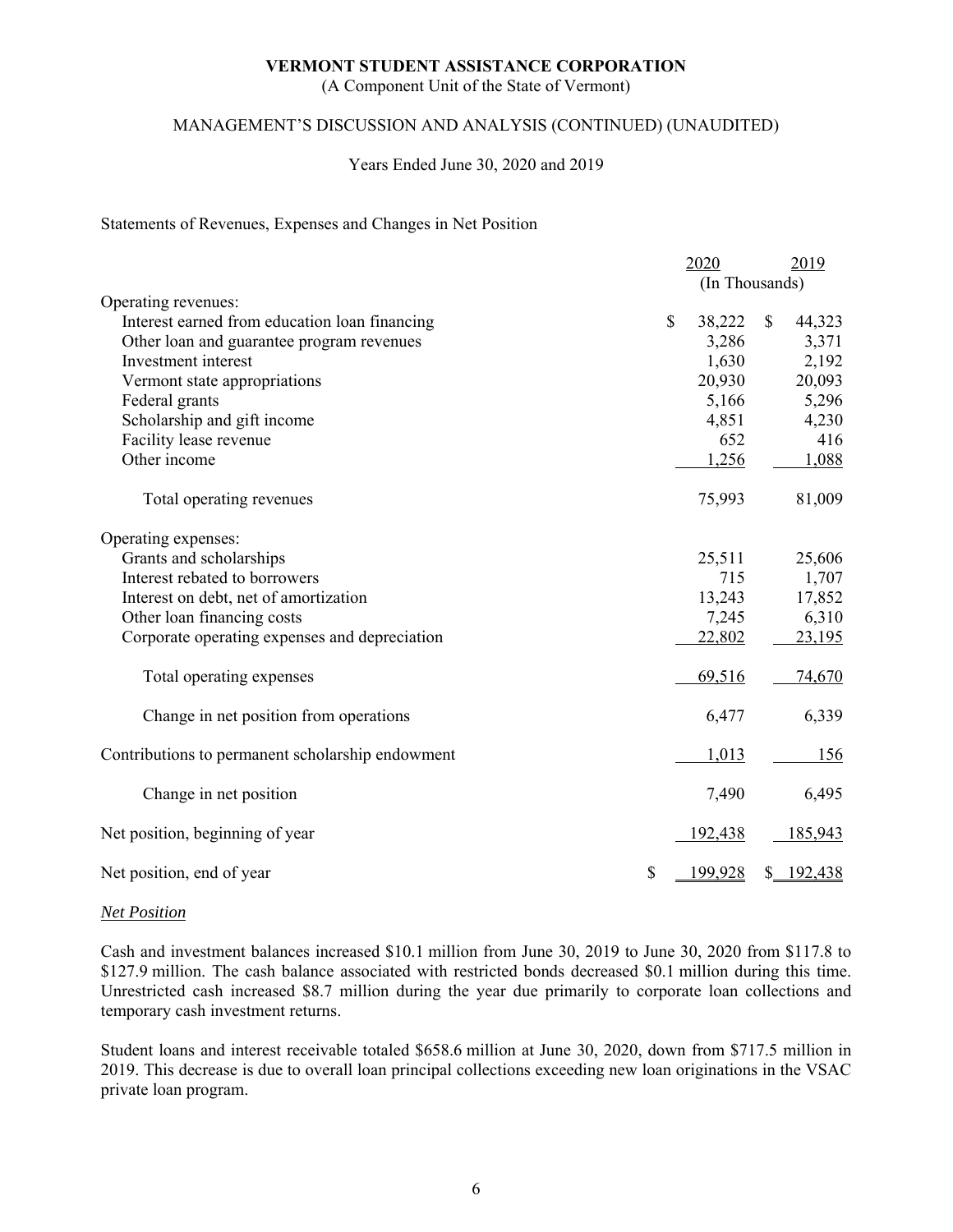(A Component Unit of the State of Vermont)

### MANAGEMENT'S DISCUSSION AND ANALYSIS (CONTINUED) (UNAUDITED)

Years Ended June 30, 2020 and 2019

Bonds and notes payable decreased \$59.9 million from \$625.5 million at June 30, 2019 to \$565.6 million at June 30, 2020. VSAC's financing activity in 2020 was comprised primarily of the following (in millions):

| Principal payments, 2012-13-14 variable rate notes | (77.7) |
|----------------------------------------------------|--------|
| Principal payments, VSAC fixed rate bonds          | (25.7) |
| Issuance of 2020A student loan financing bond      | 43.4   |
| Principal payments, State of Vermont note payable  | (0.8)  |
| Other changes                                      | 0.9    |
|                                                    |        |

The 2012, 2013 and 2014 variable rate notes, which were issued in those years to refund auction rate bonds, letter of credit bonds, and the ABCP Conduit note, include a feature which requires periodic calculations of available cash used to pay bond principal. For more information regarding bonds and notes payable, see Note 9 to the audited financial statements.

U.S. Treasury rebates payable is described in the expense discussion. This liability increased as of June 30, 2020 to \$4.3 million from \$3.6 million as of June 30, 2019.

Unrestricted net position decreased from \$72.4 million at June 30, 2019 to \$70.6 million at June 30, 2020. Including the Net Investment in Capital Assets section of Net Position, the year over year decrease is \$2.3 million. VSAC's unrestricted net position at June 30, 2020 and 2019 consists of the following (in millions):

|                                                                    | 2020 | 2019  |
|--------------------------------------------------------------------|------|-------|
| Cash/investments held for new bond issuance and operating reserves | 23.7 | 21.6  |
| Investment in student loans and related interest                   | 24.4 | 28.6  |
| Physical plant                                                     | 12.6 | 13.1  |
| Subordinated VSAC bonds                                            | 22.5 | 22.5  |
| Other                                                              | 0.0  | (0.3) |
| Total unrestricted including Investment in Capital Assets          | 83.2 |       |

Restricted net position increased from \$107.0 million at June 30, 2019 to \$116.8 million at June 30, 2020. This increase was primarily in the bond funds due to the operating surplus in those funds. Of the \$116.8 million, \$107.6 million is restricted by bond resolutions. The remaining \$9.2 million is restricted for scholarships and grants and for programs to encourage students to pursue higher education.

#### *Revenues*

VSAC's fiscal 2020 financial results increased net position by \$7.5 million. All revenues, except donations to the permanent scholarship endowment, are considered operating revenues. VSAC realized \$76.0 million in operating revenues versus \$69.5 million in total expenses. VSAC revenues include interest income on student loans, various federal interest subsidies and special allowance payments, State of Vermont appropriations, fees earned in the federal guarantee program, and lease revenues.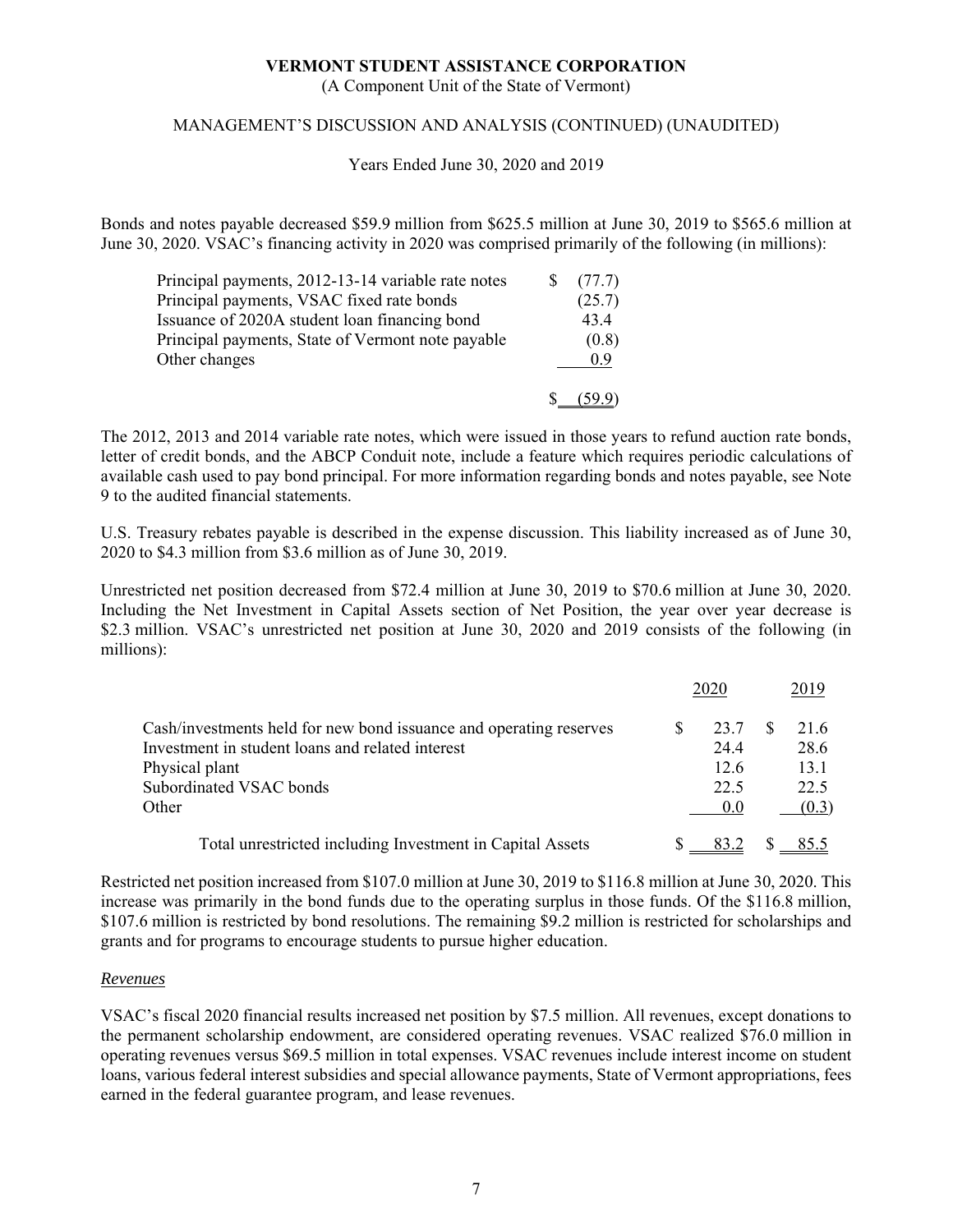(A Component Unit of the State of Vermont)

### MANAGEMENT'S DISCUSSION AND ANALYSIS (CONTINUED) (UNAUDITED)

Years Ended June 30, 2020 and 2019

Overall loan revenue of VSAC is closely related to the general interest rate environment and the amount of loans outstanding. During 2020, loan revenue decreased from \$44.3 to \$38.2 million. The components of loan revenue are as follows (in thousands):

|                                                   |         | 2019    |
|---------------------------------------------------|---------|---------|
| U.S. Department of Education Interest Benefits    | 557     | 764     |
| U.S. Department of Education Special Allowance    | 1,381   | 2,961   |
| Borrower interest and fees on student loans       | 41,098  | 44,532  |
| Borrower interest paid to Department of Education | (4,814) | (3,934) |
|                                                   |         |         |

No new FFEL Program loans have been created since June 30, 2010. This affects the components of loan revenue differently:

- Interest for certain loans is paid by ED as a subsidized interest benefit on qualifying borrowers. This item decreased because the population of loans which qualify for this benefit is declining.
- ED also pays special allowance payments under certain interest rate conditions. This item decreased due to decreasing eligible loan balances and because of decreasing interest rate indices (LIBOR).
- Although VSAC originates new non-guaranteed loans, the population of ED-guaranteed loans is paying down more rapidly, resulting in decreased borrower interest and fees.
- Certain borrower interest revenues which exceed the special allowance formulae must be paid to ED each quarter. The amount paid increased despite the decrease in overall FFEL Program loans because the LIBOR index used in the special allowance formula decreased.

Interest rate risk on student loan assets is managed by closely matching the coupon rate reset frequency of our debt instruments with rates that drive our loan returns. Our private loan financing bonds are issued with fixed interest rates. The student loans pledged to these bonds (2010 and later VSAC Private loans) also have fixed interest rates. All other outstanding student loan bonds and notes have variable interest rates reset on periodic intervals based on short-term LIBOR rates. The earnings on loans pledged to these bonds have variable interest rates based on short-term LIBOR rates with similar reset frequencies.

Other revenues associated with the loan and loan guarantee programs include consolidation fees, rehabilitation fees, default aversion fees, collections revenues, and other program fees and revenues. These fees and revenues decreased from \$3.4 million in fiscal 2019 to \$3.3 million in fiscal 2020. This decrease is primarily due to decreased volumes of FFEL program loans outstanding which generate these revenues.

Interest rates on cash positions were lower during the last portion of the year ended June 30, 2020, resulting in lower interest earnings over the prior year. Investments include unrestricted, student loan and scholarship funds temporarily invested in short-term investments, and scholarship endowment funds invested for long-term growth and income. Other gains (losses) related to investing, both realized gains (losses) on sales and unrealized gains (losses) on appreciated (depreciated) assets held at year-end, are reflected in the Other Income line and were \$421.5 thousand in 2020 and \$324.2 thousand in 2019.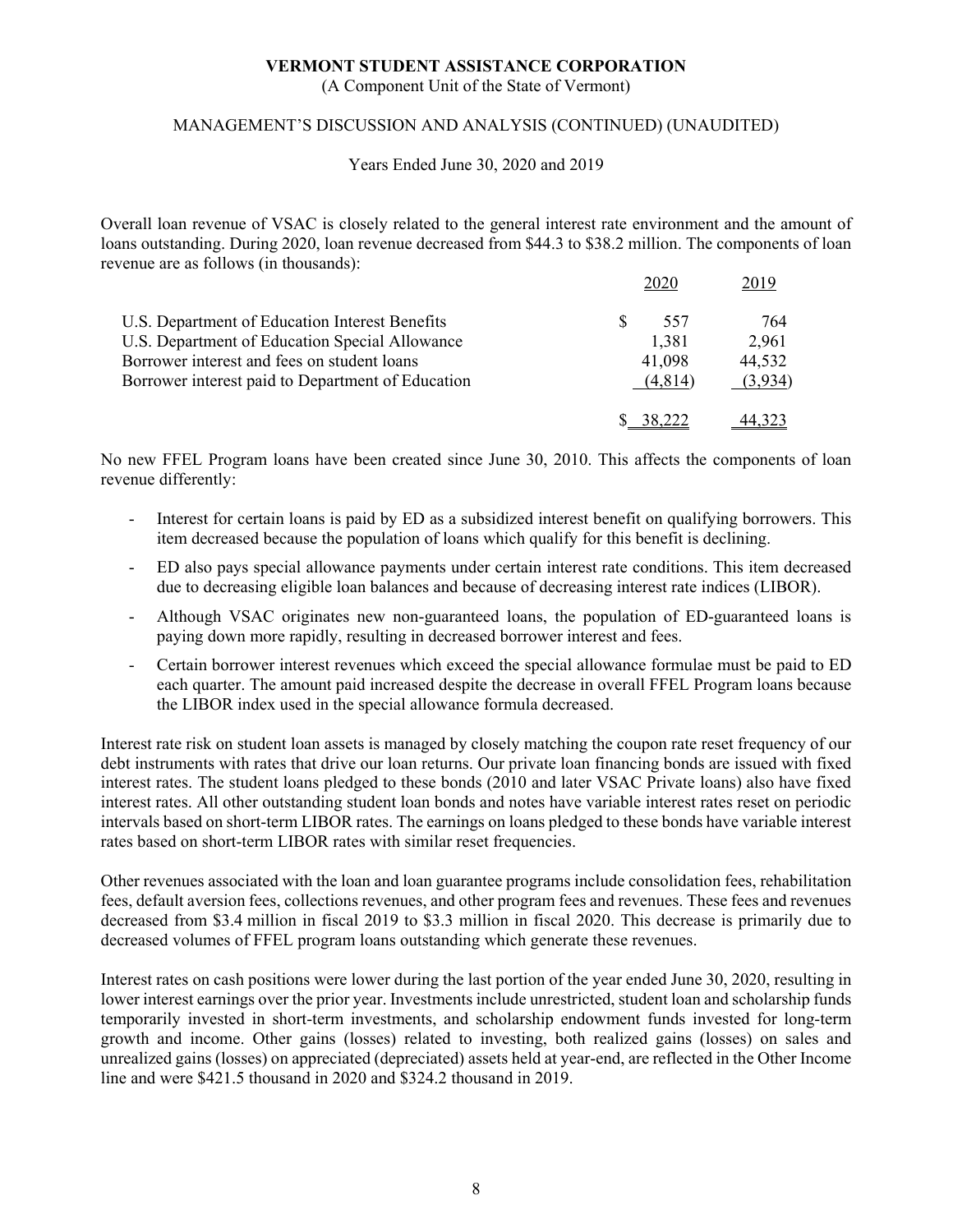(A Component Unit of the State of Vermont)

### MANAGEMENT'S DISCUSSION AND ANALYSIS (CONTINUED) (UNAUDITED)

Years Ended June 30, 2020 and 2019

VSAC's State revenue recognized increased to \$20.9 million in 2020 from \$20.1 million in 2019. State appropriation support including amounts reported as grants and scholarship income increased from \$20.5 million to \$22.0 million. The difference between total State appropriation support and VSAC State revenue recognized is related to amounts which are not intended for the State need-based grant program and which VSAC records as scholarship support. The state appropriation increased mainly due to a \$1.0 million increase in the National Guard tuition program and a \$0.5 million one-time appropriation.

Federal grants were \$5.2 million in fiscal 2020 and \$5.3 million in fiscal 2019. Except Federal scholarship funds, Federal grants revenues are applied for only after VSAC has incurred expenses for administration and program activities associated with those grants. Federal scholarship funds are received in the year of their Federal budget authorization and revenues recognized by VSAC as awards are disbursed.

Scholarship revenues, representing the use of restricted gifts and grants, increased from \$4.2 million in 2019 to \$4.9 million in 2020. Additionally, donations of new permanent scholarship endowment funds, a nonoperating item, were \$1.0 million and \$0.2 million in 2020 and 2019, respectively.

In fiscal 2018, VSAC began leasing excess office space in its facility to non-State tenants. Revenues recognized under these leases was \$652 thousand and \$416 thousand in fiscal 2020 and fiscal 2019, respectively.

#### *Expenses*

VSAC has four main types of expenses: 1. Student aid, 2. Interest and other costs of debt, 3. Noninterest costs of financing loans, and 4. Costs of operations.

Student Aid – VSAC provided Vermont students with \$25.5 million in student aid during fiscal 2020. Of this amount, \$19.5 million in grant aid was provided from State appropriations. An additional \$6.0 million was made available through various scholarship programs managed by VSAC. Direct aid in the form of grants and scholarships represented 36.7% of VSAC's operating expenses in fiscal 2020 compared to 34.3% in 2019.

While not strictly a student aid expense, interest rebated to borrowers helps current and former students and parents manage their education debt. VSAC provided \$0.7 million in rebates of interest to borrowers in 2020, which represents 1.0% of VSAC's operating expenses in fiscal year 2020 compared to 2.3% in 2019.

It is also important to note that, while not an expense to the Corporation, a significant portion of aid to students is the \$50.1 million in new loans VSAC made available to students and parents in fiscal 2020.

Interest Costs – In order to provide Vermont students and parents with low-cost loans, VSAC issued two types of bonds that remain outstanding as of June 30, 2020 and 2019, fixed rate and variable rate. The interest costs of the bonds represent a major expense category for VSAC. The variable-rate notes were issued to refinance VSAC's auction-rated securities and are supported by variable-rate student loans. The student loans and bonds bear interest at a fixed margin added to one or three-month LIBOR. This margin does not change after being set, when the bonds were sold, and loans originated. Fixed-rate bonds were issued beginning in 2010 in order to finance newly originated fixed-rate loans. These rate structures result in student loan interest revenue that is closely matched to bond interest expense.

Bonds and notes issued in prior years are paying down faster than VSAC's new fixed-rate bond issuances, resulting in a decrease in debt outstanding during the year. This decrease in VSAC's bond and note balances is one driver of the decrease in interest expense year over year. Additionally, VSAC's interest costs before the amortization of deferred gains on early refunding of bonds payable decreased due to lower LIBOR interest rate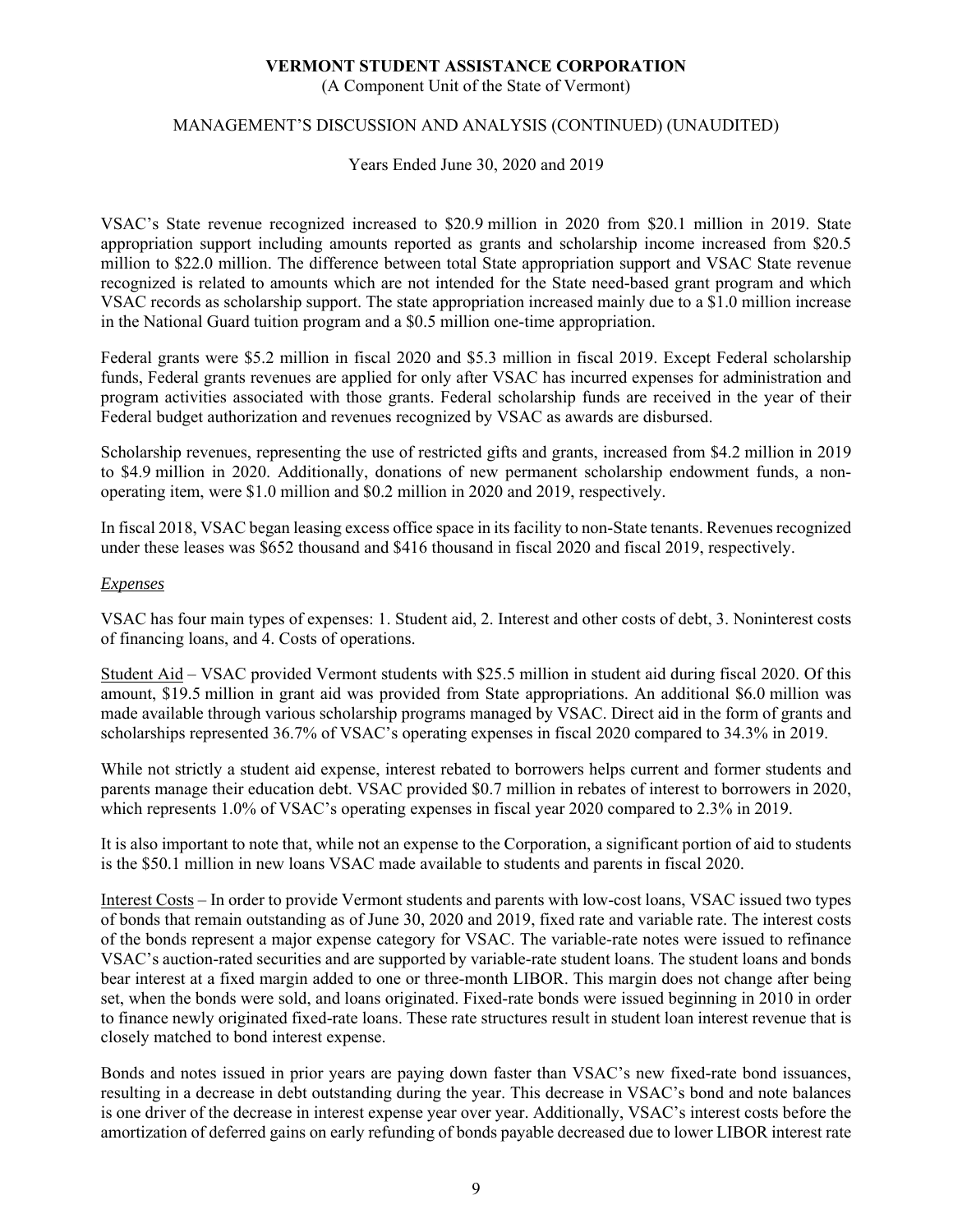(A Component Unit of the State of Vermont)

### MANAGEMENT'S DISCUSSION AND ANALYSIS (CONTINUED) (UNAUDITED)

Years Ended June 30, 2020 and 2019

indices affecting the variable-rate notes later in fiscal 2020. Net of deferred gains on early refunding, this expense represents 19.1% of VSAC's operating expenses in fiscal 2020, down from 23.9% in 2019.

The components of VSAC's interest expense for 2020 and 2019 were as follows (in thousands):

| Interest expense incurred on outstanding debt<br>Amortization of deferred gain on refunded debt | 17,026<br>(3,783) | \$22,247<br>(4.395) |
|-------------------------------------------------------------------------------------------------|-------------------|---------------------|
| Bond interest expense recognized, net                                                           | 13.243            |                     |

Other Loan Financing Costs – Other loan financing expenses include credit enhancement and remarketing fees for our bond issues, consolidation and lender fees VSAC pays to the federal government, provisions for changes in arbitrage earnings liability to the U.S. Treasury, and increases in VSAC's provision for uninsured loan losses, as well as a variety of other costs incurred in issuing and managing \$565.1 million in outstanding bonds and notes. These costs totaled \$7.2 million in fiscal 2020 and \$6.3 million in fiscal 2019, representing approximately 10.4% and 8.5%, respectively, of total operating expenses in these years. The increase of \$0.9 million in this expense category was primarily caused by increased loan loss provision (\$1.1 million) offset by decreased FFEL Consolidation fees (\$0.5 million). (See financial statement Note 4 in the discussion regarding the Loan Loss Reserve.) Interest subject to U.S. Treasury rebate is another component of Other Loan Financing Costs. This represents earnings on tax-exempt bond-financed loans and investments that would be returned to the U.S. Treasury if the loan portfolios were completely liquidated at June 30 and all bondholders were repaid. By using interest rebates to VSAC borrowers, it is managed to mitigate the probability of a liability balance at the end of a bond life cycle.

Costs of Operations – The costs of operating VSAC's programs, as well as facilities and overhead costs, totaled \$22.8 million in fiscal 2020 compared to \$23.2 million in fiscal 2019. The primary components of VSAC's operating costs (in thousands) were as follows for the years ended June 30:

|                                  | 2020   | 2019   |
|----------------------------------|--------|--------|
| Salaries and wages               | 10,879 | 10,855 |
| Employee healthcare costs        | 2,772  | 2,812  |
| Other employee benefit costs     | 2,058  | 2,082  |
| Administrative expenses          | 7,093  | 7,446  |
| <b>Total Costs of Operations</b> | 22.802 | 23,195 |

Overall costs of operations represent 32.8% of total operating expenses in fiscal 2020 compared to 31.1% in 2019.

Expenses for 2020 totaled \$69.5 million. Revenues including scholarship endowment donations totaled \$77.0 million. The change in total net position for the year was an increase of \$7.5 million. The ending balance of net position at June 30, 2020 was \$199.9 million, as compared to \$192.4 million at June 30, 2019.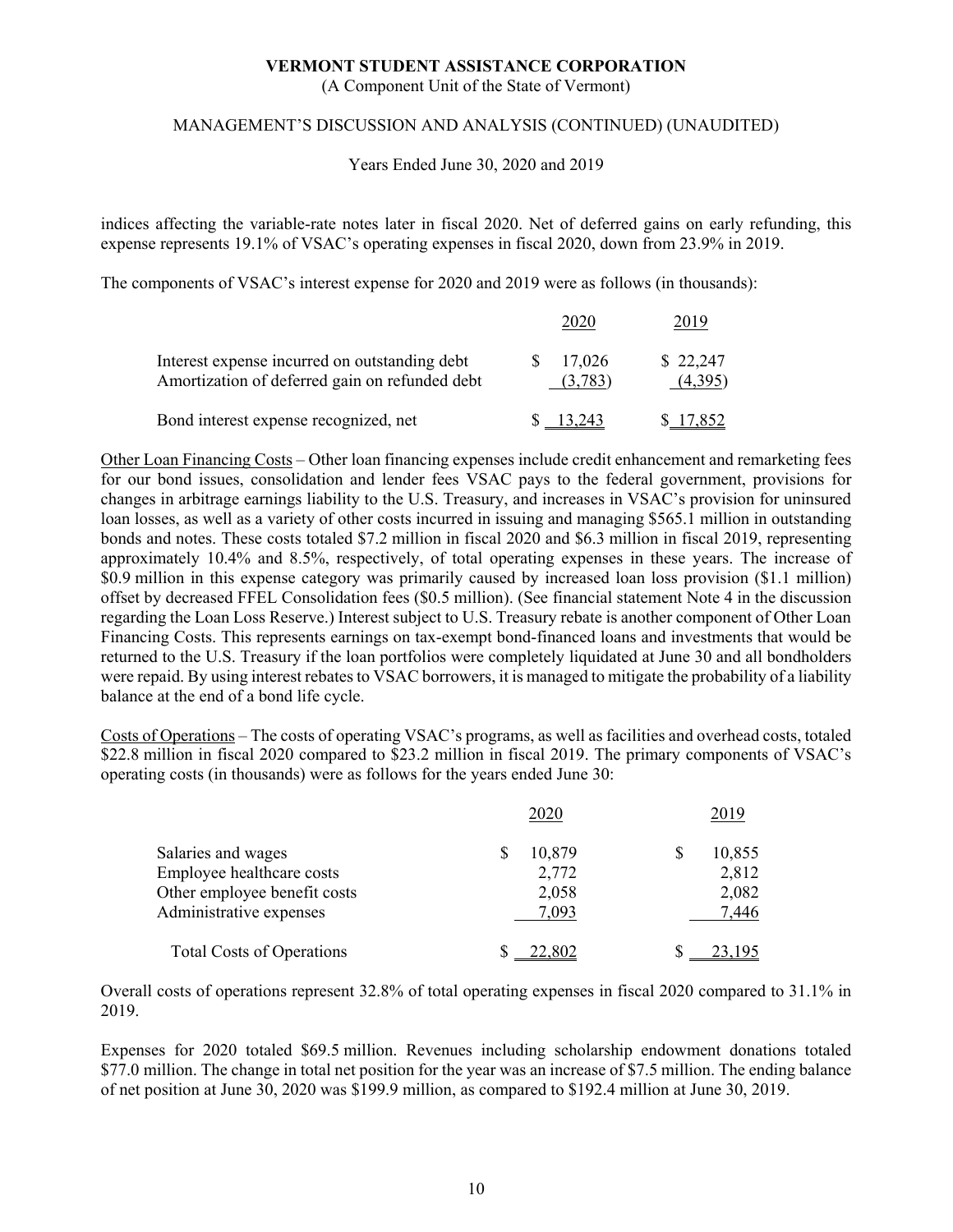(A Component Unit of the State of Vermont)

### MANAGEMENT'S DISCUSSION AND ANALYSIS (UNAUDITED)

Years Ended June 30, 2019 and 2018

### **FISCAL 2019**

### *Fiscal 2019 Highlights and Overall Financial Position*

- VSAC's total net surplus for the years ended June 30, 2019 and 2018 was \$6.5 million and \$6.8 million, respectively. VSAC's total net position increased to \$192.4 million.
- Interest expense, which is a combination of bond interest costs offset by amortization of deferred gains on early bond retirement, increased \$2.9 million from 2018 to 2019. See Interest Costs on page 16 and 17 of Management's Discussion and Analysis for details of the components of Interest Expense.
- During the year ended June 30, 2019, VSAC provided \$25.6 million in grants and scholarships to Vermont students.
- VSAC originated \$45.1 million in new loans to students and parents. VSAC holds and services \$717.5 million in education loans receivable and related interest at June 30, 2019.
- VSAC returned \$1.7 million in interest rebates to students in its loan programs during fiscal 2019.
- VSAC holds student loans and variable rate notes payable whose return is linked to LIBOR. The Financial Conduct Authority of the United Kingdom plans to phase out the calculation and publication of LIBOR by the end of 2021. VSAC is in consultation with bond counsel and reviewing its loan documentation in order to determine what provisions exist for substituting alternative rate indices for LIBOR. See Note 11 for further details.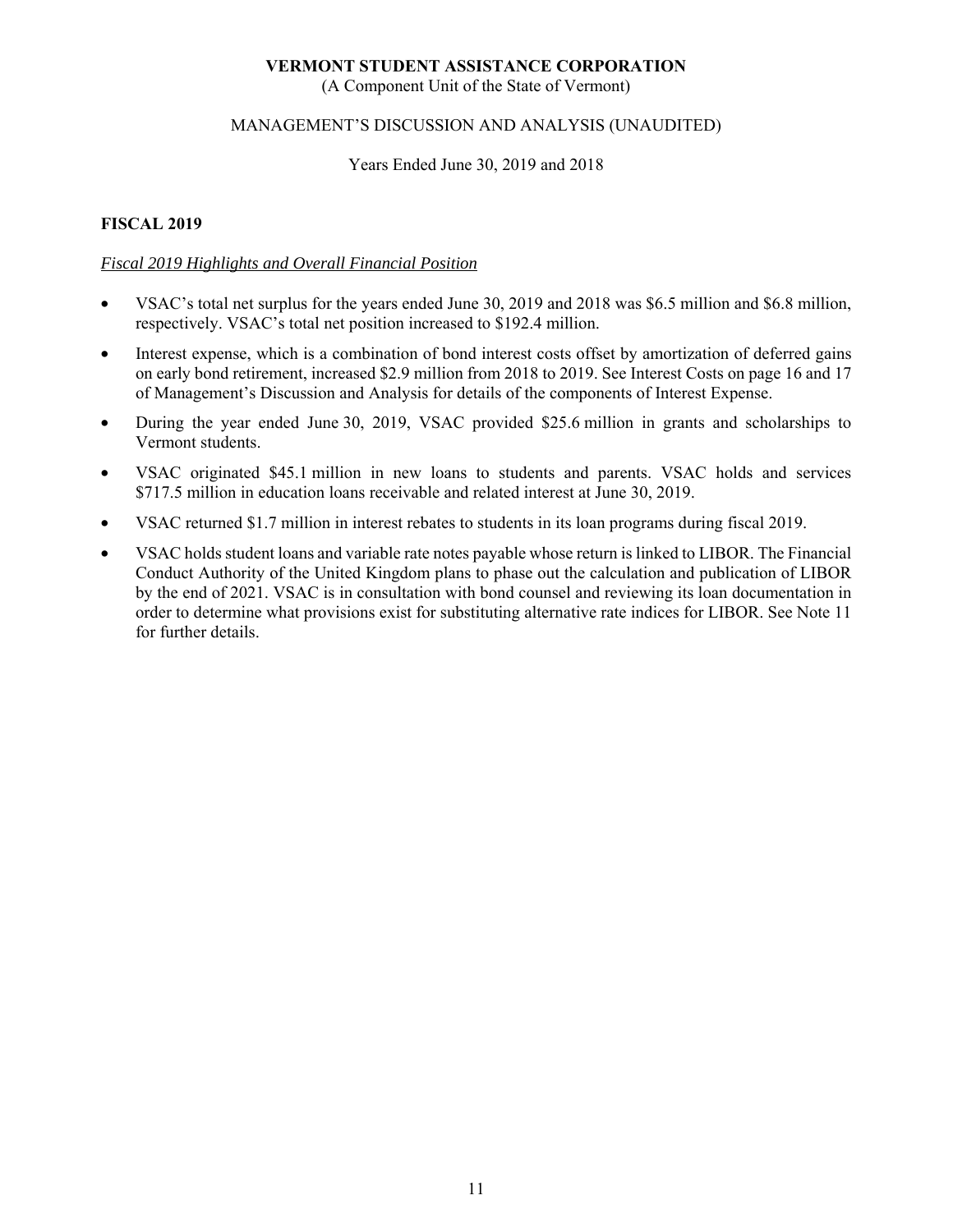(A Component Unit of the State of Vermont)

# MANAGEMENT'S DISCUSSION AND ANALYSIS (CONTINUED) (UNAUDITED)

Years Ended June 30, 2019 and 2018

### Condensed Financial Information

### Statements of Net Position

|                                                                   | 2019           | 2018                     |
|-------------------------------------------------------------------|----------------|--------------------------|
|                                                                   |                | (In Thousands)           |
| Assets:                                                           |                |                          |
| Cash and investments                                              | \$<br>117,785  | 114,054<br>$\mathbb{S}$  |
| Education loans receivable (plus interest)                        | 717,461        | 784,894                  |
| Other assets                                                      | 19,119         | 18,950                   |
| <b>Total</b> assets                                               | $$ -854,365$   | \$ 917,898               |
| Liabilities:                                                      |                |                          |
| Bonds and notes payable (plus interest)                           | \$<br>625,484  | 694,154<br><sup>\$</sup> |
| U.S. Treasury rebates payable                                     | 3,626          | 3,093                    |
| Other liabilities                                                 | 10,405         | 8,861                    |
| <b>Total liabilities</b>                                          | 639,515        | 706,108                  |
| Deferred inflows of resources:                                    |                |                          |
| Deferred inflows from leasing activity                            | 3,307          | 2,347                    |
| Deferred gains on early refunding of bonds payable                | 19,105         | 23,500                   |
| Total liabilities and deferred inflows of resources               | 661,927        | 731,955                  |
| Net position:                                                     |                |                          |
| Net investment in capital assets                                  | 13,123         | 13,907                   |
| Restricted                                                        | 106,960        | 99,328                   |
| Unrestricted                                                      | 72,355         | 72,708                   |
| Total net position                                                | <u>192,438</u> | 185,943                  |
| Total liabilities, deferred inflows of resources and net position | \$ 854,365     | \$ 917,898               |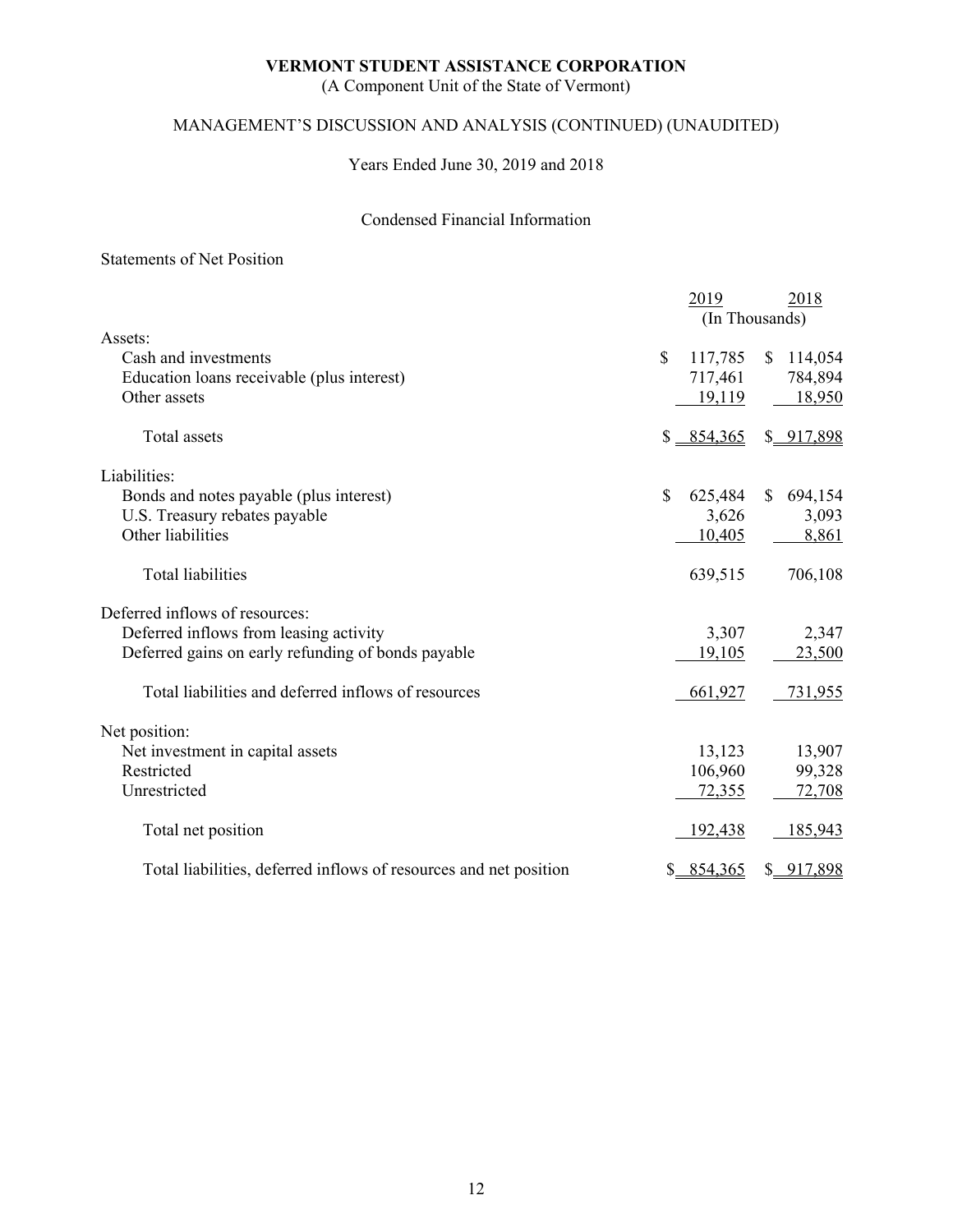(A Component Unit of the State of Vermont)

### MANAGEMENT'S DISCUSSION AND ANALYSIS (CONTINUED) (UNAUDITED)

#### Years Ended June 30, 2019 and 2018

#### Statements of Revenues, Expenses and Changes in Net Position

|                                                  | 2019                   | 2018                   |
|--------------------------------------------------|------------------------|------------------------|
|                                                  |                        | (In Thousands)         |
| Operating revenues:                              |                        |                        |
| Interest earned from education loan financing    | $\mathbb{S}$<br>44,323 | $\mathbb{S}$<br>42,566 |
| Other loan and guarantee program revenues        | 3,371                  | 4,830                  |
| Investment interest                              | 2,192                  | 1,217                  |
| Vermont state appropriations                     | 20,093                 | 20,326                 |
| Federal grants                                   | 5,296                  | 4,896                  |
| Scholarship and gift income                      | 4,230                  | 3,589                  |
| Facility lease revenue                           | 416                    | 48                     |
| Other income                                     | 1,088                  | 1,071                  |
| Total operating revenues                         | 81,009                 | 78,543                 |
| Operating expenses:                              |                        |                        |
| Grants and scholarships                          | 25,606                 | 24,646                 |
| Interest rebated to borrowers                    | 1,707                  | 2,081                  |
| Interest on debt, net of amortization            | 17,852                 | 14,940                 |
| Other loan financing costs                       | 6,310                  | 7,606                  |
| Corporate operating expenses and depreciation    | 23,195                 | 22,800                 |
| Total operating expenses                         | 74,670                 | 72,073                 |
| Change in net position from operations           | 6,339                  | 6,470                  |
| Contributions to permanent scholarship endowment | 156                    | 379                    |
| Change in net position                           | 6,495                  | 6,849                  |
| Net position, beginning of year                  | 185,943                | 179,094                |
| Net position, end of year                        | 192,438                | \$185,943              |

### *Net Position*

Cash and investment balances increased \$3.7 million from June 30, 2018 to June 30, 2019 from \$114.1 to \$117.8 million. The cash balance associated with restricted bonds decreased \$2.5 million during this time. Unrestricted cash increased \$5.6 million during the year due primarily to corporate loan collections and temporary cash investment returns.

Student loans and interest receivable totaled \$717.5 million at June 30, 2019, down from \$784.9 million in 2018. This decrease is due to overall loan principal collections exceeding new loan originations in the VSAC private loan program.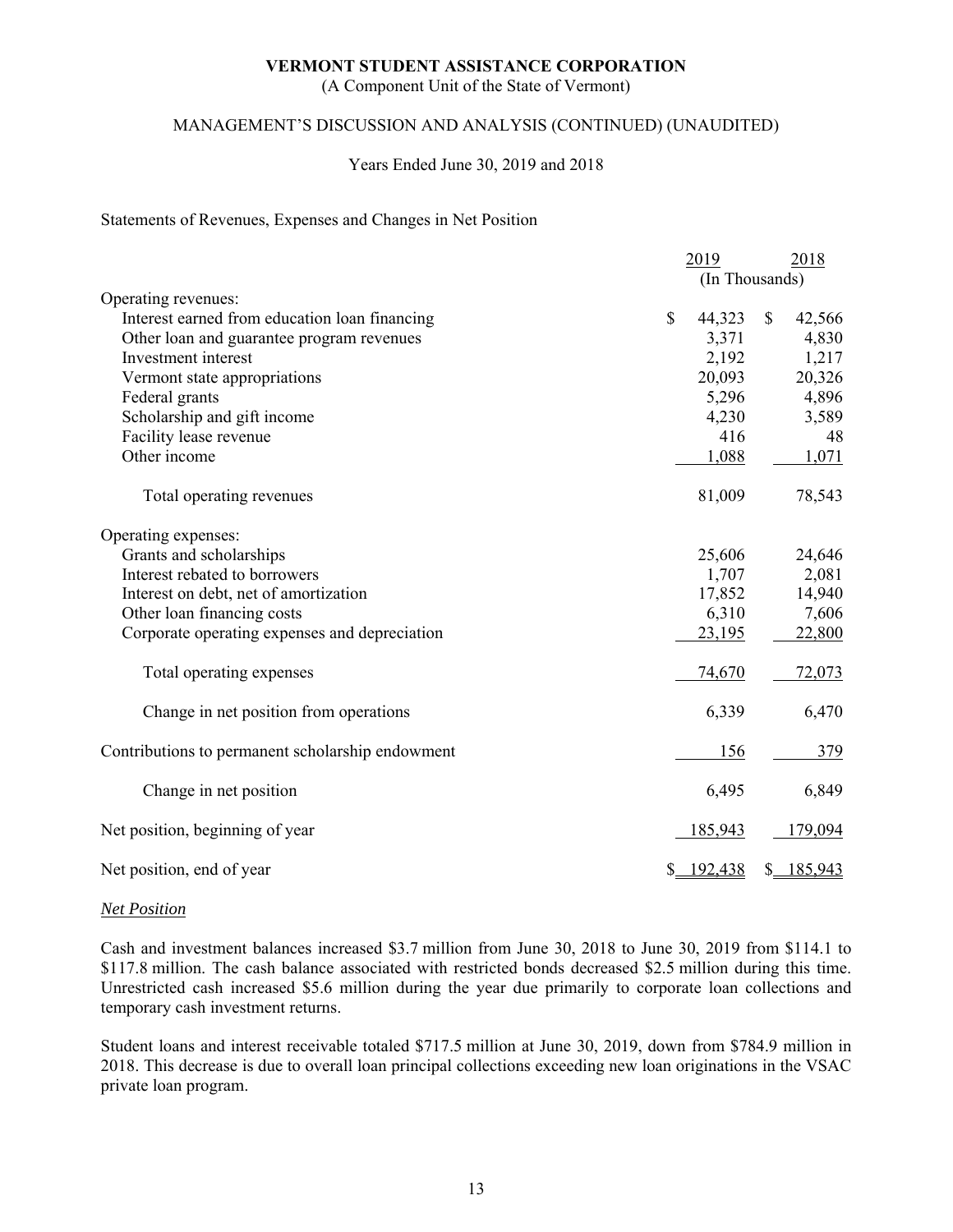(A Component Unit of the State of Vermont)

### MANAGEMENT'S DISCUSSION AND ANALYSIS (CONTINUED) (UNAUDITED)

Years Ended June 30, 2019 and 2018

Bonds and notes payable decreased \$68.7 million from \$694.2 million at June 30, 2018 to \$625.5 million at June 30, 2019. VSAC's financing activity in 2019 was comprised primarily of the following (in millions):

| Principal payments, 2012-13-14 variable rate notes | (92.1) |
|----------------------------------------------------|--------|
| Principal payments, VSAC fixed rate bonds          | (19.7) |
| Issuance of 2019A/B student loan financing bond    | 42.4   |
| Principal payments, State of Vermont note payable  | (0.8)  |
| Other changes                                      | 1.5    |
|                                                    |        |

The 2012, 2013 and 2014 variable rate notes, which were issued in those years to refund auction rate bonds, letter of credit bonds, and the ABCP Conduit note, include a feature which requires periodic calculations of available cash used to pay bond principal. For more information regarding bonds and notes payable, see Note 9 to the audited financial statements.

U.S. Treasury rebates payable is described in the expense discussion. This liability increased as of June 30, 2019 to \$3.6 million from \$3.1 million as of June 30, 2018.

Unrestricted net position decreased from \$72.7 million at June 30, 2018 to \$72.4 million at June 30, 2019. Including the Net Investment in Capital Assets section of Net Position, the year over year decrease is \$1.1 million. VSAC's unrestricted net position at June 30, 2019 and 2018 consists of the following (in millions):

|                                                                    | 2019  | 2018  |
|--------------------------------------------------------------------|-------|-------|
| Cash/investments held for new bond issuance and operating reserves | 21.6  | 16.7  |
| Investment in student loans and related interest                   | 28.6  | 33.9  |
| Physical plant                                                     | 13.1  | 13.9  |
| Subordinated VSAC bonds                                            | 22.5  | 22.5  |
| Other                                                              | (0.3) | (0.4) |
| Total unrestricted including Investment in Capital Assets          | 85.5  |       |

Restricted net position increased from \$99.3 million at June 30, 2018 to \$107.0 million at June 30, 2019. This increase was primarily in the bond funds due to the operating surplus in those funds. Of the \$107.0 million, \$100.3 million is restricted by bond resolutions. The remaining \$6.7 million is restricted for scholarships and grants and for programs to encourage students to pursue higher education.

#### *Revenues*

VSAC's fiscal 2019 financial results increased net position by \$6.5 million. All revenues, except donations to the permanent scholarship endowment, are considered operating revenues. VSAC realized \$81.0 million in operating revenues versus \$74.7 million in total expenses. VSAC revenues include interest income on student loans, various federal interest subsidies and special allowance payments, State of Vermont appropriations, fees earned in the federal guarantee program, and lease revenues.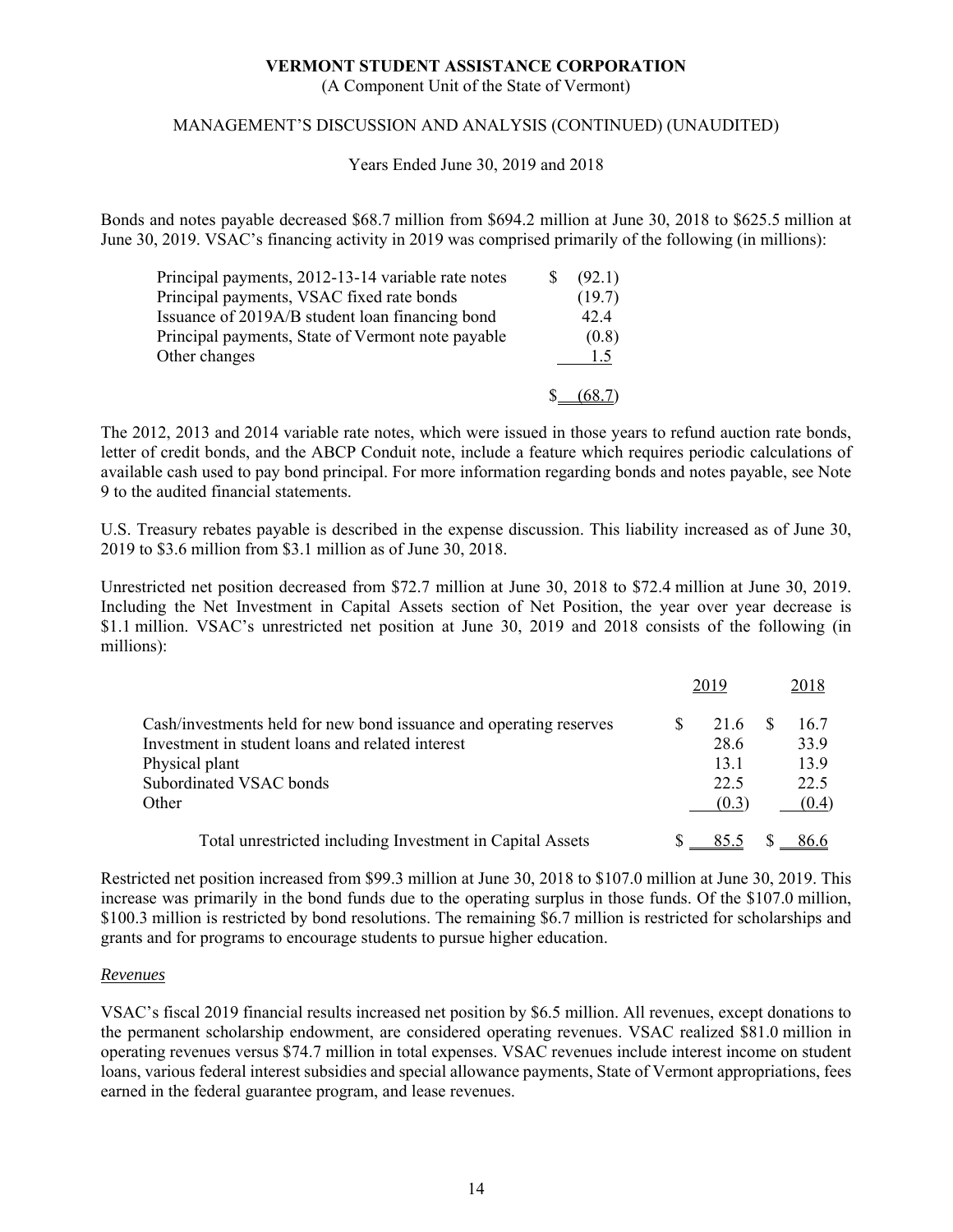(A Component Unit of the State of Vermont)

### MANAGEMENT'S DISCUSSION AND ANALYSIS (CONTINUED) (UNAUDITED)

Years Ended June 30, 2019 and 2018

Overall loan revenue of VSAC is closely related to the general interest rate environment and the amount of loans outstanding. During 2019, loan revenue increased from \$42.6 to \$44.3 million. The components of loan revenue are as follows (in thousands):

|                                                   | 2019    | 2018    |
|---------------------------------------------------|---------|---------|
| U.S. Department of Education Interest Benefits    | 764     | 1.116   |
| U.S. Department of Education Special Allowance    | 2,961   | 1,695   |
| Borrower interest and fees on student loans       | 44,532  | 46,703  |
| Borrower interest paid to Department of Education | (3.934) | (6,948) |
|                                                   |         |         |

No new FFEL Program loans have been created since June 30, 2010. This affects the components of loan revenue differently:

- Interest for certain loans is paid by ED as a subsidized interest benefit on qualifying borrowers. This item decreased because the population of loans which qualify for this benefit is declining.
- ED also pays special allowance payments under certain interest rate conditions. This item increased despite declining eligible loan balances because of increasing interest rate indices (LIBOR).
- Although VSAC originates new non-guaranteed loans, the population of ED-guaranteed loans is paying down more rapidly, resulting in decreased borrower interest and fees.
- Certain borrower interest revenues which exceed the special allowance formulae must be paid to ED each quarter. The amount paid decreased as overall FFEL Program loans outstanding decreased and as the LIBOR index used in the special allowance formula increased.

Interest rate risk on student loan assets is managed by closely matching the coupon rate reset frequency of our debt instruments with rates that drive our loan returns. Our private loan financing bonds are issued with fixed interest rates. The student loans pledged to these bonds (2010 and later VSAC Private loans) also have fixed interest rates. All other outstanding student loan bonds and notes have variable interest rates reset on periodic intervals based on short-term LIBOR rates. The earnings on loans pledged to these bonds have variable interest rates based on short-term LIBOR rates with similar reset frequencies.

Other revenues associated with the loan and loan guarantee programs include consolidation fees, rehabilitation fees, default aversion fees, collections revenues, and other program fees and revenues. These fees and revenues decreased \$1.4 million from \$4.8 million in fiscal 2018 to \$3.4 million in fiscal 2019. This decrease is primarily due to decreased volumes of FFEL program loans outstanding which generate these revenues.

Interest rates on cash positions were higher throughout the year ended June 30, 2019, resulting in higher interest earnings over the prior year. Investments include unrestricted, student loan and scholarship funds temporarily invested in short-term investments, and scholarship endowment funds invested for long-term growth and income. Other gains (losses) related to investing, both realized gains (losses) on sales and unrealized gains (losses) on appreciated (depreciated) assets held at year-end, are reflected in the Other Income line and were \$324.2 thousand in 2019 and \$289.6 thousand in 2018.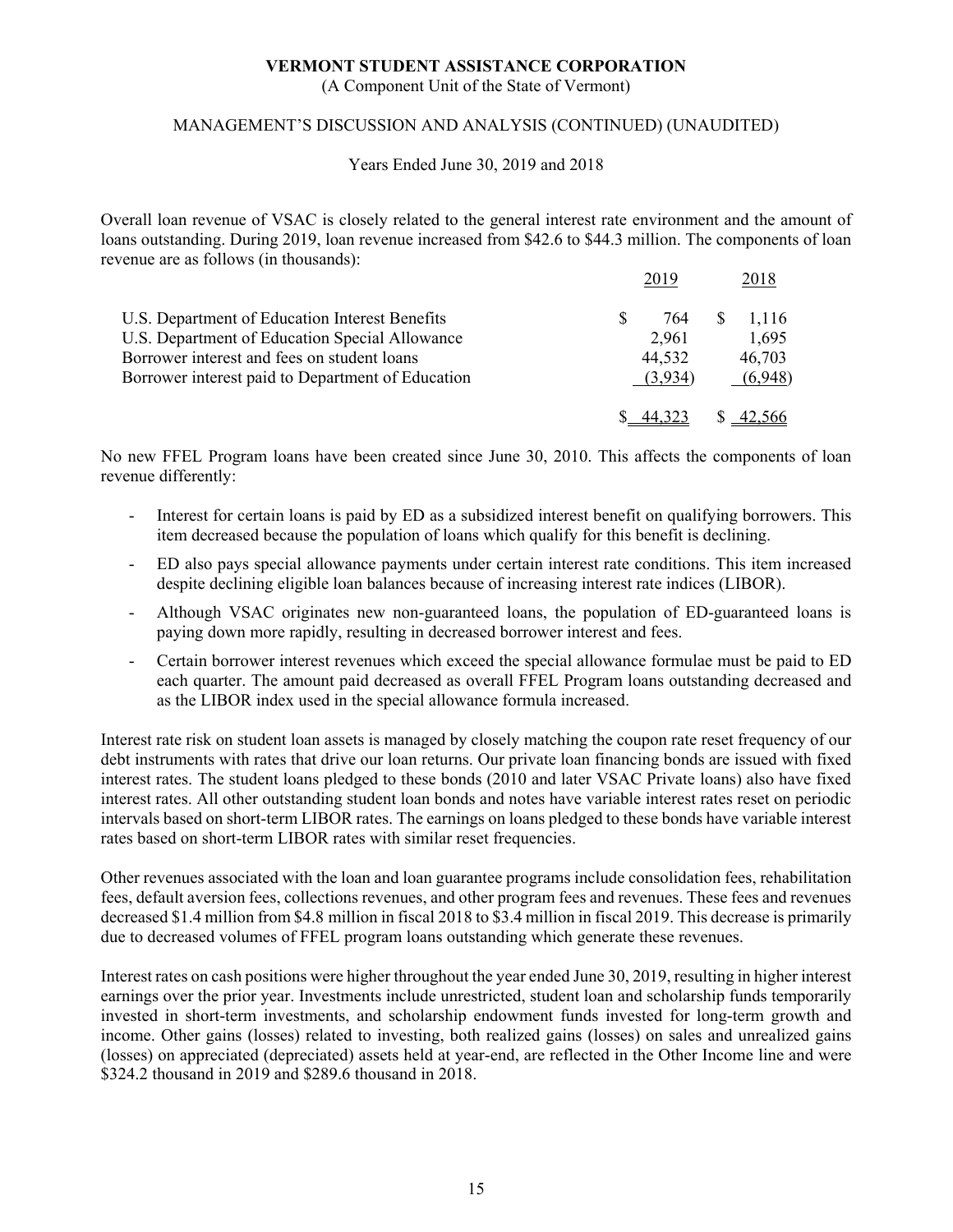(A Component Unit of the State of Vermont)

### MANAGEMENT'S DISCUSSION AND ANALYSIS (CONTINUED) (UNAUDITED)

Years Ended June 30, 2019 and 2018

VSAC's State funding support decreased to \$20.1 million in 2019 from \$20.3 million in 2018. State base appropriation support including amounts reported as grants and scholarship income increased slightly from \$20.2 million to \$20.5 million. The difference between total State appropriation support and VSAC State revenue is related to amounts which are not intended for the State need-based grant program and which VSAC records as scholarship support.

Federal grants were \$5.3 million in fiscal 2019 and \$4.9 million in fiscal 2018. Except Federal scholarship funds, Federal grants revenues are applied for only after VSAC has incurred expenses for administration and program activities associated with those grants. Federal scholarship funds are received in the year of their Federal budget authorization and revenues recognized by VSAC as awards are disbursed.

Scholarship revenues, representing the use of restricted gifts and grants, increased from \$3.6 million in 2018 to \$4.2 million in 2019. Additionally, donations of new permanent scholarship endowment funds, a nonoperating item, were \$0.2 million and \$0.4 million in 2019 and 2018, respectively.

In fiscal 2018, VSAC began leasing excess office space in its facility to non-State tenants. Revenues recognized under these leases was \$416 thousand and \$48 thousand in fiscal 2019 and fiscal 2018, respectively.

### *Expenses*

VSAC has four main types of expenses: 1. Student aid, 2. Interest and other costs of debt, 3. Noninterest costs of financing loans, and 4. Costs of operations.

Student Aid – VSAC provided Vermont students with \$25.6 million in student aid during fiscal 2019. Of this amount, \$20.2 million in grant aid was provided from State appropriations. An additional \$5.4 million was made available through various scholarship programs managed by VSAC. Direct aid in the form of grants and scholarships represented 34.3% of VSAC's operating expenses in fiscal 2019 compared to 34.2% in 2018.

While not strictly a student aid expense, interest rebated to borrowers helps current and former students and parents manage their education debt. VSAC provided \$1.7 million in rebates of interest to borrowers in 2019, which represents 2.3% of VSAC's operating expenses in fiscal 2019 compared to 2.9% in 2018.

It is also important to note that, while not an expense to the Corporation, a significant portion of aid to students is the \$45.1 million in new loans VSAC made available to students and parents in fiscal 2019.

Interest Costs – In order to provide Vermont students and parents with low-cost loans, VSAC issued two types of bonds that remain outstanding as of June 30, 2019 and 2018. The interest costs of the bonds represent a major expense category for VSAC. The variable-rate notes were issued to refinance VSAC's auction-rated securities and are supported by variable-rate student loans. The student loans and bonds bear interest at a fixed margin added to one or three-month LIBOR. This margin does not change after being set, when the bonds were sold, and loans originated. Fixed-rate bonds were issued beginning in 2010 in order to finance newly originated fixed-rate loans. These rate structures result in student loan interest revenue that is closely matched to bond interest expense.

Bonds and notes issued in prior years are paying down faster than VSAC's new fixed-rate bond issuances, resulting in a decrease in debt outstanding during the year. Although VSAC's bond and note balances decreased (as outlined above), VSAC's interest costs before the amortization of deferred gains on early refunding of bonds payable increased due to increasing LIBOR interest rate indices affecting the variable-rate notes. Net of deferred gains on early refunding, this expense represents 23.9% of VSAC operating expenses in fiscal 2019, up from 20.7% in 2018.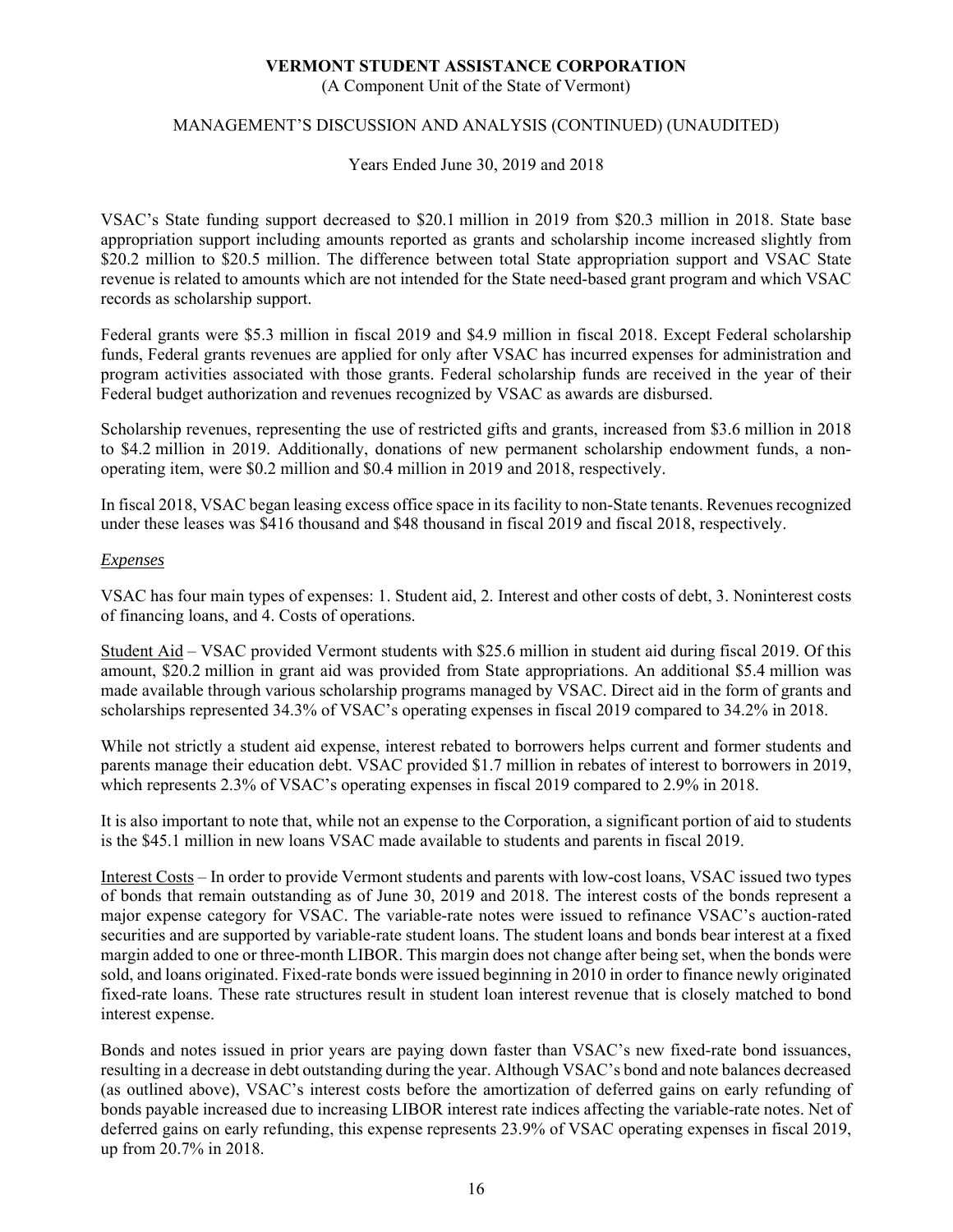(A Component Unit of the State of Vermont)

#### MANAGEMENT'S DISCUSSION AND ANALYSIS (CONCLUDED) (UNAUDITED)

Years Ended June 30, 2019 and 2018

The components of VSAC's interest expense for 2019 and 2018 were as follows (in thousands):

|                                                                                                 | 2019                | 2018                |
|-------------------------------------------------------------------------------------------------|---------------------|---------------------|
| Interest expense incurred on outstanding debt<br>Amortization of deferred gain on refunded debt | \$22,247<br>(4.395) | \$20,110<br>(5.170) |
| Bond interest expense recognized, net                                                           |                     |                     |

Other Loan Financing Costs – Other loan financing expenses include credit enhancement and remarketing fees for our bond issues, consolidation and lender fees VSAC pays to the federal government, provisions for changes in arbitrage earnings liability to the U.S. Treasury, and increases in VSAC's provision for uninsured loan losses, as well as a variety of other costs incurred in issuing and managing \$624.9 million in outstanding bonds and notes. These costs totaled \$6.3 million in fiscal 2019 and \$7.6 million in fiscal 2018, representing approximately 8.5% and 10.6%, respectively, of total operating expenses in these years. The decrease of \$1.3 million in this expense category was primarily caused by decreased bad debt expenses and FFEL Consolidation fees. Bad debt expense decreased \$0.8 million from year to year due to a decrease in defaulted loans written off. (See financial statement Note 4 in the discussion regarding the Allowance for Loan Losses). Decreased FFEL Consolidation fees (down \$0.5 million due to decreasing loan balances) also contributed to the decrease in this expense category. Interest subject to U.S. Treasury rebate is another component of Other Loan Financing Costs. This represents earnings on tax-exempt bond-financed loans and investments that would be returned to the U.S. Treasury if the loan portfolios were completely liquidated at June 30 and all bondholders were repaid. By using interest rebates to VSAC borrowers, it is managed to mitigate the probability of a liability balance at the end of a bond life cycle.

Costs of Operations – The costs of operating VSAC's programs, as well as facilities and overhead costs, totaled \$23.2 million in fiscal 2019 compared to \$22.8 million in fiscal 2018. The primary components of VSAC's operating costs (in thousands) were as follows for the years ended June 30:

|                                  | 2019   | 2018   |
|----------------------------------|--------|--------|
| Salaries and wages               | 10,855 | 10,621 |
| Employee healthcare costs        | 2,812  | 3,072  |
| Other employee benefit costs     | 2,082  | 2,087  |
| Administrative expenses          | 7,446  | 7,020  |
| <b>Total Costs of Operations</b> |        | 22,800 |

Overall costs of operations represent 31.1% of total operating expenses in fiscal 2019 compared to 31.6% in 2018.

Expenses for 2019 totaled \$74.7 million. Revenues including scholarship endowment donations totaled \$81.2 million. The change in total net position for the year was an increase of \$6.5 million. The ending balance of net position at June 30, 2019 was \$192.4 million, as compared to \$185.9 million at June 30, 2018.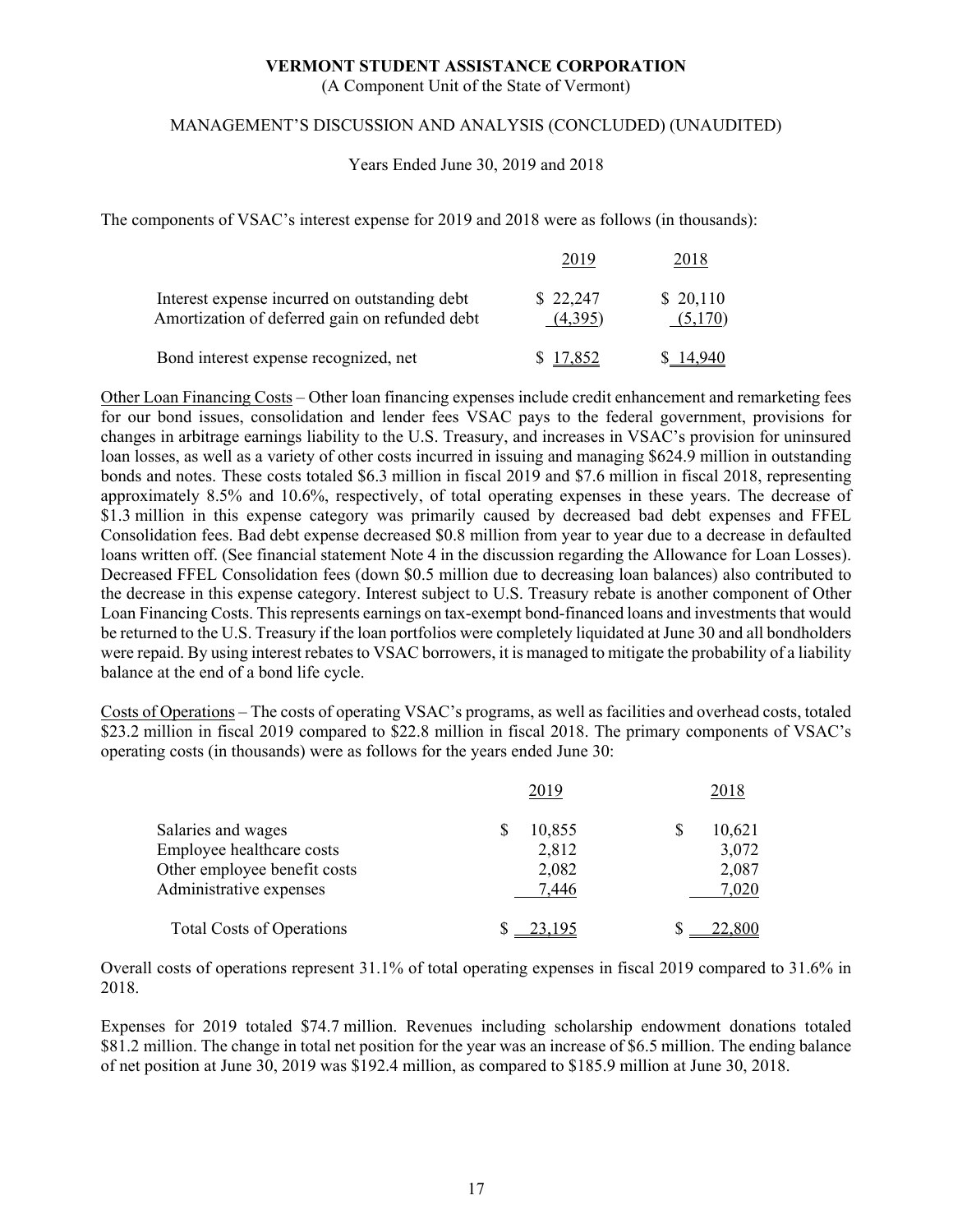(A Component Unit of the State of Vermont)

# STATEMENTS OF NET POSITION

### June 30, 2020 and 2019

# ASSETS

|                                             | 2020                   | <u>2019</u>             |
|---------------------------------------------|------------------------|-------------------------|
|                                             |                        | (In Thousands)          |
| Current assets:                             |                        |                         |
| Cash and cash equivalents                   | $\mathbb{S}$<br>38,328 | 29,589<br><sup>\$</sup> |
| Receivables                                 |                        |                         |
| Student loans, net                          | 93,745                 | 97,645                  |
| Student loan interest and special allowance | 14,586                 | 15,614                  |
| Investment interest                         | 11                     | 162                     |
| Federal administrative and program fees     | 94                     | 109                     |
| Facility lease receivable                   | 717                    | 515                     |
| Other                                       | 1,038                  | 1,060                   |
| Other assets                                | 753                    | 949                     |
| Total current assets                        | 149,272                | 145,643                 |
| Noncurrent assets:                          |                        |                         |
| Restricted cash                             | 81,643                 | 81,728                  |
| Scholarship endowment investments           | 7,910                  | 6,468                   |
| Facility lease receivable                   | 2,688                  | 3,201                   |
| Student loans receivable, net               | 550,258                | 604,202                 |
| Capital assets, net                         | 12,604                 | 13,123                  |
| Total noncurrent assets                     | 655,103                | 708,722                 |

Total assets \$ 804,375 \$ 854,365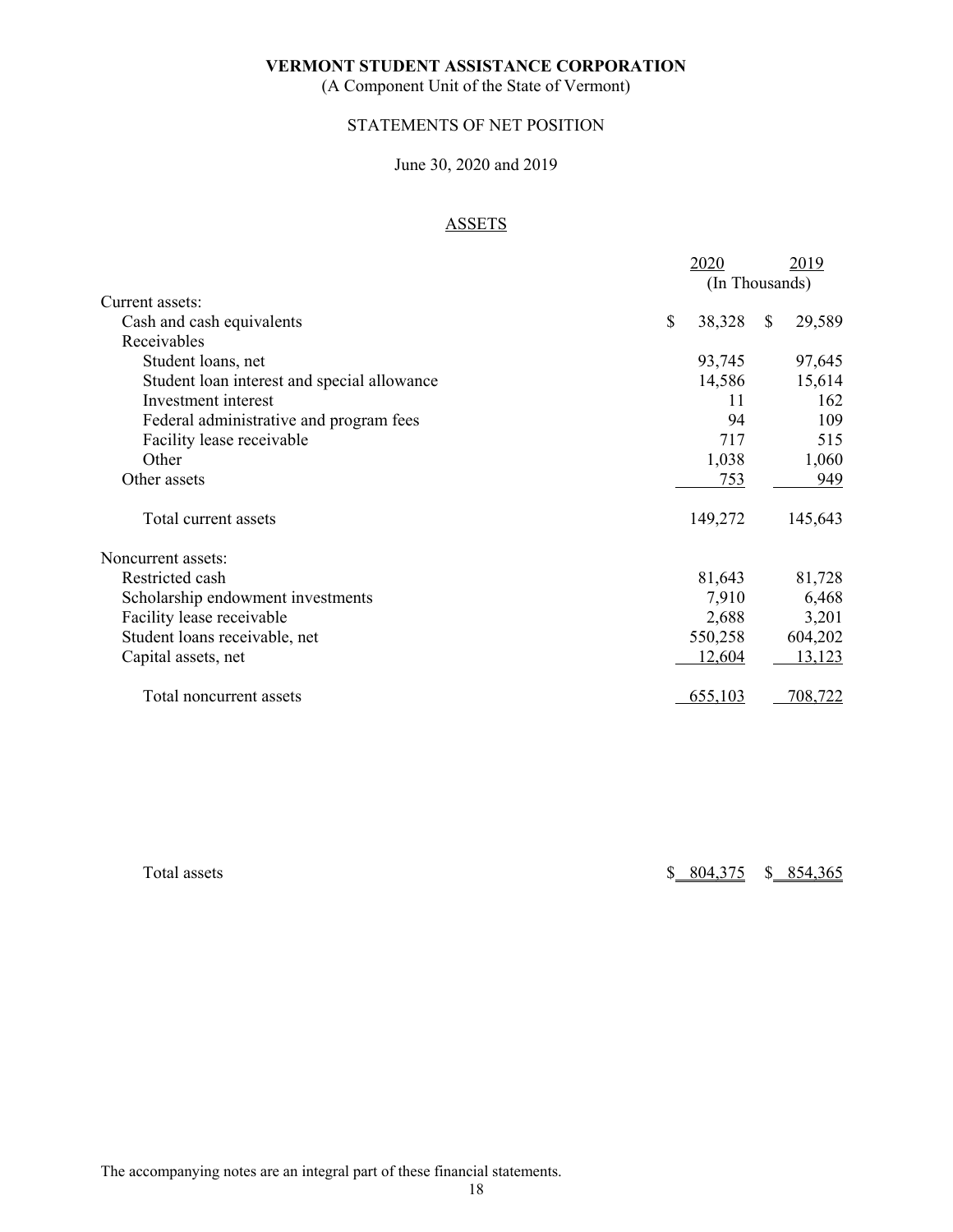# LIABILITIES, DEFERRED INFLOWS OF RESOURCES AND NET POSITION

|                                                                   |                | 2020      |              | 2019          |
|-------------------------------------------------------------------|----------------|-----------|--------------|---------------|
|                                                                   | (In Thousands) |           |              |               |
| Current liabilities:                                              |                |           |              |               |
| Bonds and notes payable                                           | \$             | 11,975    | $\mathbb{S}$ | 10,220        |
| Accounts payable and other liabilities                            |                | 2,578     |              | 2,099         |
| Accrued interest on bonds payable                                 |                | 460       |              | 633           |
| Unearned revenue                                                  |                | 14,031    |              | 8,306         |
| Total current liabilities                                         |                | 29,044    |              | 21,258        |
| Noncurrent liabilities:                                           |                |           |              |               |
| Bonds and notes payable                                           |                | 553,172   |              | 614,631       |
| U.S. Treasury rebates payable                                     |                | 4,254     |              | 3,626         |
| Total noncurrent liabilities                                      |                | 557,426   |              | 618,257       |
| <b>Total liabilities</b>                                          |                | 586,470   |              | 639,515       |
| Deferred inflows of resources:                                    |                |           |              |               |
| Deferred facility lease revenue                                   |                | 2,655     |              | 3,307         |
| Deferred gains on early refunding of bonds payable                |                | 15,322    |              | 19,105        |
| Total liabilities and deferred inflows of resources               |                | 604,447   |              | 661,927       |
| Net position:                                                     |                |           |              |               |
| Net investment in capital assets                                  |                | 12,604    |              | 13,123        |
| Restricted                                                        |                | 116,774   |              | 106,960       |
| Unrestricted                                                      |                | 70,550    |              | 72,355        |
| Total net position                                                |                | 199,928   |              | 192,438       |
| Total liabilities, deferred inflows of resources and net position |                | \$804,375 |              | \$8, 854, 365 |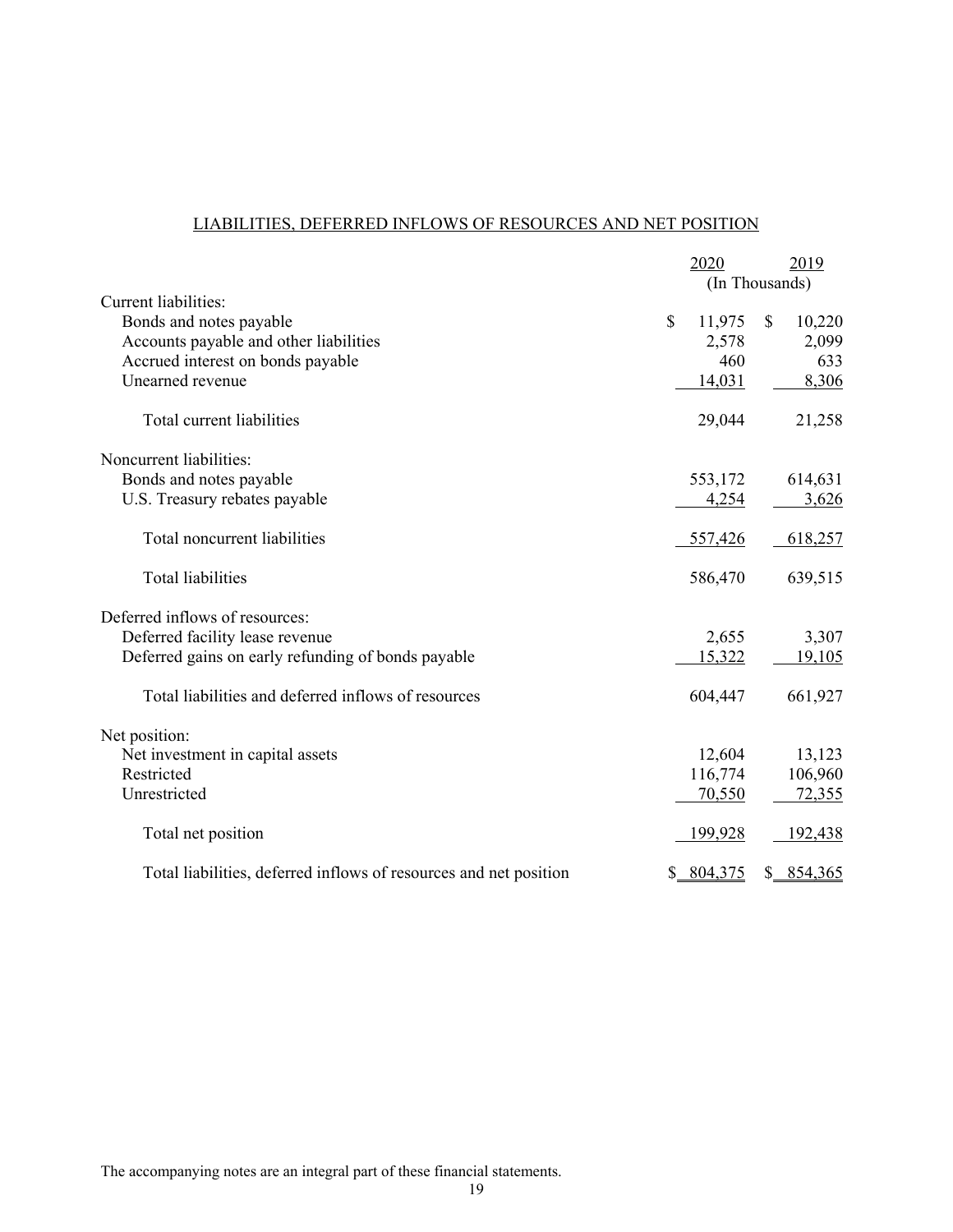(A Component Unit of the State of Vermont)

# STATEMENTS OF REVENUES, EXPENSES AND CHANGES IN NET POSITION

#### Years Ended June 30, 2020 and 2019

|                                                            | 2020           | 2019       |
|------------------------------------------------------------|----------------|------------|
|                                                            | (In Thousands) |            |
| Operating revenues:                                        |                |            |
| Interest and fees on student loans:                        |                |            |
| U.S. Department of Education interest benefits             | \$<br>557      | \$<br>764  |
| U.S. Department of Education special allowance             | 1,381          | 2,961      |
| Borrower interest and fees on student loans                | 41,098         | 44,532     |
| Borrower interest returned to U.S. Department of Education | (4,814)        | (3,934)    |
| Vermont state grants                                       | 20,930         | 20,093     |
| Interest on cash and investments                           | 1,630          | 2,192      |
| Guarantee agency administrative revenues                   | 3,286          | 3,371      |
| Federal grants                                             | 5,166          | 5,296      |
| Scholarship and gift income                                | 4,851          | 4,230      |
| Facility lease revenue                                     | 652            | 416        |
| Other income                                               | 1,256          | 1,088      |
| Total operating revenues                                   | 75,993         | 81,009     |
| Operating expenses:                                        |                |            |
| Interest, net of amortization of bond premium and deferred |                |            |
| gains on early refunding of bonds payable                  | 13,243         | 17,852     |
| Salaries and benefits                                      | 15,709         | 15,749     |
| Grants and scholarships                                    | 25,511         | 25,606     |
| Interest rebated to borrowers                              | 715            | 1,707      |
| Other general and administrative                           | 6,145          | 6,520      |
| Interest subject to U.S. Treasury rebate                   | 628            | 533        |
| Credit enhancement and remarketing fees                    | 117            | 111        |
| Consolidation and lender paid fees                         | 3,112          | 3,562      |
| Other loan related expenses                                | 1,007          | 839        |
| Provision for losses on student loans                      | 1,688          | 569        |
| Depreciation                                               | 948            | 926        |
| Bond issuance costs                                        | 693            | 696        |
| Total operating expenses                                   | 69,516         | 74,670     |
| Change in net position from operations                     | 6,477          | 6,339      |
| Contributions to permanent scholarship endowment           | 1,013          | 156        |
| Change in net position                                     | 7,490          | 6,495      |
| Net position, beginning of year                            | 192,438        | 185,943    |
| Net position, end of year                                  | \$ 199,928     | \$ 192,438 |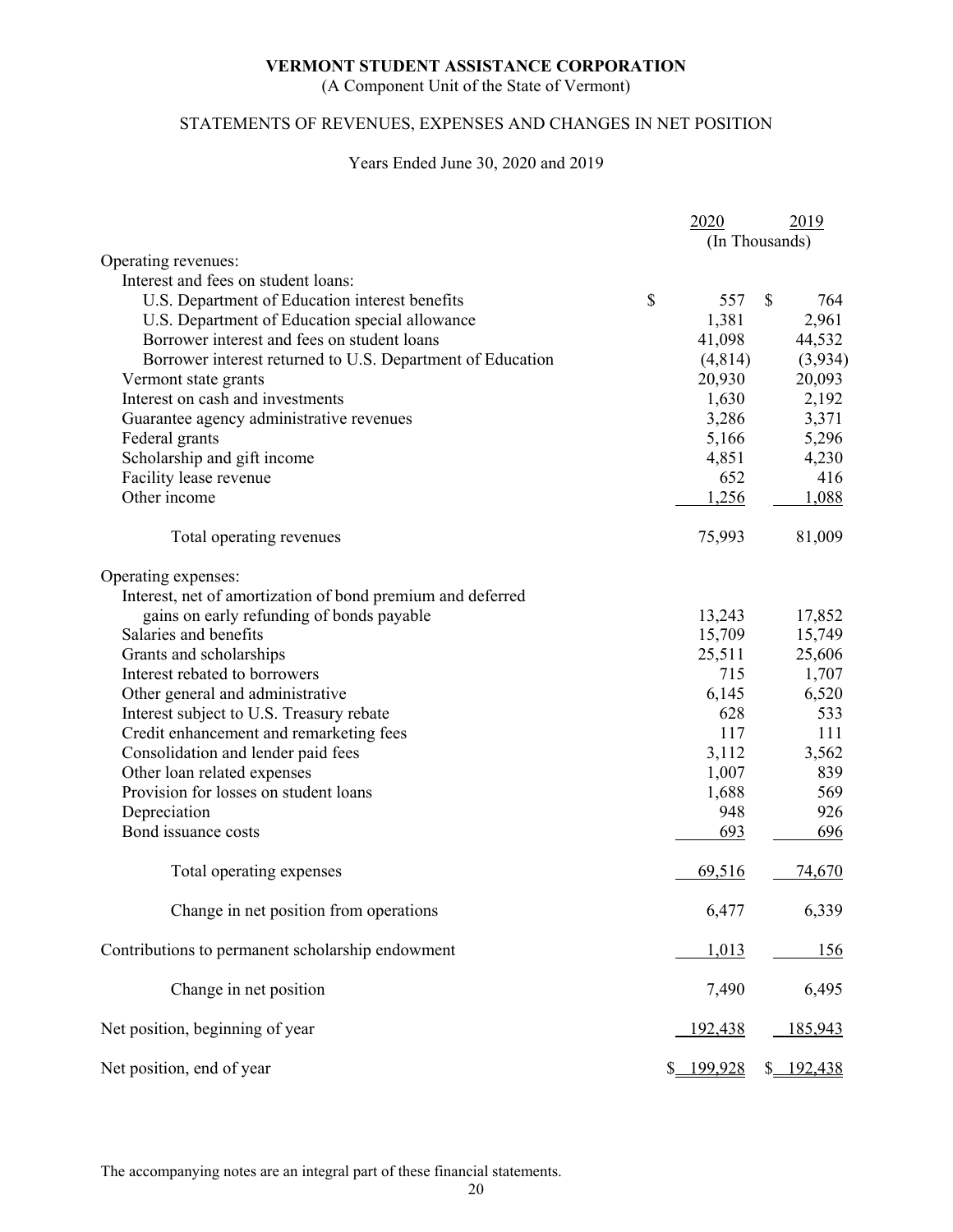(A Component Unit of the State of Vermont)

# STATEMENTS OF CASH FLOWS

#### Years Ended June 30, 2020 and 2019

|                                                           | 2020           |    | 2019       |
|-----------------------------------------------------------|----------------|----|------------|
|                                                           | (In Thousands) |    |            |
| Cash flows from operating activities:                     |                |    |            |
| Cash received from customers, donors and governments      | \$<br>14,738   | \$ | 18,012     |
| Principal payments received on student loans              | 113,229        |    | 120,828    |
| Cash paid to suppliers for goods and services             | (5,214)        |    | (11,952)   |
| Grants and scholarship disbursements                      | (25,511)       |    | (25,606)   |
| Loans made                                                | (50, 116)      |    | (45,102)   |
| Cash paid to employees for salaries and benefits          | (15, 634)      |    | (15,581)   |
| Interest and fees received on student loans               | 31,788         |    | 31,464     |
| Vermont state appropriations received                     | 20,930         |    | 20,093     |
| Net cash provided by operating activities                 | 84,210         |    | 92,156     |
| Cash flows from noncapital financing activities:          |                |    |            |
| Proceeds from the sale of bonds payable                   | 45,758         |    | 45,078     |
| Payments on bonds payable                                 | (104, 197)     |    | (112, 616) |
| Decrease in restricted cash                               | 85             |    | 2,529      |
| Interest paid to bond holders                             | (18, 463)      |    | (23, 380)  |
| Net cash used by noncapital financing activities          | (76, 817)      |    | (88, 389)  |
| Cash flows from capital and related financing activities: |                |    |            |
| Acquisition and construction of capital assets            | (430)          |    | (141)      |
|                                                           |                |    |            |
| Net cash used by capital and related financing activities | (430)          |    | (141)      |
| Cash flows from investing activities:                     |                |    |            |
| Interest received on cash and investments                 | 1,782          |    | 2,154      |
| Contributions to permanent scholarship endowment          | 1,013          |    | 156        |
| Purchase of investments                                   | (1,621)        |    | (574)      |
| Proceeds from sale of investments                         | 602            |    | 286        |
|                                                           |                |    |            |
| Net cash provided by investing activities                 | 1,776          |    | 2,022      |
| Net increase in cash and cash equivalents                 | 8,739          |    | 5,648      |
| Cash and cash equivalents, beginning of year              | 29,589         |    | 23,941     |
| Cash and cash equivalents, end of year                    | 38,328<br>S    |    | 29,589     |
|                                                           |                |    |            |
| Supplemental disclosure of non-cash operating activities: |                |    |            |
| Student loan interest capitalized                         | \$.<br>7,240   |    | 7.717      |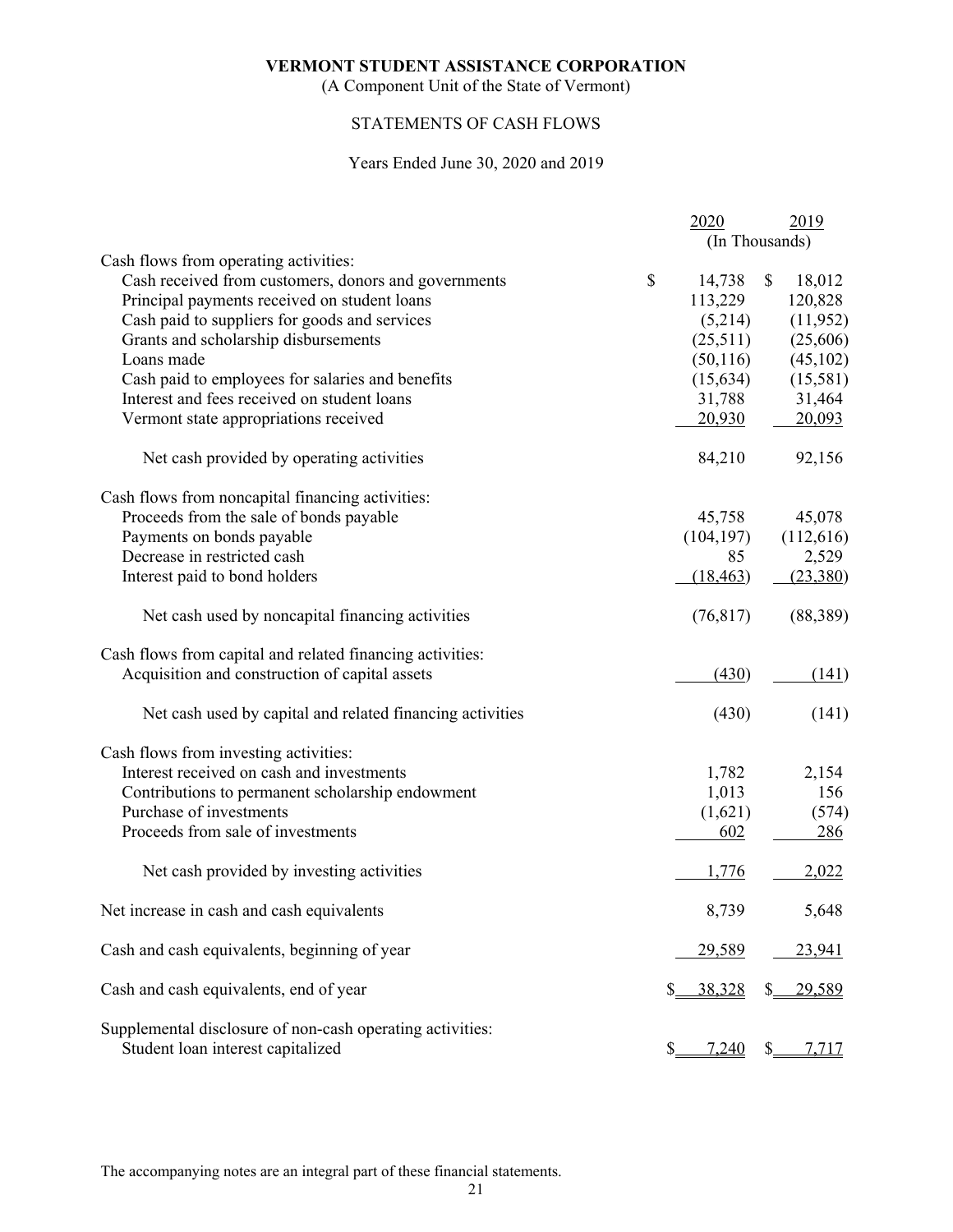(A Component Unit of the State of Vermont)

# STATEMENTS OF CASH FLOWS (CONCLUDED)

#### Years Ended June 30, 2020 and 2019

|                                                                      |                | 2020    |    | 2019     |
|----------------------------------------------------------------------|----------------|---------|----|----------|
|                                                                      | (In Thousands) |         |    |          |
| Reconciliation of change in net position from operations to net cash |                |         |    |          |
| provided by operating activities:                                    |                |         |    |          |
| Change in net position from operations                               | \$             | 6,477   | \$ | 6,339    |
| Adjustments to reconcile change in net position from operations      |                |         |    |          |
| to net cash provided by operating activities:                        |                |         |    |          |
| Depreciation                                                         |                | 948     |    | 926      |
| Provision for losses on student loans                                |                | 1,688   |    | 569      |
| Net amortization of bond premium                                     |                | (1,265) |    | (994)    |
| Amortization of deferred facility lease revenue                      |                | (652)   |    | (416)    |
| Amortization of deferred gains on early                              |                |         |    |          |
| refunding of bonds payable                                           |                | (3,783) |    | (4,395)  |
| Net realized and unrealized gains on investments                     |                | (422)   |    | (324)    |
| Investment interest received                                         |                | (1,782) |    | (2,154)  |
| Interest paid to bond holders                                        |                | 18,463  |    | 23,380   |
| Lease receivable payments, net of fit up costs paid                  |                | 311     |    | 328      |
| Changes in operating assets and liabilities:                         |                |         |    |          |
| Investment interest receivable                                       |                | 151     |    | (38)     |
| Student loans receivable                                             |                | 56,156  |    | 69,201   |
| Student loan interest receivable                                     |                | 1,028   |    | (2, 336) |
| Federal administrative and program fees receivable                   |                | 15      |    | 34       |
| Other receivables                                                    |                | 20      |    | 310      |
| Other assets                                                         |                | 197     |    | (213)    |
| Accounts payable and other liabilities                               |                | 479     |    | (244)    |
| Unearned revenue                                                     |                | 5,726   |    | 1,789    |
| Accrued interest on bonds payable                                    |                | (173)   |    | (139)    |
| U.S. Treasury rebates payable                                        |                | 628     |    | 533      |
| Total adjustments                                                    |                | 77,733  |    | 85,817   |
| Net cash provided by operating activities                            |                | 84,210  |    | 92,156   |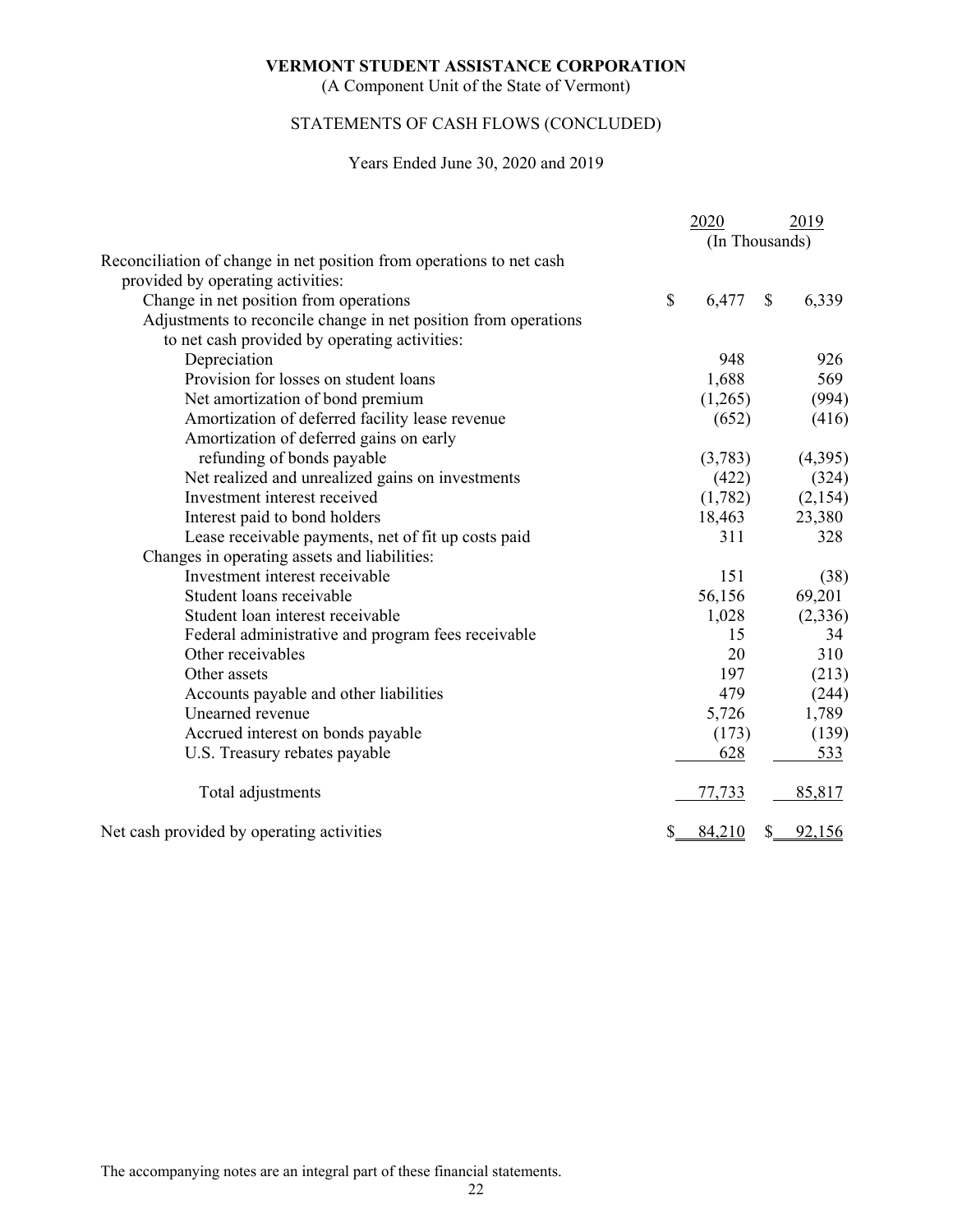(A Component Unit of the State of Vermont)

# STATEMENTS OF FIDUCIARY NET POSITION

### AGENCY FUNDS

### June 30, 2020 and 2019

| As of June 30, 2020                                                                                                  | Federal<br>Loan<br>Reserve |                                |                              |
|----------------------------------------------------------------------------------------------------------------------|----------------------------|--------------------------------|------------------------------|
|                                                                                                                      | <b>Fund</b>                | <b>VHEIP</b>                   | <b>Total</b>                 |
|                                                                                                                      |                            | (In Thousands)                 |                              |
| Assets held for others                                                                                               |                            |                                |                              |
| Cash and cash equivalents<br>Investments                                                                             | \$14,833                   | 220<br>S —<br>447,374          | \$15,053<br>447,374          |
| Due from U.S. Department of Education                                                                                | 694                        |                                | 694                          |
| Total assets                                                                                                         | \$15,527                   | \$447,594                      | \$463,121                    |
| <b>Liabilities</b>                                                                                                   |                            |                                |                              |
| Accounts payable and other liabilities<br>Amounts held on behalf of investors<br>Federal loan reserve funds held for | \$1,227                    | $\mathbb{S}$<br>128<br>447,466 | $\frac{1,355}{ }$<br>447,466 |
| U.S. Department of Education                                                                                         | 14,300                     |                                | <u>14,300</u>                |
| <b>Total liabilities</b>                                                                                             | \$15,527                   | \$447,594                      | \$463,121                    |
| As of June 30, 2019                                                                                                  |                            |                                |                              |
|                                                                                                                      | Federal                    |                                |                              |
|                                                                                                                      | Loan                       |                                |                              |
|                                                                                                                      | Reserve<br>Fund            | <b>VHEIP</b>                   | Total                        |
|                                                                                                                      |                            | (In Thousands)                 |                              |
| Assets held for others                                                                                               |                            |                                |                              |
| Cash and cash equivalents                                                                                            | \$14,196                   | \$<br>445                      | \$<br>14,641                 |
| Investments<br>Due from U.S. Department of Education                                                                 | 870                        | 414,063                        | 414,063<br>870               |
|                                                                                                                      |                            |                                |                              |
| Total assets                                                                                                         | \$15,066                   | \$414,508                      | \$429,574                    |
| <b>Liabilities</b>                                                                                                   |                            |                                |                              |
| Accounts payable and other liabilities                                                                               | \$1,069                    | \$<br>95                       | \$<br>1,164                  |
| Amounts held on behalf of investors<br>Federal loan reserve funds held for                                           |                            | 414,413                        | 414,413                      |
| U.S. Department of Education                                                                                         | 13,997                     |                                | <u>13,997</u>                |
| <b>Total liabilities</b>                                                                                             | \$15,066                   | \$414,508                      | \$429,574                    |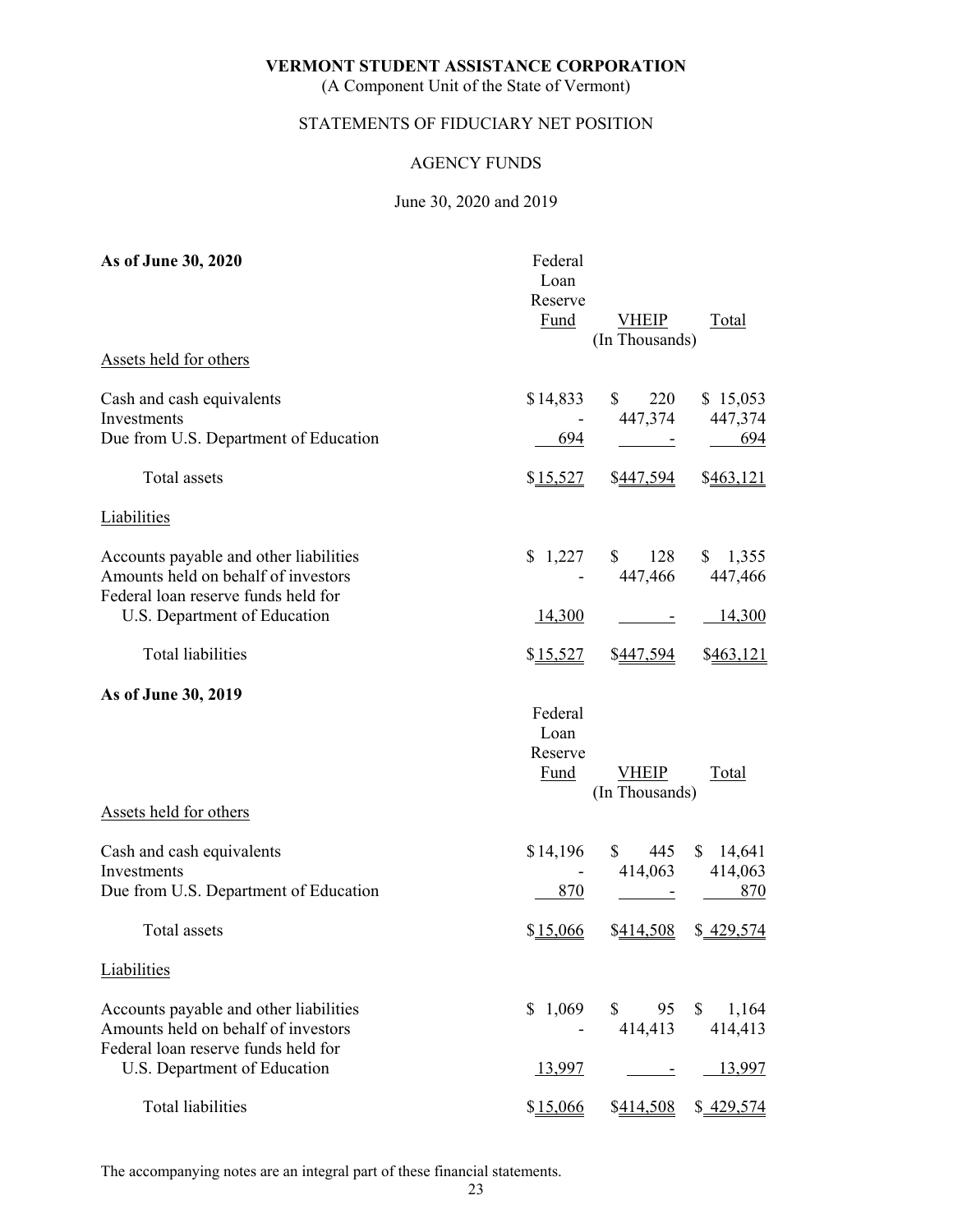(A Component Unit of the State of Vermont)

### NOTES TO FINANCIAL STATEMENTS

### June 30, 2020 and 2019

#### (Dollars in Thousands)

### **1. Authorizing Legislation**

The Vermont Student Assistance Corporation (VSAC) was created as a public nonprofit corporation by an act of the General Assembly of the State of Vermont (the State) as an instrumentality of the State in accordance with the provisions of the *Higher Education Act of 1965*, as amended (the Act). The purpose of VSAC is to provide opportunities for Vermont residents to pursue postsecondary education by awarding grants and guaranteeing, making, financing, and servicing loans to students. VSAC also administers scholarships and outreach services to students seeking postsecondary education. In addition, VSAC manages the Vermont Higher Education Investment Plan (VHEIP).

Pursuant to Vermont statutes, VSAC is responsible for the administration of the Loan Finance Program. Under this program, VSAC originates, purchases, and services education loans. The majority of education loans are financed through the issuance of limited obligation bonds or credit facilities and are guaranteed by VSAC as a guarantor and reinsured by the U.S. Department of Education (ED) through the Federal Family Education Loan (FFEL) Program. In March 2010, Congress passed the *Student Aid and Fiscal Responsibility Act* which had the effect of ending new FFEL Program loan originations after June 30, 2010. The bonds, notes and credit facilities outstanding are payable primarily from interest and principal repayments on the financed loans as specified in the underlying resolutions authorizing the sale of the bonds and notes. The bonds and notes are not a general obligation of VSAC or an obligation of the State or any of its political subdivisions.

For financial reporting purposes, VSAC is considered a component unit of the State and is included as part of the State's financial reporting entity. VSAC's relationship with the State consists primarily of an annual appropriation designated for grant aid to Vermont students. Additionally, VSAC is permitted to issue bonds using Vermont tax-exempt private activity bond cap and State moral obligation.

The Vermont Student Development Fund, Inc. (the Fund), a separate nonprofit Internal Revenue Code  $(IRC)$  Section  $501(c)(3)$  corporation, was established in November of 2000. The primary purpose of the Fund is to receive, hold and manage securities, cash or other property whether real, personal or mixed, acquired by bequest, devise, gift, purchase or loan. These assets are used primarily for scholarships and other financial assistance to benefit qualified individuals seeking a postsecondary education. The Fund provides a financial benefit to VSAC, and its Board of Directors is the same as the VSAC Board of Directors; therefore, it is considered a blended component unit of VSAC and is included in the totals on the financial statements. The Internal Revenue Service (IRS) Form 990 of the Fund is a publicly available document and includes the basic financial statements of this component unit. It can be obtained at the website www.guidestar.org.

The activity for the fiduciary funds described in Notes 5 and 6 is not included in the entity-wide financial statements for VSAC.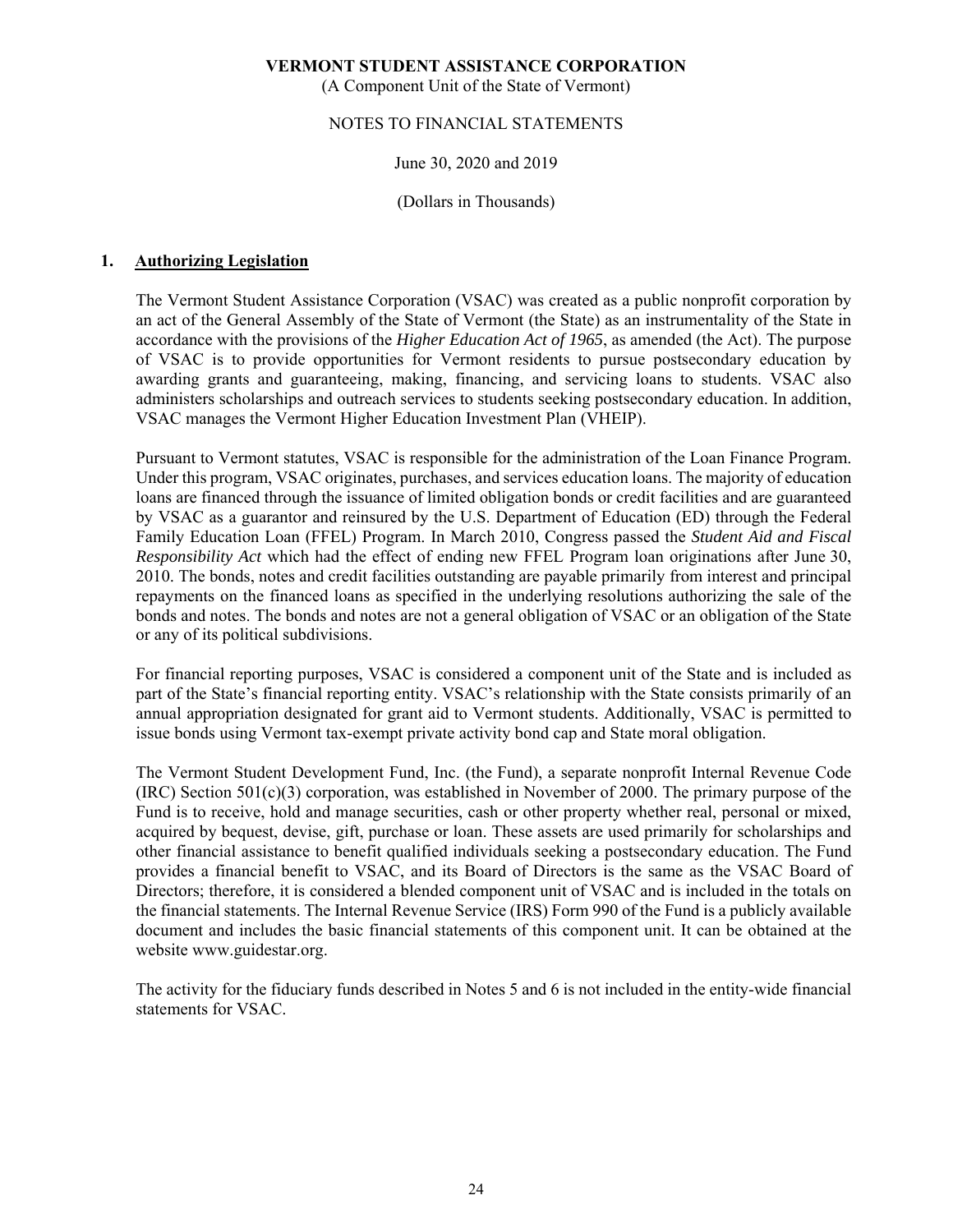(A Component Unit of the State of Vermont)

### NOTES TO FINANCIAL STATEMENTS

### June 30, 2020 and 2019

#### (Dollars in Thousands)

### **2. Summary of Significant Accounting Policies**

#### *Basis of Accounting*

VSAC follows the accrual basis of accounting, using the economic resources measurement focus, whereby revenues are recorded when earned and expenses are recorded when obligation for payment is incurred.

The financial statements are prepared in accordance with Governmental Accounting Standards Board (GASB) Statements No. 34, *Basic Financial Statements – and Management's Discussion and Analysis – for State and Local Governments*, No. 37, *Basic Financial Statements – and Management's Discussion and Analysis – for State and Local Governments: Omnibus – an amendment of GASB Statements No. 21 and 34*, and No. 38, *Certain Financial Statement Note Disclosures*. VSAC reports as a business-type activity, as defined, in GASB Statement No. 34. Additionally, VSAC has adopted Statement No. 62, *Codification of Accounting and Financial Reporting Guidance Contained in Pre-November 30, 1989 FASB and AICPA Pronouncements,* which is intended to codify all sources of U.S. generally accepted accounting principles for state and local governments so that they can be found in one source.

#### *Restrictions on Net Position*

The restricted net position of VSAC is restricted by the credit resolutions, state statutes, donor restrictions, or various Federal regulations and program agreements and is restricted for the origination of student loans, payment of debt service on bonds and notes payable, and grant and scholarship activities. Financial activities and resulting account balances which are not so restricted are presented in the Statements of Net Position as unrestricted net position. VSAC's unrestricted net position is generally reserved for educational assistance purposes.

#### *Net Investment in Capital Assets*

Net investment in capital assets includes capital assets, net of the accumulated depreciation and any outstanding principal balances of debt attributable to the acquisition, construction, repair or improvement of those assets. It also includes unamortized bond premium or discounts related to any outstanding debt attributable to these assets.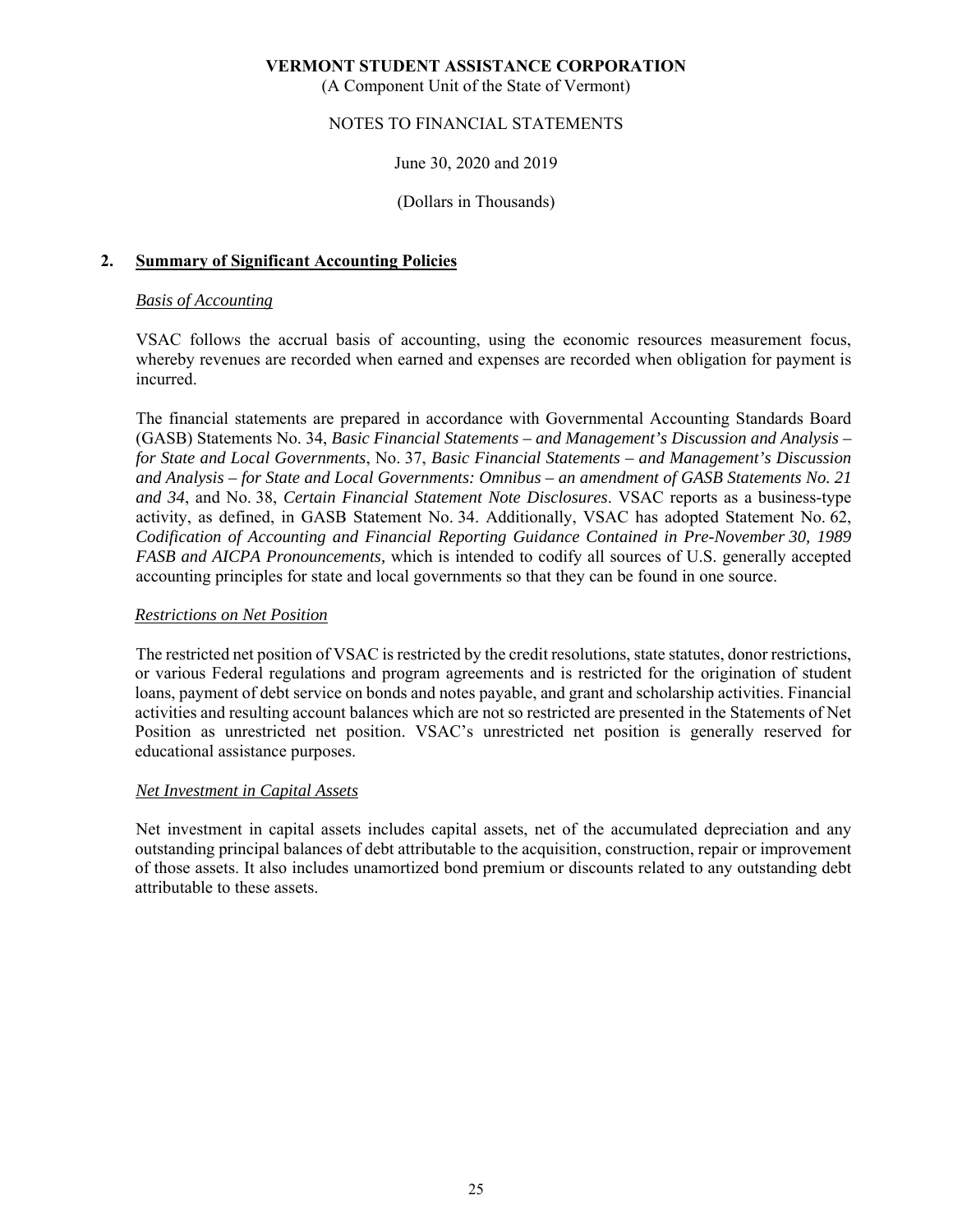(A Component Unit of the State of Vermont)

### NOTES TO FINANCIAL STATEMENTS

### June 30, 2020 and 2019

#### (Dollars in Thousands)

### **2. Summary of Significant Accounting Policies (Continued)**

#### *Management Estimates*

The preparation of financial statements in conformity with U.S. generally accepted accounting principles requires VSAC management to make estimates and assumptions that affect the reported amounts of assets and liabilities and disclosure of contingent assets and liabilities at the date of the financial statements and the reported amounts of revenues and expenses during the reporting period. Actual results could differ from those estimates. The most significant estimate utilized in the preparation of the financial statements of VSAC relates to the allowance for losses on student loans.

#### *Student Loans*

Student loans consist of guaranteed and nonguaranteed loans made to undergraduate, graduate, or professional students, and parents of students attending eligible postsecondary educational institutions. Student loans also include consolidation loans, which are loans to eligible students that refinance existing student loans.

Student loans are stated at their unpaid principal balance, net of allowance for estimated loan losses. Private loan origination fee revenue received from borrowers is recognized as revenues as received in accordance with GASB Statement No. 65, *Items Previously Reported as Assets and Liabilities.* 

#### *Allowance for Loan Losses*

VSAC issues loans that are not guaranteed against default and continues to hold and service these loans as well as loans guaranteed under the FFEL Program. Loans not guaranteed represent the greatest loss exposure for VSAC and make up the majority of management's loan loss allowance. The amount of the allowance, which is established through a provision for losses on student loans charged to expense, is based on management's estimation of the probable losses within the portfolio. Primary considerations in establishing the allowance are the loan portfolio balances and composition, amortization or age of the portfolio, delinquencies, current economic conditions, and historical loss experience. The loss exposure for nonguaranteed loans is 100% of estimated defaults unadjusted for future recoveries. For guaranteed loans, the loss exposures are either 2% or 3% of estimated defaults based on the origination date of the loan.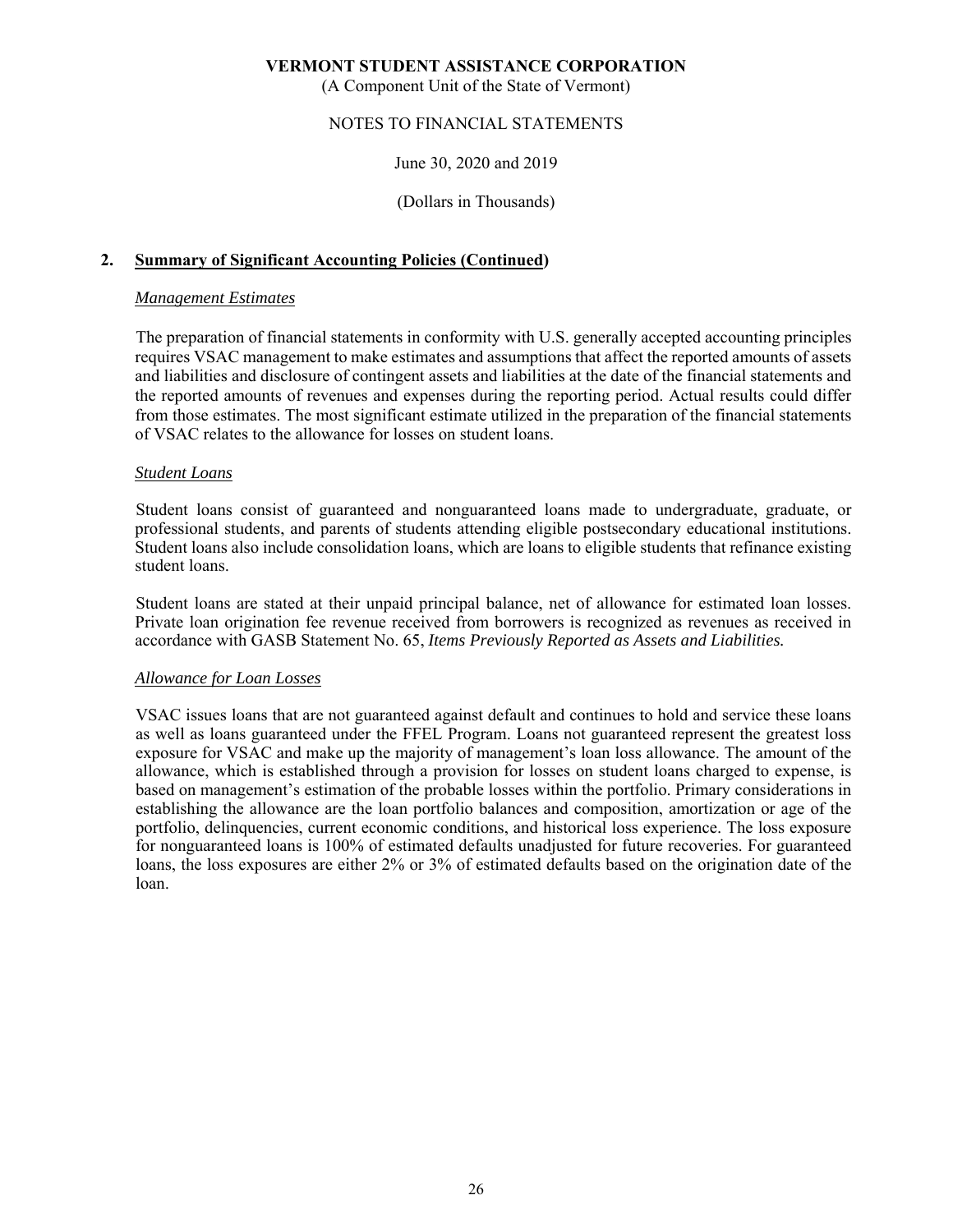(A Component Unit of the State of Vermont)

# NOTES TO FINANCIAL STATEMENTS

### June 30, 2020 and 2019

#### (Dollars in Thousands)

### **2. Summary of Significant Accounting Policies (Continued)**

#### *Operating and Non-Operating Revenues and Expenses*

Operating revenues include interest earned on student loans and investments, fees received from providing services, state appropriations, and grant and scholarship revenue. Operating expenses include interest on bonds, the costs of providing services and operating all programs, and grant and scholarship awards. Contributions of funds for permanent scholarship endowments are considered non-operating revenues.

#### *Cash Equivalents*

VSAC considers all highly liquid investments with original maturities of three months or less to be cash equivalents. Cash equivalents include funds held in an institutional money market fund account.

#### *Investments*

Investments are carried at fair value in accordance with GASB Statements No. 31, *Accounting and Financial Reporting for Certain Investments and for External Investment Pools*, and No. 72, *Fair Value Measurement and Application*.

VSAC invests in various investment securities. Investment securities are exposed to various risks, such as interest rate, market and credit risks. Due to the level of risk associated with certain investment securities, it is at least reasonably possible that changes in the values of investment securities will occur in the near term and that these changes could materially affect the amounts reported in the financial statements.

#### *Capital Assets*

Capital assets are stated at historical cost. Depreciation of capital assets that are placed in service is calculated using the straight-line method over the estimated useful lives of the assets. The minimum for capitalization of long-lived asset acquisitions is \$10.

#### *Bond Issuance Costs*

Costs of bond issuances, which are comprised of underwriters' fees, legal fees and other related financing costs, are recognized as expenses as incurred in accordance with GASB Statement No. 65, *Items Previously Reported as Assets and Liabilities.*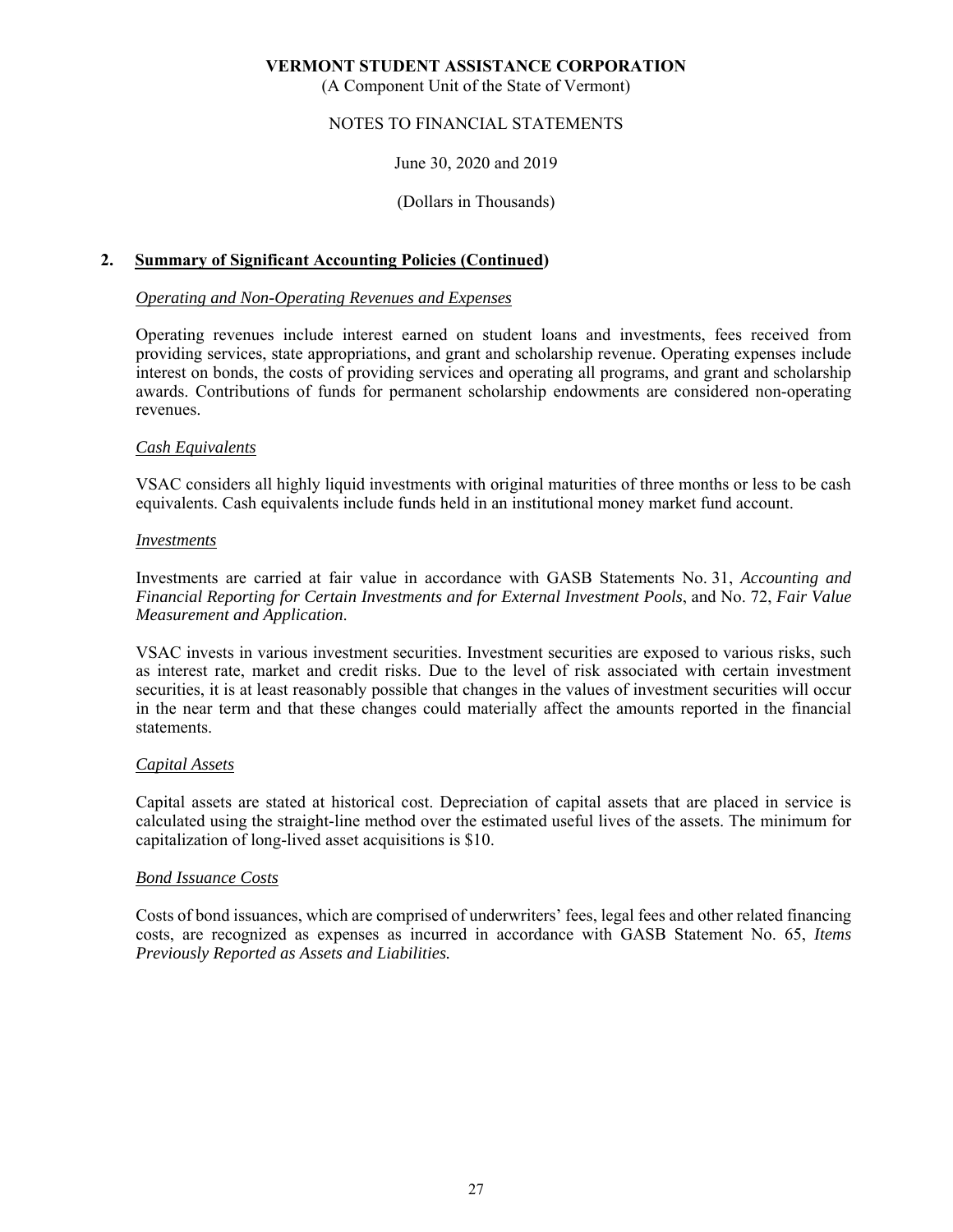(A Component Unit of the State of Vermont)

# NOTES TO FINANCIAL STATEMENTS

### June 30, 2020 and 2019

#### (Dollars in Thousands)

### **2. Summary of Significant Accounting Policies (Concluded)**

#### *Bond Discount/Premium and Deferred Gain/Loss on Refunding*

Bond discounts and premiums are amortized using a method which approximates the level yield method over the life of the bonds. Any deferred gains or losses related to refinanced bonds are included in deferred inflows of resources or deferred outflows of resources, respectively, in accordance with GASB Statement No. 65, *Items Previously Reported as Assets and Liabilities.* The deferred gains or losses are amortized as a component of interest expense in a systematic and rational manner over the remaining life of the old debt or the life of the new debt, whichever is shorter. During the years ended June 30, 2020 and 2019, interest expense has been reduced by \$3,783 and \$4,395, respectively, for the amortization of the deferred gains on early refunding of bonds payable.

#### *Leases*

In accordance with GASB Statement No. 87, *Leases*, the discounted value of future lease payments and receipts is included in deferred outflows or deferred inflows of resources respectively. VSAC has leases with third-party tenants who lease portions of its physical premises. The present value of these leases is valued at inception and periodically revalued in accordance with GASB Statement No. 87 and presented as a deferred inflow of resources. These deferred inflows are amortized as lease revenue in a systematic and rational manner over the life of the lease. During the years ended June 30, 2020 and 2019, \$652 and \$416, respectively, was recognized as facility lease revenue.

### *Grants*

Unrestricted grants are recorded as revenue when received. Restricted grants are recorded as revenue upon compliance with the restrictions. Amounts received for grant programs that are restricted are recorded in unearned revenue until they become unrestricted. When both restricted and unrestricted resources are available to satisfy an expense when it is incurred, VSAC uses restricted resources first.

#### *FFEL Program Support*

VSAC receives a percentage of the amounts collected on defaulted loans, an origination fee, a portfolio maintenance fee and a default aversion fee from ED as its primary support for the administration of the FFEL Program. These fees are recorded as guarantee agency administrative revenues when earned, as the services are provided.

#### *Compensated Absences*

Employees may accumulate, subject to certain limitations, unused vacation earned and upon retirement, termination or death may be compensated for certain amounts at their then current rates of pay. The amount of vacation is recognized as expense as the amount is earned and this obligation is accrued.

#### *Income Tax Status*

VSAC is exempt from Federal and State income taxes under Section 115 of the IRC and, accordingly, no provision for income taxes has been made in the accompanying financial statements.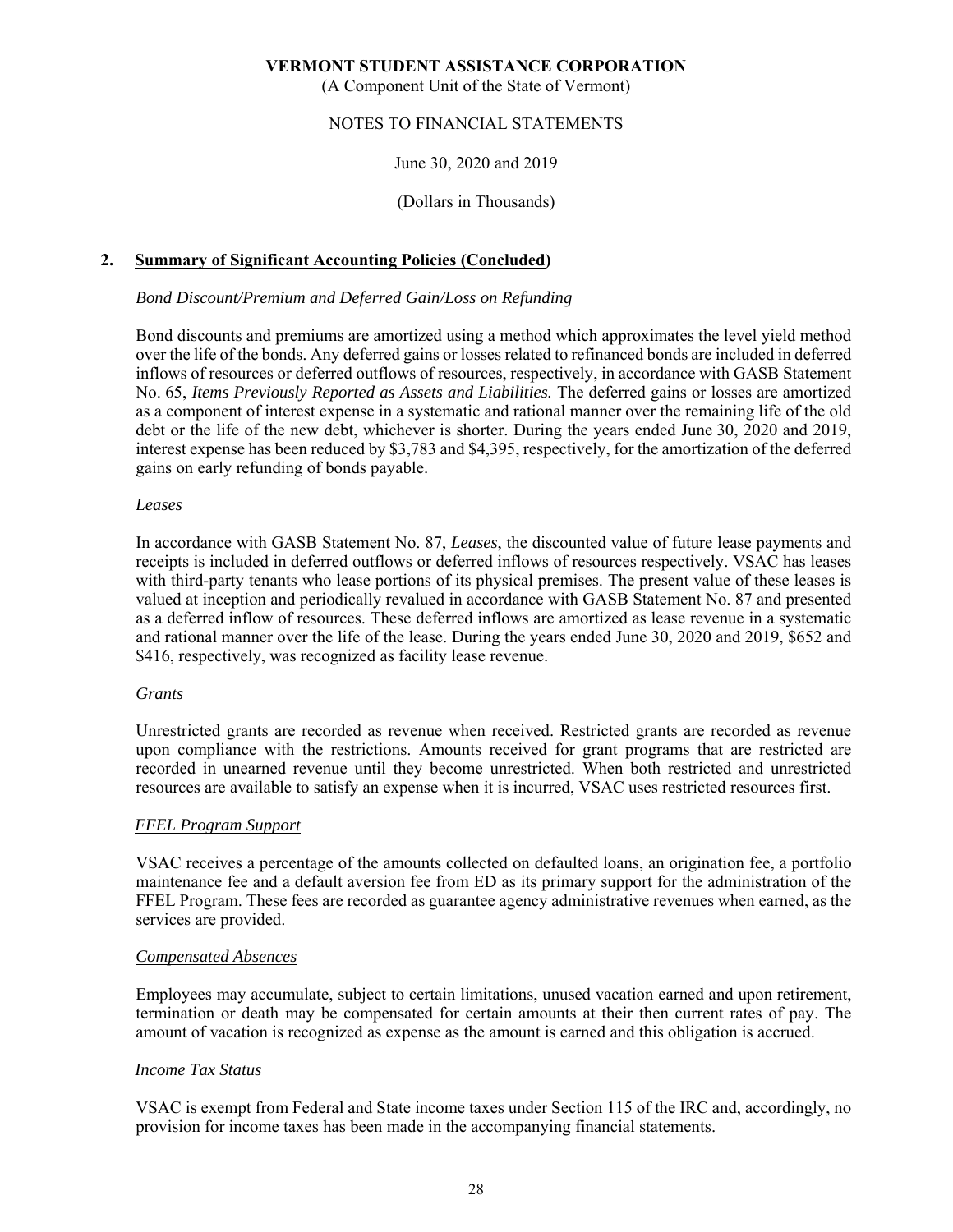(A Component Unit of the State of Vermont)

# NOTES TO FINANCIAL STATEMENTS

### June 30, 2020 and 2019

#### (Dollars in Thousands)

### **3. Cash, Cash Equivalents and Investments**

VSAC's deposit and investment policies comply with the underlying bond resolution requirements. In accordance with those bond resolutions, all deposits and investments are held in specific classes of investment vehicles including: bank time deposits, certificates of deposit, direct obligations of the United States of America unconditionally guaranteed by the United States of America, indebtedness issued by certain Federal agencies, collateralized repurchase agreements secured by obligations of the United States of America with collateral held by or at the direction of the trustee, guaranteed investment contracts with banks or bank holding companies, commercial paper and open ended investment funds. Funds not related to the various bond resolutions may also be invested in domestic equities or corporate bonds.

#### *Cash and Cash Equivalents*

The carrying amounts which represent both cost and fair value of cash and cash equivalents as of June 30, 2020 and 2019 are presented below:

|                               | 2020                  | 2019                          |
|-------------------------------|-----------------------|-------------------------------|
| Cash<br>Money market accounts | 90,629                | $$29,342$ $$3,157$<br>108,160 |
|                               | $$119,971$ $$111,317$ |                               |

During the second half of the year ended June 30, 2020, VSAC began the process of transitioning its primary banking relationship from Keybank to Peoples United Bank. This transition was pursuant to an RFP bid process. The relative balance changes between Cash and Money Market accounts result from this transition and are not related to any change in VSAC's investment policy.

At June 30, 2020 and 2019, cash is comprised of various commercial bank accounts. The bank balances at June 30, 2020 were \$29,678 and the bank balances at June 30, 2019 were \$3,448. The difference between the net bank balances and the amounts recorded on the financial statements is outstanding checks and deposits in transit. As of June 30, 2020, \$845 of the bank balances were covered by Federal Deposit Insurance Corporation (FDIC) insurance, \$18,250 of the bank balances were secured using a collateralization agreement with Peoples United Bank, and the remaining bank balances are uncollateralized. As of June 30, 2019, \$845 of the bank balances were covered by FDIC insurance, and the remaining balances were uncollateralized.

At June 30, 2020 and 2019, the money market accounts are primarily invested in the Fidelity Institutional Money Market Prime Money Market Portfolio Class 1. This fund invests in U.S. dollar-denominated money market securities of domestic and foreign issuers rated in the highest category by at least two nationally recognized rating services, U.S. Government securities, and repurchase agreements.

The bond and note indentures require certain cash and cash equivalent reserves. At June 30, 2020 and 2019, \$81,643 and \$81,728, respectively, of restricted cash is limited to its use for the repayment of bond and note obligations.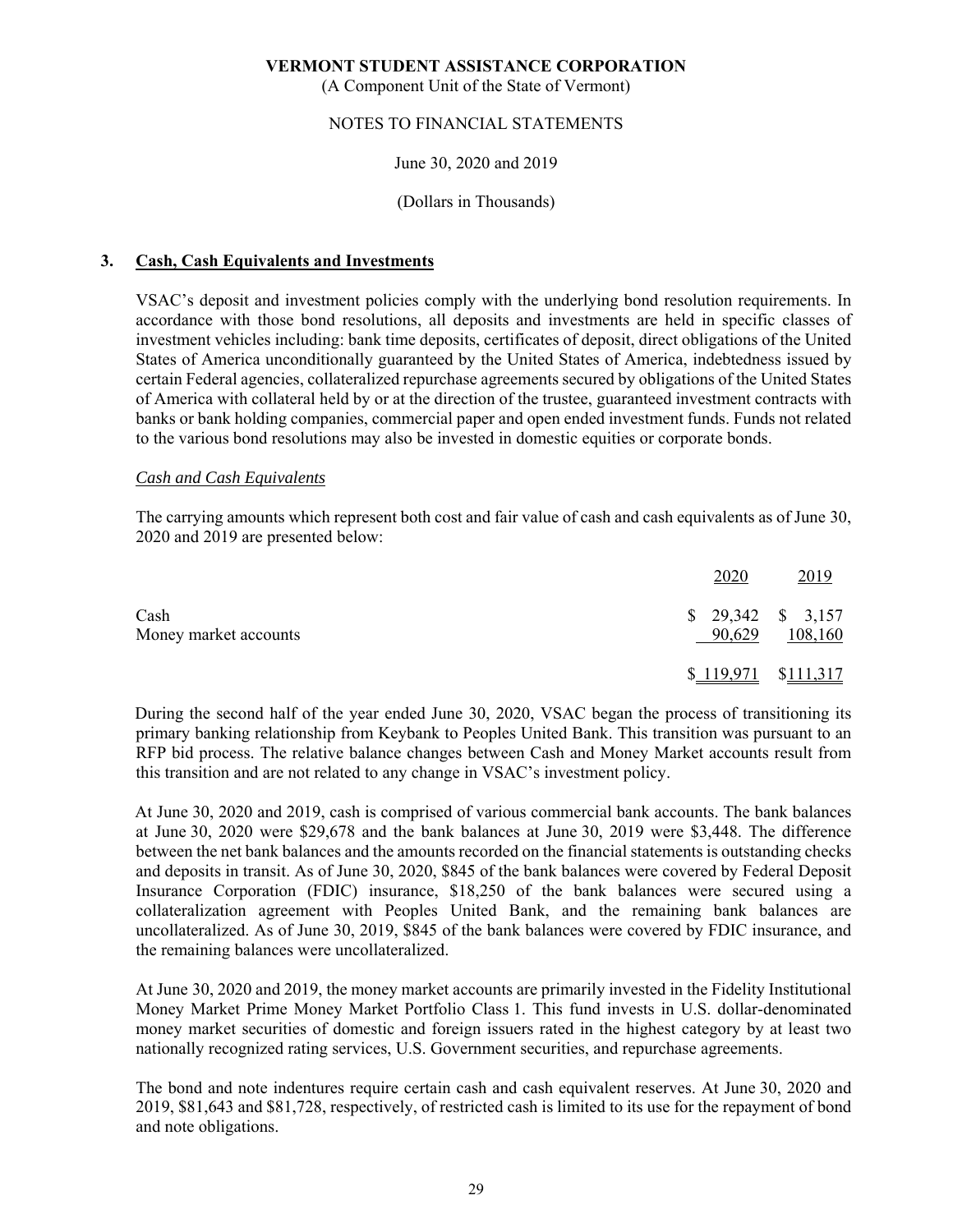(A Component Unit of the State of Vermont)

# NOTES TO FINANCIAL STATEMENTS

### June 30, 2020 and 2019

### (Dollars in Thousands)

### **3. Cash, Cash Equivalents and Investments (Continued)**

*Credit Risk*: Under the Vermont Student Development Fund (the Scholarship Fund) policy, VSAC mitigates its credit risk by requiring marketable bonds, debentures, notes, or instruments to be rated BBB or better by Standard and Poor's and Baa or better by Moody's Investors Service. Operating and bondrestricted funds are invested in highly rated liquid investments with a primary objective of principal preservation.

*Concentration of Credit Risk*: While diversification is a strategic investment objective, VSAC places no defined limit on the amount of investments in any one issuer. Under VSAC policy, all non-scholarship funds are held in liquid investments whose primary objective is preservation of capital. Under the Scholarship Fund policy, approximately 60% of the total portfolio is targeted for investment in equity index funds, balanced 80/20 between domestic and international index funds.

For all periods presented, the Scholarship Fund held all long-term investments in three index funds, one each for domestic and developed market international equities and intermediate-term U.S. Treasury fixed income securities. Since the equity funds are 'total market' equity index funds, VSAC believes it is not exposed to credit concentration risk from this source as of June 30, 2020 and 2019. Investments in intermediate term U.S. Government bonds represent 38% and 40% of VSAC's scholarship investments at June 30, 2020 and 2019, respectively.

*Custodial Credit Risk:* All of the investments are held by VSAC's agent in VSAC's name.

### *Fair Value Measurement*

GASB Statement No. 72, *Fair Value Measurement and Application,* establishes a fair value hierarchy for investments that prioritizes the inputs to valuation techniques used to measure fair value. The hierarchy gives the highest priority to unadjusted quoted prices in active markets for identical assets or liabilities (Level 1 measurements) and the lowest priority to measurements involving significant unobservable inputs (Level 3 measurements). The three levels of the fair value hierarchy are as follows:

- Level 1 Inputs are unadjusted, quoted prices in active markets for identical assets at the measurement date. The types of assets carried at Level 1 fair value generally are securities listed in active markets. VSAC has valued its investments, listed on national exchanges, at the last sales price as of the day of the valuation.
- Level  $2$  Inputs are based upon quoted prices for similar instruments in active markets, quoted prices for identical or similar instruments in markets which are not active, and model-based valuation techniques for which all significant assumptions are observable in the market or can be corroborated by observable market data for substantially the full term of the asset or liability.
- Level 3 Inputs are generally unobservable and typically reflect management's estimates of assumptions that market participants would use in pricing the asset or liability. The fair values are therefore determined using model-based techniques that include discounted cash flow models and similar techniques.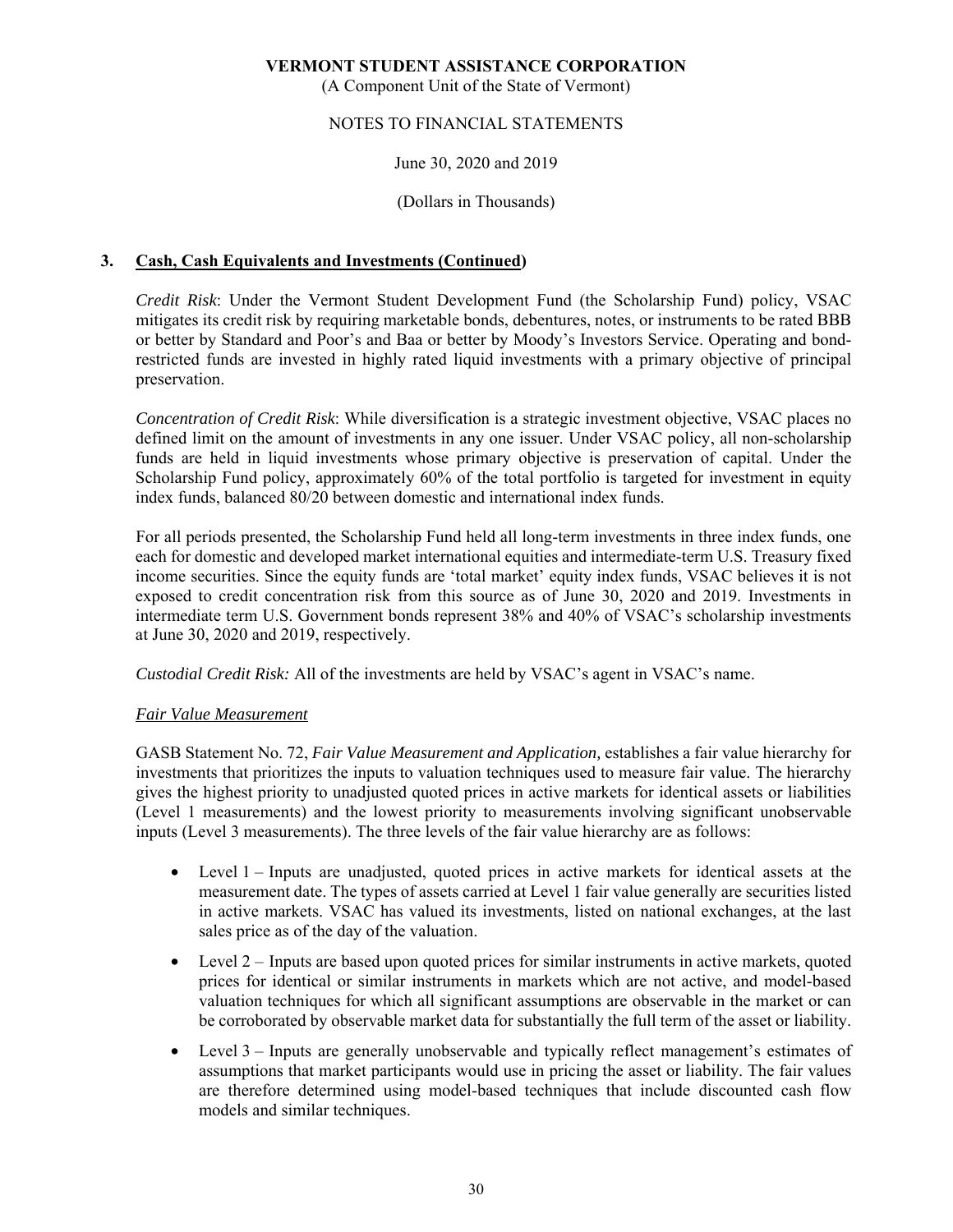(A Component Unit of the State of Vermont)

# NOTES TO FINANCIAL STATEMENTS

### June 30, 2020 and 2019

#### (Dollars in Thousands)

### **3. Cash, Cash Equivalents and Investments (Concluded)**

The inputs or methodology used for valuing investments are not necessarily an indication of the risk associated with those investments.

As referenced above, VSAC's permanent endowment investments are invested in index funds rather than in individual securities. Since these investments comprise the permanent endowment assets of the Scholarship Fund, it is not anticipated that these funds would be liquidated, although relative positions are rebalanced periodically in accordance with the endowment's investment policy. The amounts permitted to be spent each year are calculated and withdrawn for the coming academic year in accordance with the directives of the donors.

VSAC held the following investments at June 30, 2020 and 2019:

|                            |         | 2020       |            |         | 2019             |            |
|----------------------------|---------|------------|------------|---------|------------------|------------|
|                            |         |            | Fair Value |         |                  | Fair Value |
|                            | Cost    | Fair Value | Level      | Cost    | Fair Value Level |            |
| Domestic equities          | \$3,008 | \$3,945    |            | \$2,379 | \$3,118          |            |
| International equities     | 934     | 990        |            | 703     | 784              |            |
| Government bonds and notes | 2,806   | 2,975      |            | 2,573   | 2,566            |            |
|                            | \$6,748 | \$7,910    |            | \$5,655 | \$6,468          |            |

Fair value is best determined based upon quoted market prices. However, in some instances, there are no quoted market prices for the VSAC's various financial instruments. In cases where quoted market prices are not available, fair values are based on estimates using present value or other valuation techniques. Those techniques are significantly affected by the assumptions used, including the discount rate and estimates of future cash flows. Accordingly, the fair value estimates may not be realized in an immediate settlement of the instrument.

### **4. Student Loans Receivable**

At June 30, 2020, VSAC held student loans with interest rates ranging from 2.73% to 9.0%, the majority insured by ED and the U.S. Department of Health and Human Services; at June 30, 2019, the interest rates ranged from 2.875% to 9.97%. At June 30, 2020 and 2019, approximately 45.2% and 41.1%, respectively, of these student loans were not guaranteed. Most of VSAC's borrowers are located in the New England states.

Student loans are classified as being in "interim" status during the period from the date the loan is made until a student is out of school for either six or nine months. Subsequent to this period, student loans are classified as being in "repayment" status. "Deferral" status is a period during the life of the loan when repayment is suspended for authorized purposes. During the year ended June 30, 2020 VSAC experienced an increase of the portion of its student loans which were in Deferral status. This was due to the Covid pandemic, and the resulting economic impacts.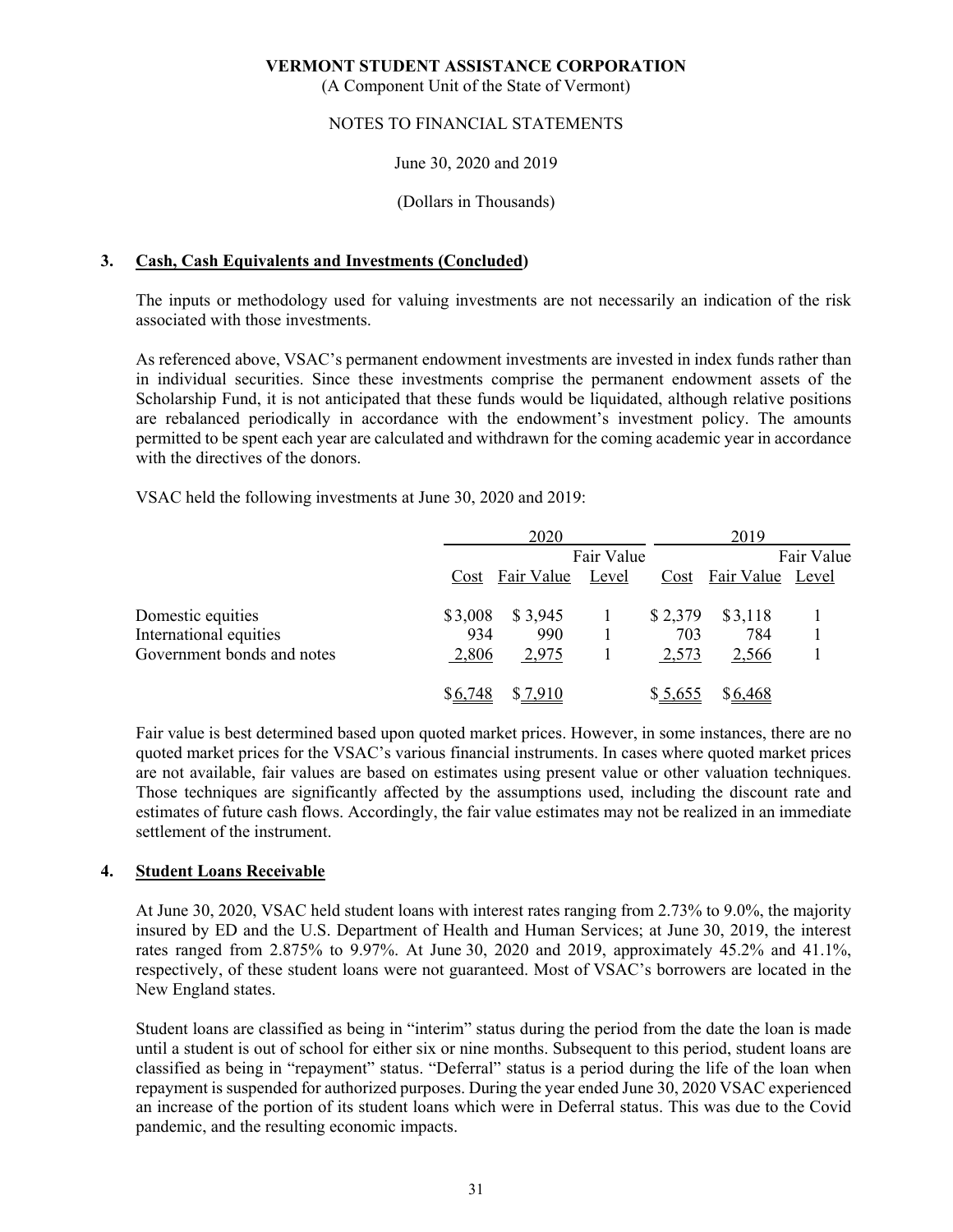(A Component Unit of the State of Vermont)

### NOTES TO FINANCIAL STATEMENTS

### June 30, 2020 and 2019

### (Dollars in Thousands)

### **4. Student Loans Receivable (Continued)**

Student loans receivable as of June 30, 2020 and 2019 are summarized as follows:

|                        |                                              |              | 2020     |              | 2019          |
|------------------------|----------------------------------------------|--------------|----------|--------------|---------------|
| Status:                |                                              |              |          |              |               |
| Interim status         |                                              | $\mathbb{S}$ | 31,885   | <sup>S</sup> | 31,056        |
| Deferral status        |                                              |              | 82,252   |              | 29,804        |
| Repayment status       |                                              |              | 554,111  |              | 665,838       |
| Less:                  | Allowance for loan losses                    |              | (24,245) |              | (24, 851)     |
|                        | Total student loans receivable               |              | 644,003  |              | 701,847       |
| Less:                  | Noncurrent student loans receivable          |              | 550,258  |              | 604,202       |
|                        | Current student loans receivable             | \$           | 93,745   | \$           | <u>97,645</u> |
| <b>Guarantee type:</b> |                                              |              |          |              |               |
|                        | U.S. Department of Education                 |              | 362,472  | S.           | 422,282       |
|                        | U.S. Department of Health and Human Services |              | 147      |              | 340           |
| Other – Guaranteed     |                                              |              | 3,762    |              | 5,710         |
|                        | Nonguaranteed                                |              | 301,867  |              | 298,366       |
| Less:                  | Allowance for loan losses                    |              | (24,245) |              | (24, 851)     |
|                        | Total student loans receivable               |              | 644,003  |              | 701,847       |
| Less:                  | Noncurrent student loans receivable          |              | 550,258  |              | 604,202       |
|                        | Current student loans receivable             | $S_{-}$      | 93,745   |              | \$ 97,645     |

As of June 30, 2020 and 2019, \$643,753 and \$698,131 of student loans were pledged to the repayment of bonds and notes, respectively.

Activity in the allowance for loan losses for the years ended June 30, 2020 and 2019 was as follows:

|                                                                                   | 2020                          | 2019                     |
|-----------------------------------------------------------------------------------|-------------------------------|--------------------------|
| Balance, July 1<br>Net loans charged off<br>Provision for losses on student loans | 24,851 \$<br>(2,294)<br>1.688 | 26,416<br>(2,134)<br>569 |
| Balance, June 30                                                                  | 24,245                        | 24,851                   |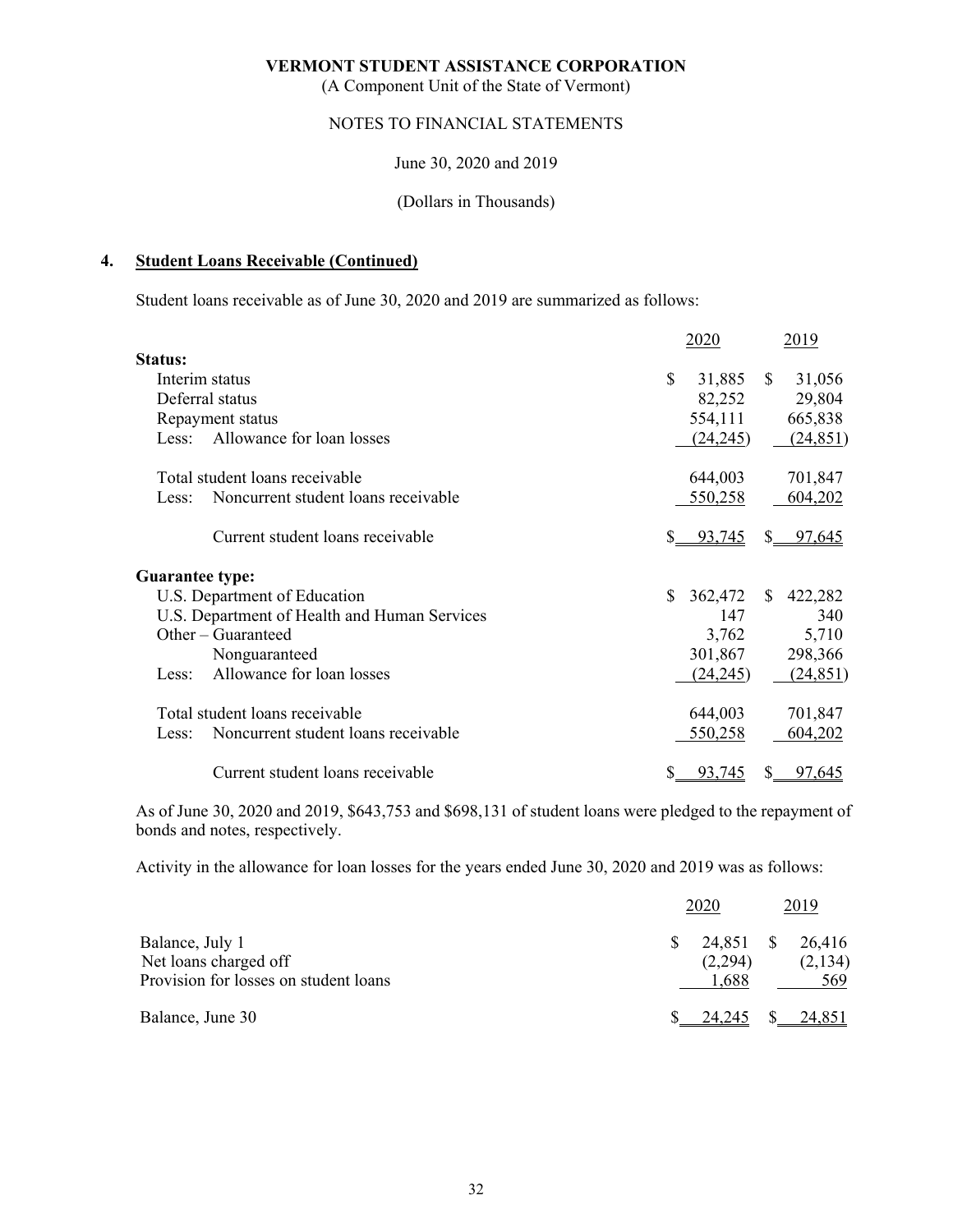(A Component Unit of the State of Vermont)

### NOTES TO FINANCIAL STATEMENTS

### June 30, 2020 and 2019

#### (Dollars in Thousands)

#### **4. Student Loans Receivable (Concluded)**

At June 30, 2020 and 2019, \$1,727 and \$14,893, respectively, of student loans receivable were over 90 days past due, of which all but \$1,602 and \$3,660, respectively, were guaranteed by one of the guarantee types shown above. The portion of the loss reserve at June 30, 2020 and 2019 which relates to non-guaranteed loans was \$23,722 and \$24,178, respectively.

#### **5. Net Assets Held for the U.S. Department of Education**

Under the *Higher Education Act Amendments of 1998*, all assets related to the FFEL Program guaranty functions were transferred to the Federal Loan Reserve Fund on October 1, 1998. The Federal Loan Reserve Fund is administered by VSAC on behalf of ED and is the property of the Federal government. VSAC also established the Guarantee Agency Operating Fund on October 1, 1998, in accordance with the *Higher Education Act Amendments of 1998*. The Guarantee Agency Operating Fund, which is included within the Statements of Net Position, is the property of VSAC and is used to account for the activities under the FFEL Program that fall outside of the Federal Loan Reserve Fund.

Changes in Federal Loan Reserve Funds held for ED for the years ended June 30, 2020 and 2019 were as follows:

|                                                       | 2020          |               | 2019   |
|-------------------------------------------------------|---------------|---------------|--------|
| Additions:                                            |               |               |        |
| Reimbursement from ED on default loan purchases       | \$<br>8,544   | <sup>\$</sup> | 11,668 |
| Default loan collections                              | 1,401         |               | 1,970  |
| Investment income                                     | 63            |               | 46     |
| Default aversion fee received, net                    |               |               | 31     |
| Total additions                                       | 10,012        |               | 13,715 |
| Deductions:                                           |               |               |        |
| Purchases of defaulted loans from lenders             | 8,492         |               | 11,615 |
| Other, net                                            | 1,217         |               | 1,737  |
| Total deductions                                      | 9,709         |               | 13,352 |
| Net increase in federal loan reserve funds held       | 303           |               | 363    |
| Federal Loan Reserve Funds held, at beginning of year | 13,997        |               | 13,634 |
| Federal Loan Reserve Funds held, at end of year       | <u>14,300</u> |               | 13,997 |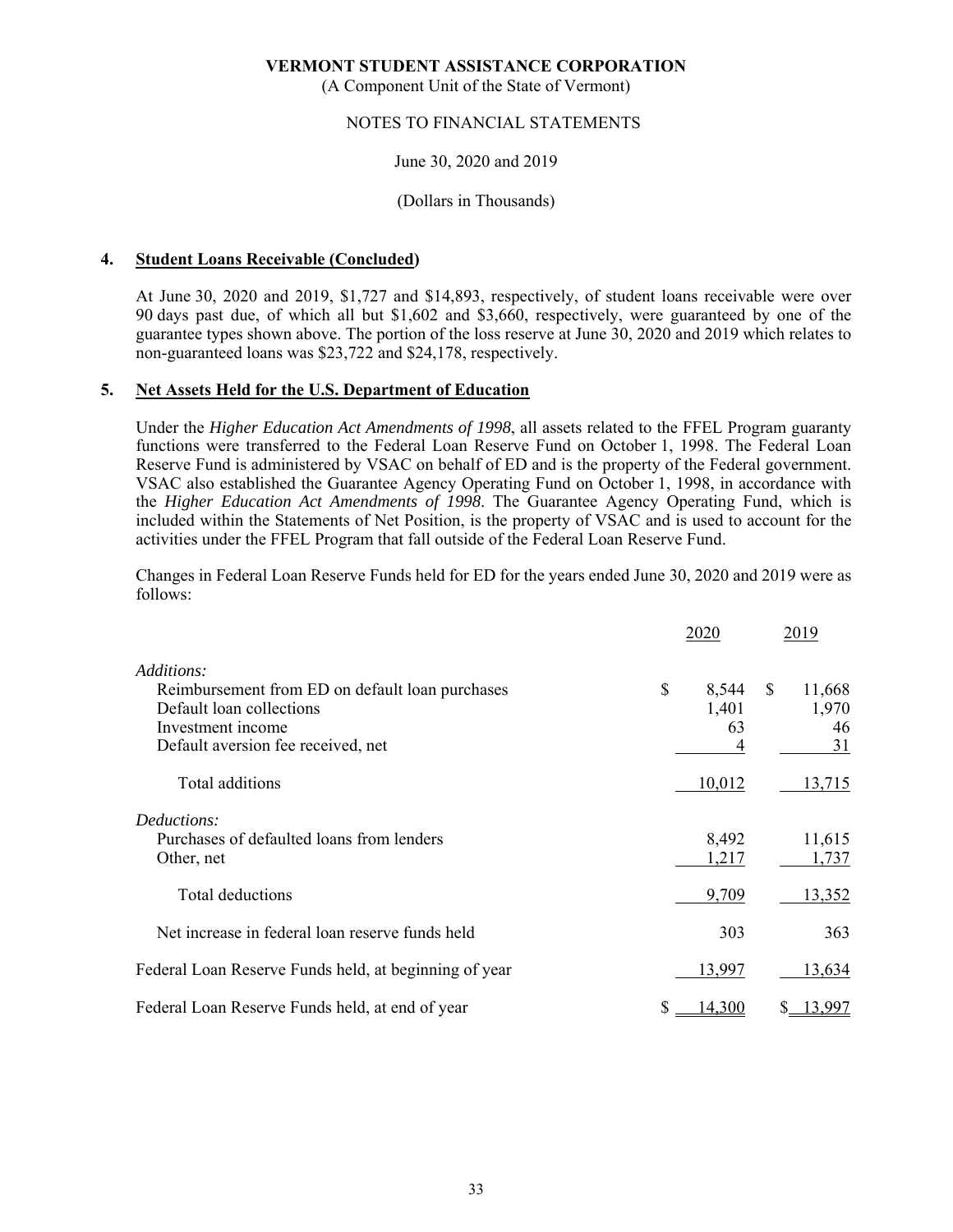(A Component Unit of the State of Vermont)

### NOTES TO FINANCIAL STATEMENTS

### June 30, 2020 and 2019

#### (Dollars in Thousands)

### **5. Net Assets Held for the U.S. Department of Education (Concluded)**

To provide security and liquidity against potential defaults, VSAC is required to maintain reserves as specified by Title 16, Vermont Statutes Annotated §2864, Section 422 of Act 20 United States Code 1072, and under various agreements with the bond liquidity and credit enhancement providers. The *Higher Education Act Amendments of 1998* require VSAC to maintain reserves equal to 0.25% of student loans guaranteed. During 2020 and 2019, VSAC maintained sufficient reserves to fully comply with these requirements.

Total outstanding loans issued under the FFEL Program were \$362,473 and \$422,282 at June 30, 2020 and 2019, respectively. Defaults on FFEL Program loan guarantees are paid by ED through the Federal Loan Reserve Fund.

#### **6. Net Assets Held for VHEIP**

VHEIP was established by the Vermont Legislature in April 1998. VHEIP encourages Vermont residents to save for college or other post-secondary education through a tax-favored qualified 529 savings plan. The program has been designed to comply with the requirements for treatment as a "Qualified Tuition Program" under Section 529 of the IRC. The plan manager of VHEIP is Intuition College Savings Solutions (Intuition), a Florida-based organization specializing in the administration and management of state-sponsored higher education savings plans.

Under the management of Intuition, there are six plans available which participants can select, based on their investment goals and risk tolerance. These include the Managed Allocation Option, the Diversified Equity Option, the Equity Index Option, the Balanced Option, the Fixed Income Option, and the Treasury Obligations/Principal Plus Interest Option. Aside from the Treasury Obligations/Principal Plus Interest Option which is guaranteed by the U.S government, investments in these investment options are not guaranteed.

The changes in assets held on behalf of investors for the years ended June 30, 2020 and 2019 were as follows:

|                                                              | 2020        | 2019    |
|--------------------------------------------------------------|-------------|---------|
| Additions:                                                   |             |         |
| Investment income                                            | \$<br>9,437 | 8,107   |
| Net realized and unrealized gains                            | 2,985       | 14,511  |
| Net participant subscriptions/redemptions                    | 20,631      | 18,634  |
|                                                              |             |         |
| Total additions                                              | 33,053      | 41,252  |
|                                                              |             |         |
| Net amount held on behalf of investors, at beginning of year | 414,413     | 373,161 |
|                                                              |             |         |
| Net amount held on behalf of investors, at end of year       | 447,466     | 414.413 |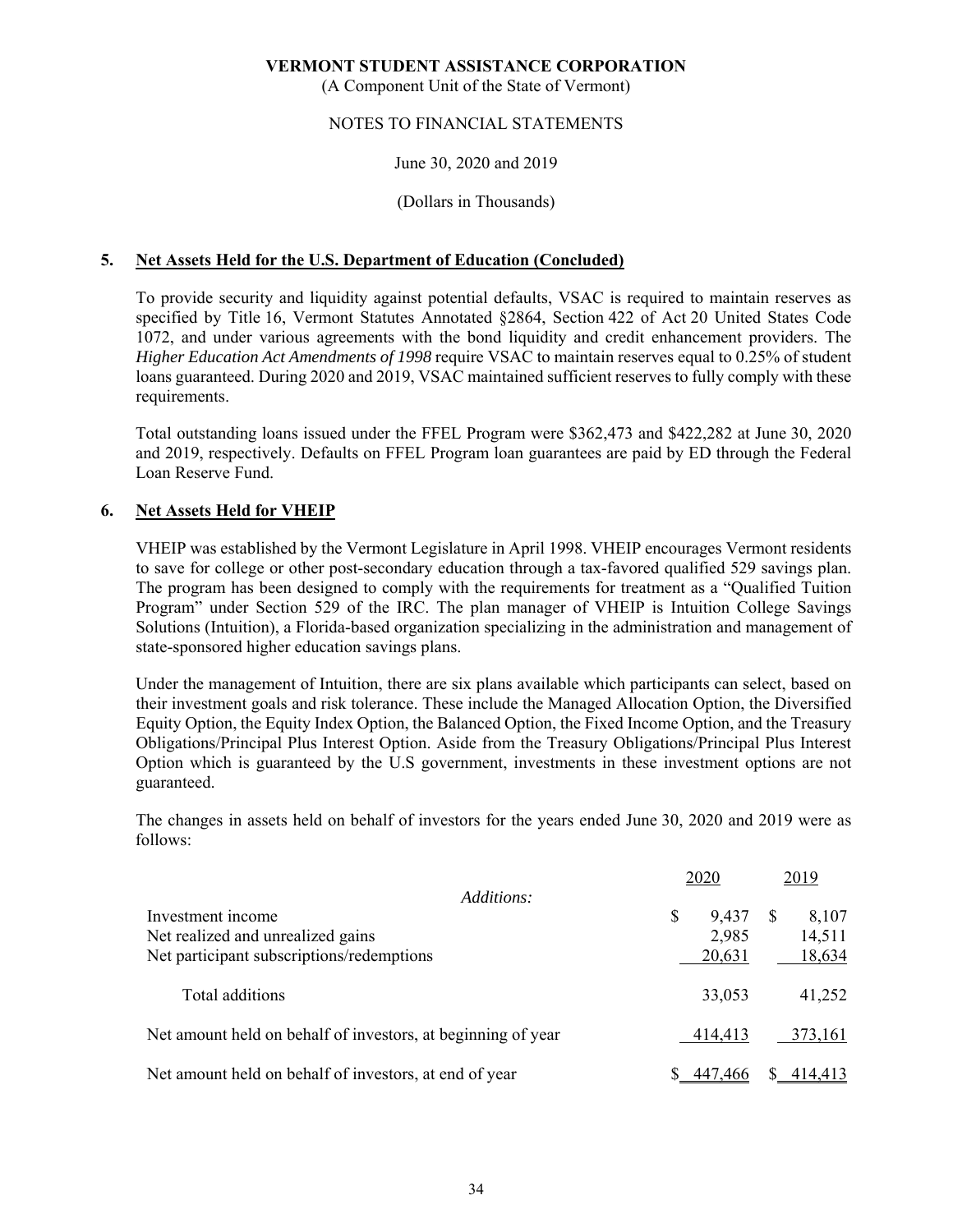(A Component Unit of the State of Vermont)

# NOTES TO FINANCIAL STATEMENTS

### June 30, 2020 and 2019

### (Dollars in Thousands)

### **7. Capital Assets**

A summary of capital assets activity for the years ended June 30, 2020 and 2019 was as follows:

|                                                                | Estimated<br>Lives                                | Balance<br>June 30,<br>2018             | Net<br>Acquisitions      | Balance<br>June 30,<br>2019            | <b>Net</b><br>Acqui-<br>sitions | Balance<br>June $30$ ,<br>2020         |
|----------------------------------------------------------------|---------------------------------------------------|-----------------------------------------|--------------------------|----------------------------------------|---------------------------------|----------------------------------------|
| Land<br>Furniture and equipment<br>Software<br><b>Building</b> | $3 - 15$ Years<br>$3 - 5$ Years<br>$5 - 30$ Years | \$<br>3,150<br>3,154<br>1,554<br>17,197 | \$<br>-<br>2<br>79<br>18 | S<br>3,150<br>3,156<br>1,633<br>17,215 | S<br>۰<br>196<br>41<br>192      | S<br>3,150<br>3,352<br>1,674<br>17,407 |
| Less accumulated depreciation<br>Capital assets, net           |                                                   | 25,055<br>11,148<br>\$13,907            | 99<br>883<br>(784        | 25,154<br>12,031<br>\$13,123           | 429<br>948<br>(519)             | 25,583<br>12,979<br>\$12,604           |

Depreciation charged to operations for the years ended June 30, 2020 and 2019 was \$948 and \$926, respectively.

### **8. Leases**

VSAC has signed leases with three tenants who occupy portions of VSAC's building.

A summary of facility lease receivable activity for the years ended June 30, 2020 and 2019 is as follows:

|                                          | 2020    | 2019     |
|------------------------------------------|---------|----------|
| Balance, beginning of year               | 3,716   | \$ 2,670 |
| Addition to deferred inflow of resources | 287     | 1,375    |
| Resource inflows                         | (598)   | (329)    |
| Balance end of year                      | 3,405   | 3,716    |
| Less: non-current portion                | (2,688) | (3,201)  |
| Current portion                          |         |          |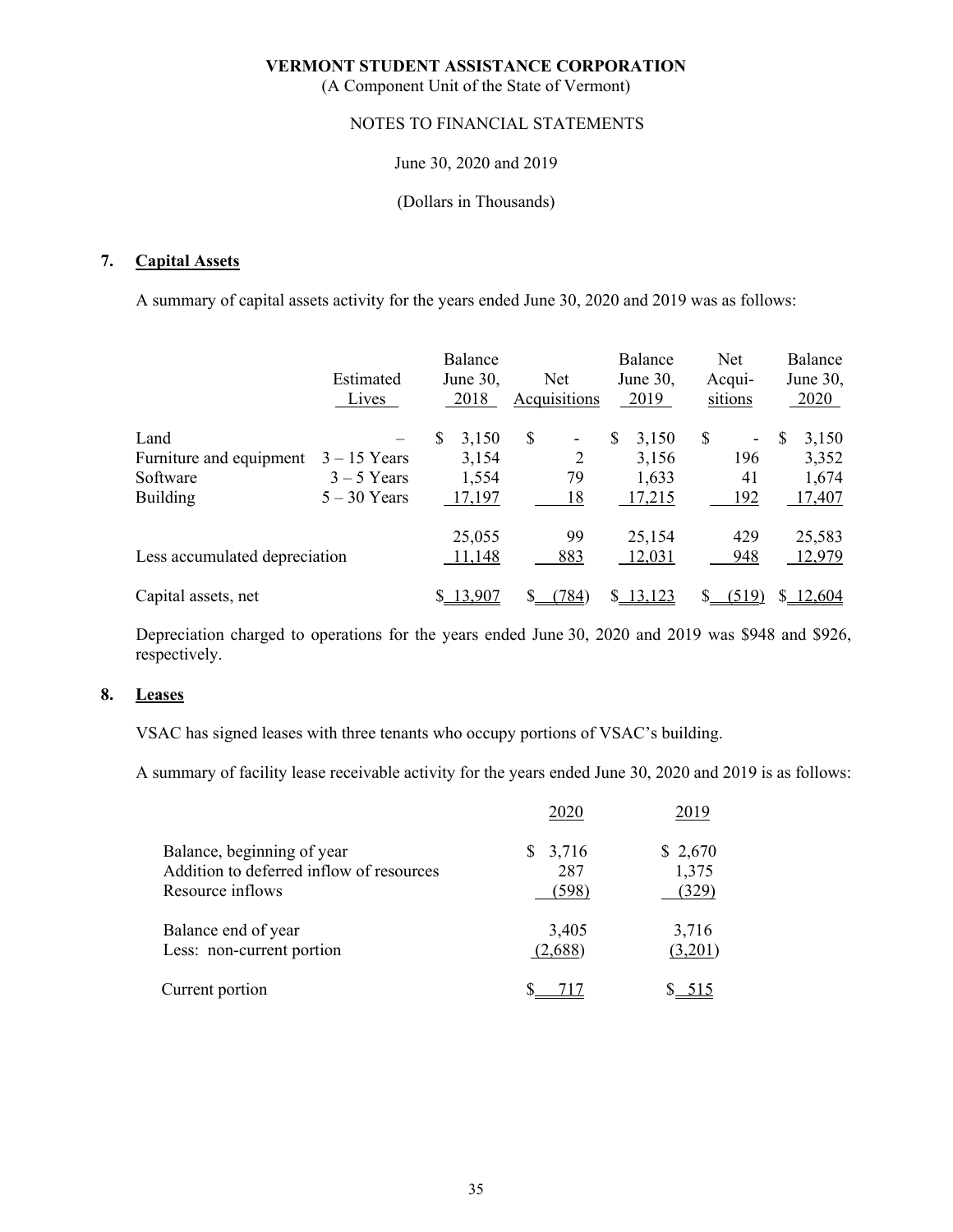(A Component Unit of the State of Vermont)

### NOTES TO FINANCIAL STATEMENTS

### June 30, 2020 and 2019

#### (Dollars in Thousands)

### **8. Leases (Concluded)**

During the years ended June 30, 2020 and 2019, VSAC recognized \$652 and \$416, respectively, in facility lease revenue amortized from the deferred inflow of resources. During these same periods, VSAC realized \$227 and \$133 in revenues from interest associated with the leases.

VSAC presently has three tenant leases for space in its office building:

 On November 13, 2017, VSAC signed a lease with one tenant for a portion of its building. Following a fit-up period the tenant commenced occupation on March 1, 2018. The initial term ends on February 28, 2023 and may be extended at the tenant's option for up to two three-year periods. The initial lease terms are for a floorspace footprint that will be expanded over time; if the tenant elects to accelerate this expansion the lease receivable and deferred inflow of resources will need to be revalued in accordance with GASB Statement No. 87.

 On February 7, 2018, VSAC signed a lease with another tenant for a portion of its building. Following a fit-up period the tenant commenced occupation on July 1, 2018. The initial term ends on June 30, 2025 and may be extended at the tenant's option for one seven-year period.

 On February 15, 2019, VSAC signed a lease for a third tenant for a portion of its building. The tenant began its fit-up activity on June 1, 2019 on a portion of its space and completed its move-in prior to their deadline of August 1, 2020. The initial term ends on June 30, 2024 and may be extended at the tenant's option for up to two five-year periods.

 The leases were valued at the discounted value of future expected scheduled lease payments as of the date of move-in, net of lease incentives paid by VSAC to the tenants for fit-up. The expected future payments excluded the extension option periods as their exercise is uncertain.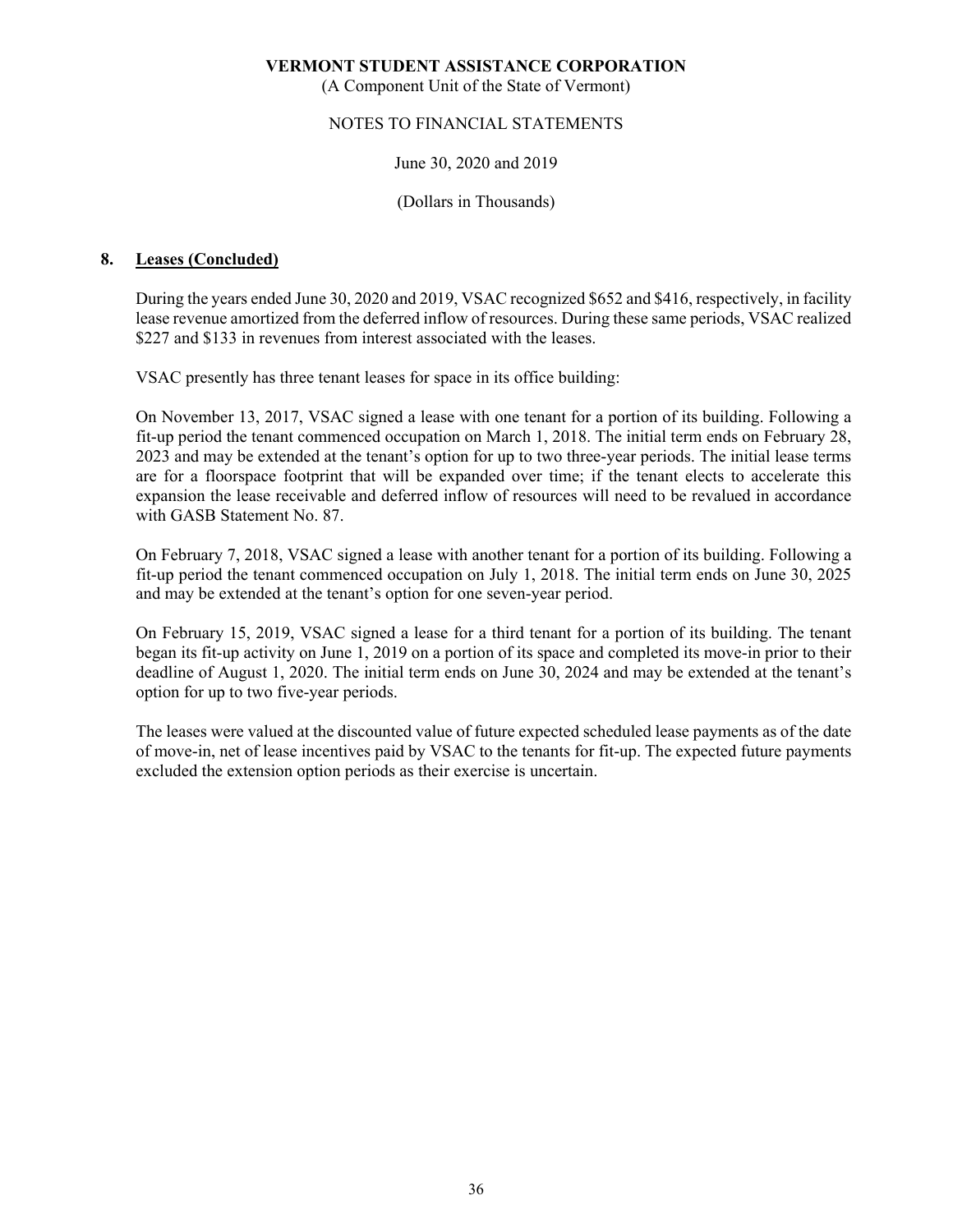(A Component Unit of the State of Vermont)

# NOTES TO FINANCIAL STATEMENTS

### June 30, 2020 and 2019

# (Dollars in Thousands)

# **9. Bonds and Notes Payable**

VSAC has issued the following bonds and notes payable at June 30, 2020 and 2019:

|                                                                                        |      | 2020    | 2019        |
|----------------------------------------------------------------------------------------|------|---------|-------------|
| Bonds and Notes Payable which were issued to finance the origination of student loans: |      |         |             |
| 2010 Series A-1 dated August 3, 2010; comprised of fixed-rate bonds                    |      |         |             |
| maturing between December 15, 2015 and 2030; interest is fixed and                     |      |         |             |
| payable semi-annually at rates ranging from 3% to 5%.                                  | $\$$ | 3,095   | \$<br>5,095 |
| 2011 Series A-1 dated July 26, 2011; comprised of fixed-rate bonds                     |      |         |             |
| maturing between December 15, 2013 and 2025; interest is fixed and                     |      |         |             |
| payable semi-annually at rates ranging from 3% to 5%.                                  |      | 3,600   | 5,100       |
| 2012 Series A-1 dated July 17, 2012; comprised of fixed-rate bonds                     |      |         |             |
| maturing between June 15, 2017 and 2031; interest is fixed and payable                 |      |         |             |
| semi-annually at rates ranging from 2.875% to 5.1%.                                    |      | 5,370   | 8,385       |
| 2012 Series 1 dated November 28, 2012; comprised of variable-rate notes                |      |         |             |
| maturing on July 28, 2034; interest is variable and payable monthly at                 |      |         |             |
| the one-month LIBOR plus 0.70% (0.88363% at June 30, 2020).                            |      | 205,370 | 243,112     |
| 2012 Series B dated November 28, 2012; comprised of variable-rate notes                |      |         |             |
| maturing between June 1, 2022 and December 3, 2035; interest is variable               |      |         |             |
| and payable semi-annually at the 3-month LIBOR plus 1.50% for Class A                  |      |         |             |
| notes, and 3.00% for Class B notes (1.83713% and 3.33713% at                           |      |         |             |
| June 30, 2020).                                                                        |      | 10,145  | 26,228      |
| 2013 Series 1 dated June 25, 2013; comprised of variable-rate notes                    |      |         |             |
| maturing on April 30, 2035; interest is variable and payable monthly at                |      |         |             |
| the one-month LIBOR plus 0.75% (0.93363% at June 30, 2020).                            |      | 91,759  | 111,395     |
| 2013 Series A-1 dated July 2, 2013; comprised of fixed-rate bonds                      |      |         |             |
| maturing between June 15, 2017 and 2030; interest is fixed and payable                 |      |         |             |
| semi-annually at rates ranging from 2.1% to 4.65%.                                     |      | 3,220   | 5,305       |
| 2014 Series A-1 dated July 9, 2014; comprised of fixed-rate bonds                      |      |         |             |
| maturing between June 15, 2019 and 2033; interest is fixed and payable                 |      |         |             |
| semi-annually at rates ranging from 3.625% to 5%.                                      |      | 16,030  | 19,810      |
| 2014 Series B dated November 21, 2014; comprised of variable-rate notes                |      |         |             |
| maturing on June 2, 2042; interest is variable and payable semi-annually               |      |         |             |
| at the one-month LIBOR plus 1.0% (1.17813% at June 30, 2020).                          |      | 21,657  | 25,868      |
| 2015 Series A-1 dated July 16, 2015; comprised of fixed-rate bonds                     |      |         |             |
| maturing between June 15, 2018 and 2034; interest is fixed and payable                 |      |         |             |
| semi-annually at rates ranging from 4% to 5%.                                          |      | 13,630  | 16,555      |
| 2016 Series A-1 dated June 9, 2016; comprised of fixed-rate bonds                      |      |         |             |
| maturing between June 15, 2021 and 2034; interest is fixed and payable                 |      |         |             |
| semi-annually at rates ranging from 3.25% to 5%.                                       |      | 20,085  | 22,555      |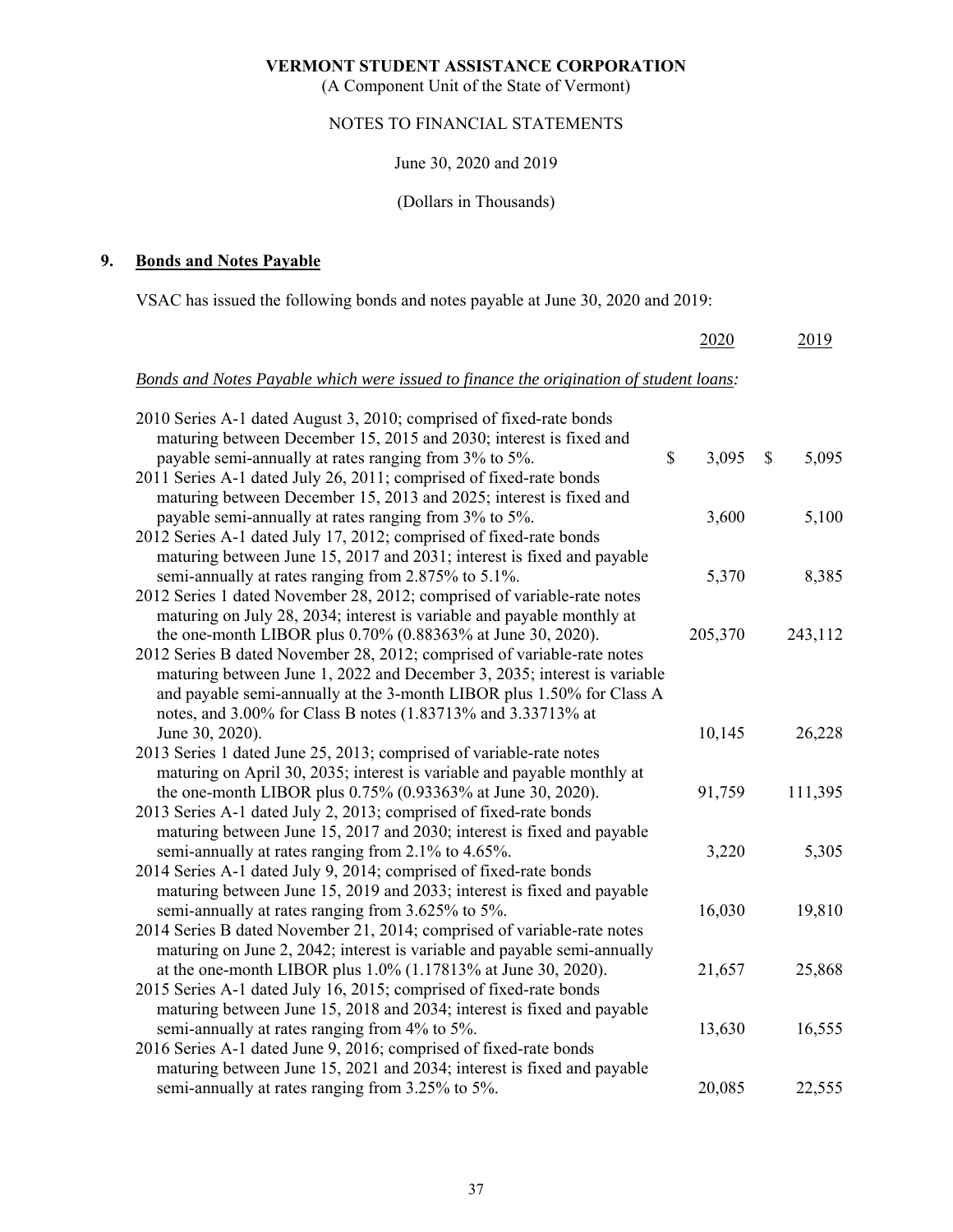(A Component Unit of the State of Vermont)

### NOTES TO FINANCIAL STATEMENTS

### June 30, 2020 and 2019

#### (Dollars in Thousands)

### **9. Bonds and Notes Payable (Continued)**

| 2017 Series A-1 dated June 15, 2017; comprised of fixed-rate bonds             |            |           |
|--------------------------------------------------------------------------------|------------|-----------|
| maturing between June 15, 2022 and 2033; interest is fixed and payable         |            |           |
| semi-annually at rates ranging from 3.75% to 5%.                               | 34,835     | 39,695    |
| 2017 Series B-1 dated June 15, 2017; comprised of fixed-rate subordinate bonds |            |           |
| maturing on June 15, 2045; interest is fixed and payable                       |            |           |
| semi-annually at a rate of 4.5%.                                               | 8,100      | 8,100     |
| 2018 Series A-1 dated June 6, 2018; comprised of fixed-rate bonds              |            |           |
| maturing between June 15, 2023 and 2034; interest is fixed and payable         |            |           |
| semi-annually at rates ranging from 3.625% to 5%.                              | 29,465     | 32,555    |
| 2018 Series B-1 dated June 6, 2018; comprised of fixed-rate subordinate bonds  |            |           |
| maturing on June 15, 2046; interest is fixed and payable                       |            |           |
| semi-annually at a rate of 4.375%.                                             | 4,500      | 4,500     |
| 2019 Series A-1 dated June 13, 2019; comprised of fixed-rate bonds             |            |           |
| maturing between June 15, 2024 and 2035; interest is fixed and payable         |            |           |
| semi-annually at rates ranging from 3% to 5%.                                  | 37,250     | 37,250    |
| 2019 Series B-1 dated June 13, 2019; comprised of fixed-rate subordinate bonds |            |           |
| maturing on June 15, 2047; interest is fixed and payable                       |            |           |
| semi-annually at a rate of 4%.                                                 | 5,150      | 5,150     |
| 2020 Series A-1 dated June 24, 2020; comprised of fixed-rate bonds             |            |           |
| maturing on June 15, 2036; interest is fixed and payable                       |            |           |
| semi-annually at rates ranging from 3.375% to 5%.                              | 43,380     |           |
|                                                                                |            |           |
| <b>Other Note Payable</b>                                                      |            |           |
|                                                                                |            |           |
| 2016 General Obligation note with the State of Vermont dated June 8, 2016      |            |           |
| with a final maturity date of June 15, 2021; interest rate is fixed at 2%.     | 800        | 1,600     |
|                                                                                |            |           |
| Total bonds and notes payable                                                  | 557,441    | 618,258   |
|                                                                                |            |           |
| Bond premium/discount, net                                                     | 7,706      | 6,593     |
|                                                                                |            |           |
| Total bonds and notes payable                                                  | 565,147    | 624,851   |
|                                                                                |            |           |
| Less: current portion of bonds and notes payable                               | 11,975     | 10,220    |
|                                                                                |            |           |
| Noncurrent portion of bonds and notes payable                                  | \$ 553,172 | \$614,631 |
|                                                                                |            |           |

VSAC has no open lines of credit or debts resulting from direct placements.

Except for the 2016 General Obligation note, all notes and bonds payable are limited obligations of VSAC and are secured, as provided in the underlying bond resolutions, by an assignment and pledge to the Trustee of all VSAC's rights, title and interest in student loans, and revenues derived thereon and the guarantee thereof, including the insurance of certain student loans by ED. In addition, a significant portion of cash and cash equivalents (including debt service reserve accounts which may be used to replenish any deficiency in funds required to pay principal and interest due on the bonds) are held in trust to secure the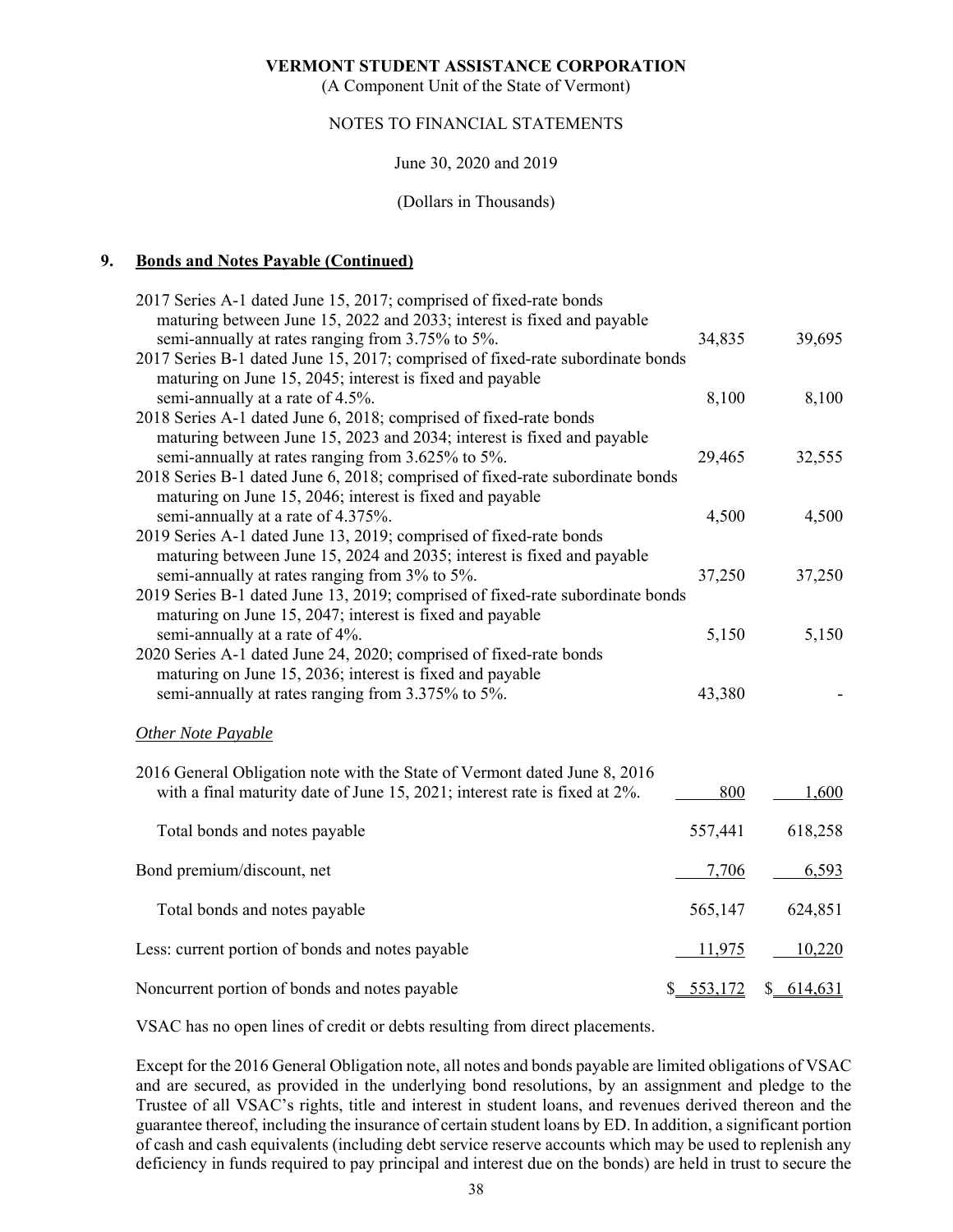(A Component Unit of the State of Vermont)

### NOTES TO FINANCIAL STATEMENTS

### June 30, 2020 and 2019

(Dollars in Thousands)

### **9. Bonds and Notes Payable (Continued)**

bonds. The 2016 General Obligation note is unsecured, and principal and interest thereon are payable from VSAC operational sources.

The 2011 series A-1 trust includes the Moral Obligation of the State of Vermont providing for the restoration by the State of certain required cash reserve balances of the 2011 Trust in the event they were to be utilized by the trust to maintain liquidity. Any draw of the Moral Obligation by the 2011 Trust would be subject to repayment from the assets of the 2011 Trust. To date, the 2011 Trust has not requested or received any State funding under this provision. The remaining bonds and notes have no additional credit or liquidity support.

The 2012-1, 2012-B, 2013-1 and 2014-B notes (the variable rate notes) are subject to redemption prior to maturity at the principal amounts outstanding plus accrued interest at date of redemption. Certain series of VSAC's other bonds (the fixed rate bonds) are subject to redemption from excess revenues prior to maturity at the principal amounts outstanding plus unamortized premium and accrued interest at the date of redemption. At June 30, 2020, all bonds authorized under the underlying bond resolutions have been issued.

VSAC's bond documents define Event of Default as a failure to make scheduled principal and interest payments when due, a VSAC Event of Bankruptcy, or a failure to perform the various other duties and covenants of the indenture, or to correct such failure within 90 days if it is correctable. In the event of an Event of Default, the trustee has the authority to claim the pledged assets of the trust, to liquidate said pledged assets, and to accelerate payment of remaining debts of the trust estate.

Proceeds from issuance of the bonds payable and all revenues thereon are held in trust and are restricted as follows: to repurchase bonds; finance student loans; pay interest on the bonds; maintain required reserves; and pay reasonable and necessary program expenses. At June 30, 2020 and 2019, respectively, \$81,646 and \$81,850 in cash and investment interest receivable were pledged as security on the notes and bonds payable. At June 30, 2020 and 2019, respectively, \$634,187 and \$688,848 in student loan principal and interest were pledged as security on the notes and bonds payable.

During the years ended June 30, 2020 and 2019, amortized deferred gains from prior year financed bond refundings of \$3,783 and \$4,395, respectively, are included as a reduction to interest expense.

The following summarizes the debt activity for VSAC for the years ended June 30, 2020 and 2019:

|                                            | 2020       | 2019       |
|--------------------------------------------|------------|------------|
| Balance, beginning of year                 | 624,851    | 693,383    |
| Issuance                                   | 43,380     | 42,400     |
| Premium on issuance                        | 2,378      | 2,678      |
| Redemptions, extinguishments and refunding | (104, 197) | (112, 616) |
| Accretion/amortization of discount/premium | (1,265)    | (994)      |
| Balance, end of year                       |            | 624,851    |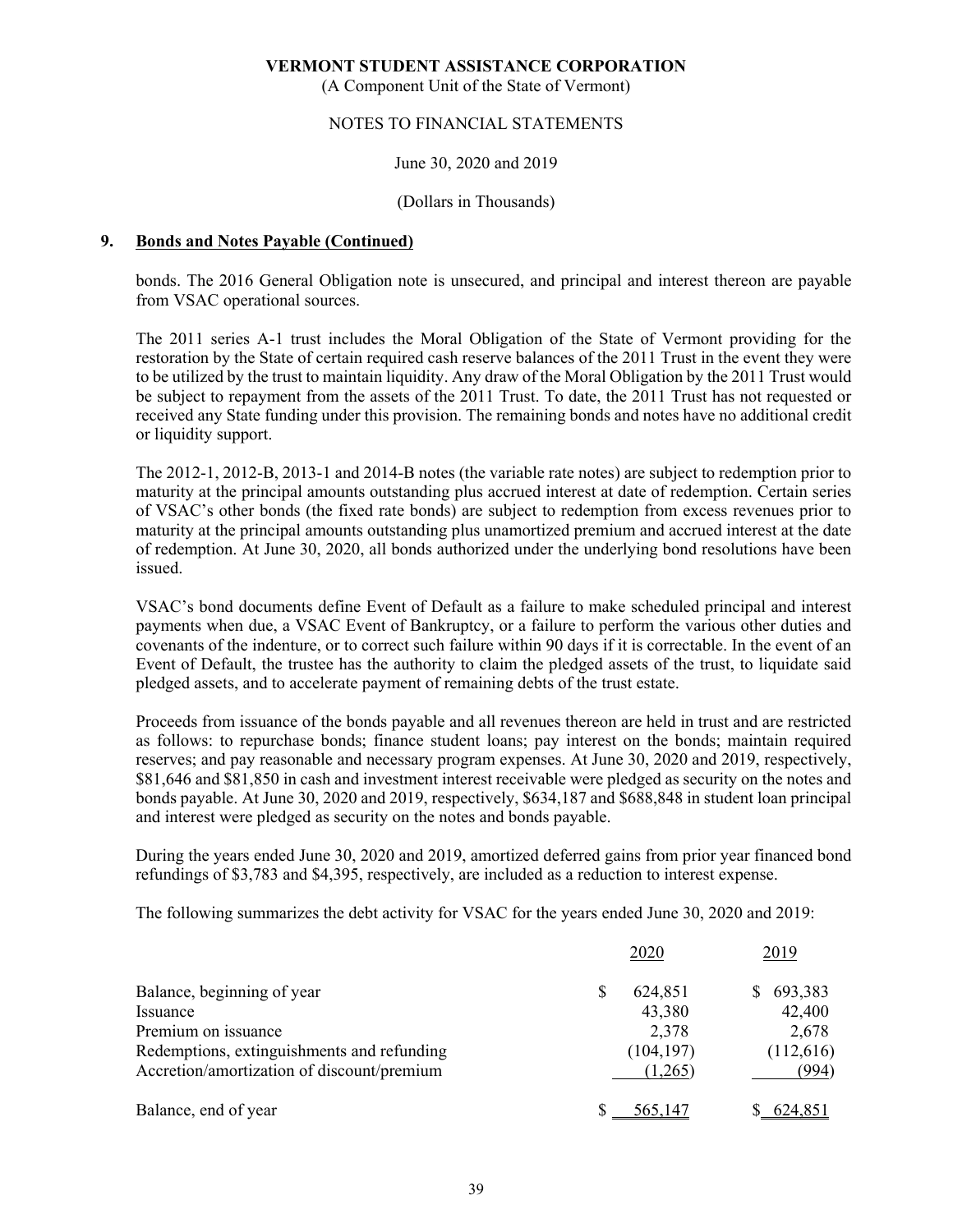(A Component Unit of the State of Vermont)

### NOTES TO FINANCIAL STATEMENTS

### June 30, 2020 and 2019

#### (Dollars in Thousands)

#### **9. Bonds and Notes Payable (Concluded)**

The debt service requirements, which are based on the interest rates at June 30, 2020, through the fiscal year ending (FY) 2025 and in five-year increments thereafter to maturity for VSAC are as follows:

| Year ending June 30, | Principal    | Interest     |    | Total   |
|----------------------|--------------|--------------|----|---------|
| FY21                 | \$<br>11,975 | 17,033<br>S. | S  | 29,008  |
| FY22                 | 12,645       | 16,508       |    | 29,153  |
| FY23                 | 12,350       | 15,942       |    | 28,292  |
| FY24                 | 13,720       | 15,356       |    | 29,076  |
| FY25                 | 14,180       | 14,676       |    | 28,856  |
| $FY26-30$            | 73,970       | 62,358       |    | 136,328 |
| FY31 – 35            | 340,789      | 46,497       |    | 387,286 |
| $FY36 - 40$          | 38,405       | 7,758        |    | 46,163  |
| FY41 – 45            | 29,757       | 4,897        |    | 34,654  |
| $FY46-50$            | 9,650        | 788          |    | 10,438  |
| Total                | \$ 557,441   | \$201,813    | S. | 759,254 |

The actual maturities and interest may differ due to changes in interest rates or other factors. Payment maturity dates of bonds payable principal coincide with required interest payable schedules.

#### **10. U.S. Treasury Rebates Payable**

The tax-exempt bonds issued by VSAC are subject to IRS regulations which limit the amount of income which may be earned on certain cash equivalents, investments and student loans acquired with tax-exempt bond proceeds. Any excess earnings are to be refunded to the U.S. Treasury. VSAC has calculated that there are U.S. Treasury rebates payable at June 30, 2020 and 2019 of \$4,254 and \$3,626, respectively. VSAC has calculated that there is no estimated current portion at June 30, 2020 or June 30, 2019. VSAC did not refund any excess earnings to the U.S. Treasury in 2020 and 2019.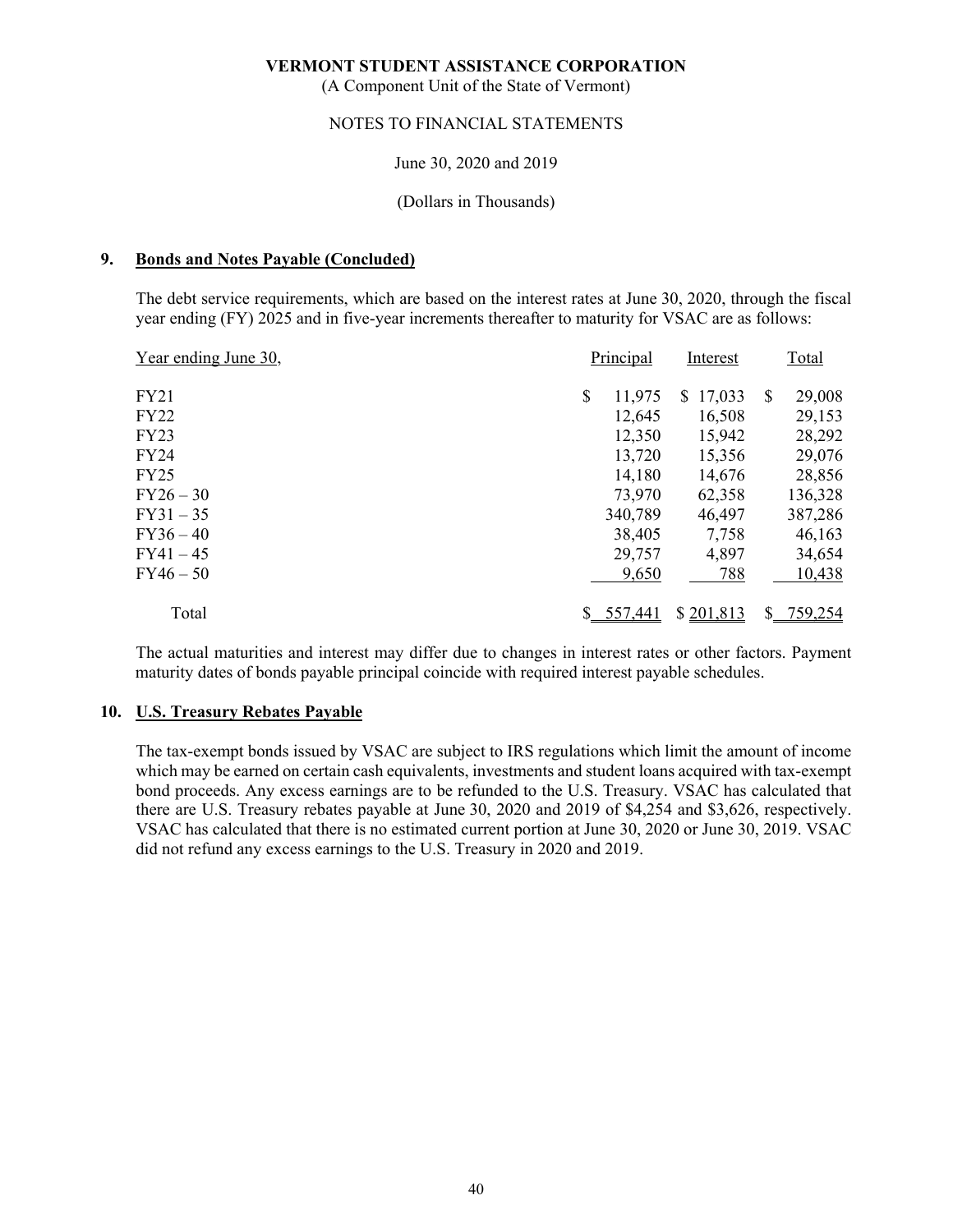(A Component Unit of the State of Vermont)

### NOTES TO FINANCIAL STATEMENTS

### June 30, 2020 and 2019

#### (Dollars in Thousands)

### **11. Student Loan Interest and Special Allowance Revenues**

ED makes quarterly interest subsidy payments on behalf of certain qualified students until the student is required under the provisions of the Act to begin repayment. Repayment on FFEL Program Stafford student loans normally begins within six months after students complete their course of study, leave school or cease to carry at least one-half the normal full-time academic load as determined by the educational institution. Repayment of FFEL Program Parent Loans for Undergraduate Students (PLUS), Supplemental Loans for Students (SLS) and Consolidation loans normally begins within 60 days from the date of loan disbursement unless a deferment of payments has been granted. In these cases, full repayment of principal and interest would resume at the expiration of the deferment. Interest accrues during this deferment period. Health Education Assistance Loans enter repayment status nine months after the expiration date of an interim period.

ED provides a special allowance to lenders participating in the FFEL Program Stafford, PLUS, SLS, and Consolidation student loan programs. Special allowance is paid based on a rate that is established quarterly. This rate is based on averages calculated from the rates of certain U.S. Treasury Bills, Financial Commercial Paper or one-month LIBOR depending on the disbursement date of the loans and the issuance date of the financing obligations. All FFEL loans held by VSAC receive special allowance based on onemonth LIBOR.

ED restricts student loan interest revenue for loans first disbursed after April 1, 2006. VSAC is required to return borrower loan interest in excess of the special allowance formulae rates for certain FFEL Program Stafford, PLUS, and Consolidation loans. The return of interest totaled \$4,814 and \$3,934 in 2020 and 2019, respectively, and is reflected as a reduction of interest and fees on student loans in the Statements of Revenues, Expenses and Changes in Net Position.

As indicated above and in Note 9, VSAC holds student loans and variable rate notes payable whose interest (or overall return including special allowance) is linked to LIBOR. The Financial Conduct Authority of the United Kingdom has indicated it plans to phase out the calculation and publication of LIBOR by the end of 2021. VSAC on June 30, 2020, held \$352,686 in FFEL Program student loans and \$78,599 in private loans with a rate or total return based on LIBOR. As of that same date, the balance of VSAC notes payable held by third parties with a variable rate based on LIBOR was \$328,931. VSAC is in consultation with bond counsel and reviewing its loan documentation in order to determine what provisions exist for substituting alternative rate indices for LIBOR.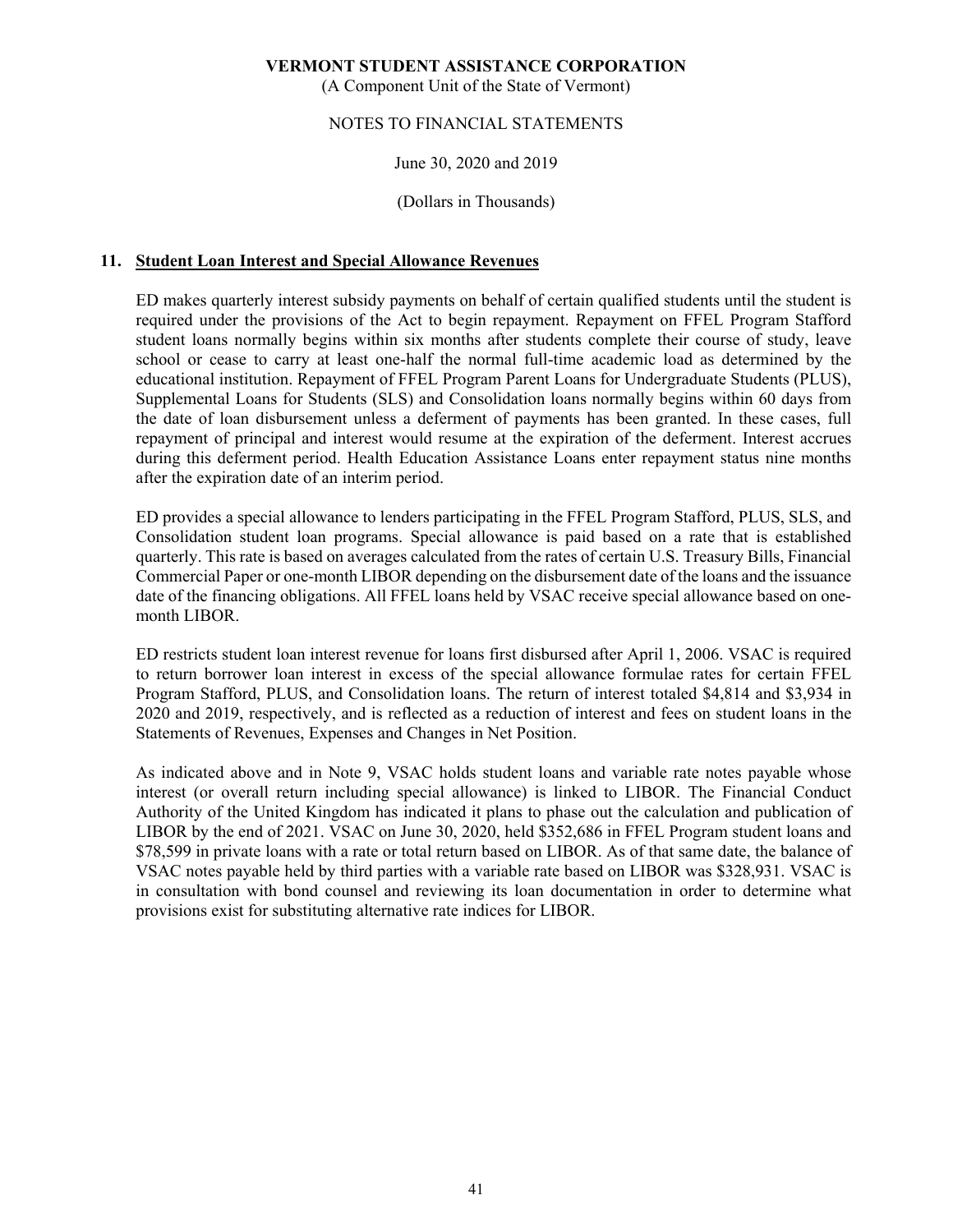(A Component Unit of the State of Vermont)

### NOTES TO FINANCIAL STATEMENTS

### June 30, 2020 and 2019

(Dollars in Thousands)

### **12. Endowment Funds**

Donors have established a number of endowment funds through the Vermont Student Development Fund, Inc. All endowment funds are donor-restricted to provide scholarship funds to Vermont students. All endowment funds are guided by specific agreements and instructions from donors regarding the uses of earnings and appreciation on invested funds.

In 2009, the Vermont General Assembly enacted the *Uniform Prudent Management of Institutional Funds Act* (UPMIFA). In contrast to prior law, UPMIFA addresses in a more explicit and clear manner a fiduciary's ability to spend net appreciation of donor-restricted endowments.

UPMIFA permits a fiduciary to use a more flexible spending standard than under prior law. As with prior law, the intentions of the donor as specifically expressed in a gift instrument will always govern the spending from an endowment fund. UPMIFA also continues to provide, however, that the mere use of the terms "income" or "principal" will not be interpreted to mean that the donor intended to limit the spending from the fund in any particular manner. Unless specifically directed to the contrary, under UPMIFA a fiduciary may expend so much of an endowment fund as an ordinarily prudent person in a like position would spend for the uses, benefits, purposes, and duration for which the endowment fund was established. Under this rule of prudence, a distinction no longer exists between income and principal, nor is there a need to track historic dollar value. This allows an institution to spend any amount from an endowment fund (whether it was historically categorized as income or principal or whether the fund is above historic dollar value), provided that the spending decision is prudent under the circumstances.

The VSAC Board of Directors has established a total-return spending rate policy, and substantially all of the endowment agreements specify this approach. In this approach, the amount of funds that may be expended from an endowment is based on a percentage of the fund's average historical total value (using the prior 12 calendar quarters), and may come from the total return on the fund, including interest and dividend earnings, and appreciation over historical gift value. Total investment return in excess of the established spending rate is included in nonexpendable net position. It will be expendable when it is appropriated in future periods. The spending rate may be adjusted by the Board of Directors at their discretion. In FY 2012, certain endowment agreements were amended to permit spending of "principal" (i.e., spending that would take a fund below its historic contributed value) with the consent of the original donors of those funds.

At June 30, 2020 and 2019, the total net position related to endowment funds was \$7,942 and \$6,532, respectively. Expendable restricted net position totaled \$725 and \$663, respectively. The remaining \$7,217 and \$5,869, respectively, of net position related to endowment funds were nonexpendable.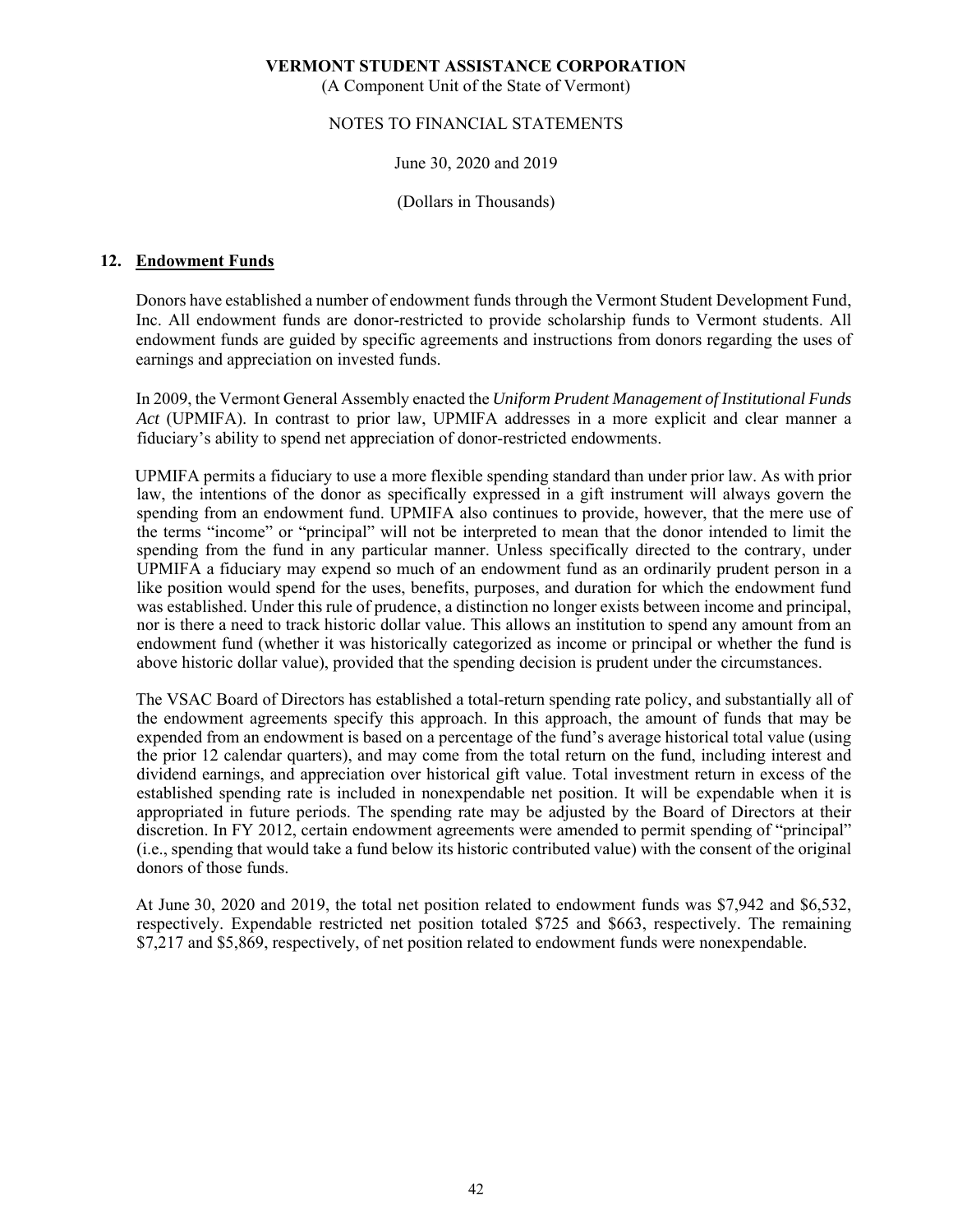(A Component Unit of the State of Vermont)

### NOTES TO FINANCIAL STATEMENTS

### June 30, 2020 and 2019

#### (Dollars in Thousands)

### **13. Restricted Net Position**

Restrictions on net position are the result of bond resolutions, state statutes, various federal regulations and program agreements, and donor restrictions. Bond resolutions restrict net position to the origination of student loans and payment of debt service on bonds and notes payable. State statutes and federal regulations and program agreements restrict various net position to use for specific grant, scholarship and educational activities. Donors have restricted a number of endowment funds for scholarship awards. Restricted net position as of June 30, 2020 and 2019 is as follows:

|                                                               | 2020  | 2019                  |
|---------------------------------------------------------------|-------|-----------------------|
| Expendable - restricted by bond resolutions                   |       | $$107,608$ $$100,283$ |
| Expendable - restricted by federal or state statute or donors | 1,224 | 145                   |
| Expendable – income is donor restricted for scholarships      | 725   | 663                   |
| Nonexpendable – income is donor restricted for scholarships   | 7.217 | 5,869                 |
| Total restricted net position                                 |       | $$116,774$ $$106,960$ |

The portion of net position which is restricted by bond resolutions includes the effect of deferring the recognition of gain on the early retirement of bonds. These bonds were retired in financed transactions during the year ended June 30, 2013 and the gain was deferred and is recognized as an offset to financing costs as the financing bonds are repaid. The remaining balances of the deferred inflow of resources of \$15,322 and \$19,105 at June 30, 2020 and 2019, respectively, will be recognized as a reduction of financing costs and increase of restricted net position over the remaining period the financing bonds are estimated to be outstanding. This estimated period was 14 years and 15 years as of June 30, 2020 and 2019, respectively.

### **14. Retirement Benefits**

Full-time employees of VSAC that meet specific eligibility requirements are participants in a retirement annuity plan. This plan is a multi-employer defined contribution plan sponsored by the Teachers Insurance and Annuity Association of America-College retirement Equities Fund. All employees are fully vested for VSAC plan contributions. The payroll for employees covered under the plan for the fiscal years ended June 30, 2020 and 2019 amounted to \$10,580 and \$10,587, respectively; VSAC's total payroll was \$10,879 and \$10,855, respectively. Total contributions by VSAC amounted to \$1,079 and \$1,080 in 2020 and 2019, respectively, which represented an average of 10.2% of the covered payroll in those years.

VSAC employees who complete 15 years of continuing service and who are not otherwise eligible for Medicare coverage may elect to continue to buy VSAC's health care coverage at Consolidated Omnibus Budget Reconciliation Act (COBRA) rates. U.S. generally accepted accounting principles require recognition of current period costs related to expected future expenditures for Other Post-Employment Benefits. Since historical participation in this benefit has been very low and because participants are required to purchase coverage at a COBRA rate which recovers VSAC's average estimated per person cost, VSAC believes that this obligation is not material and has not recorded a liability for this postemployment benefit at June 30, 2020 and 2019.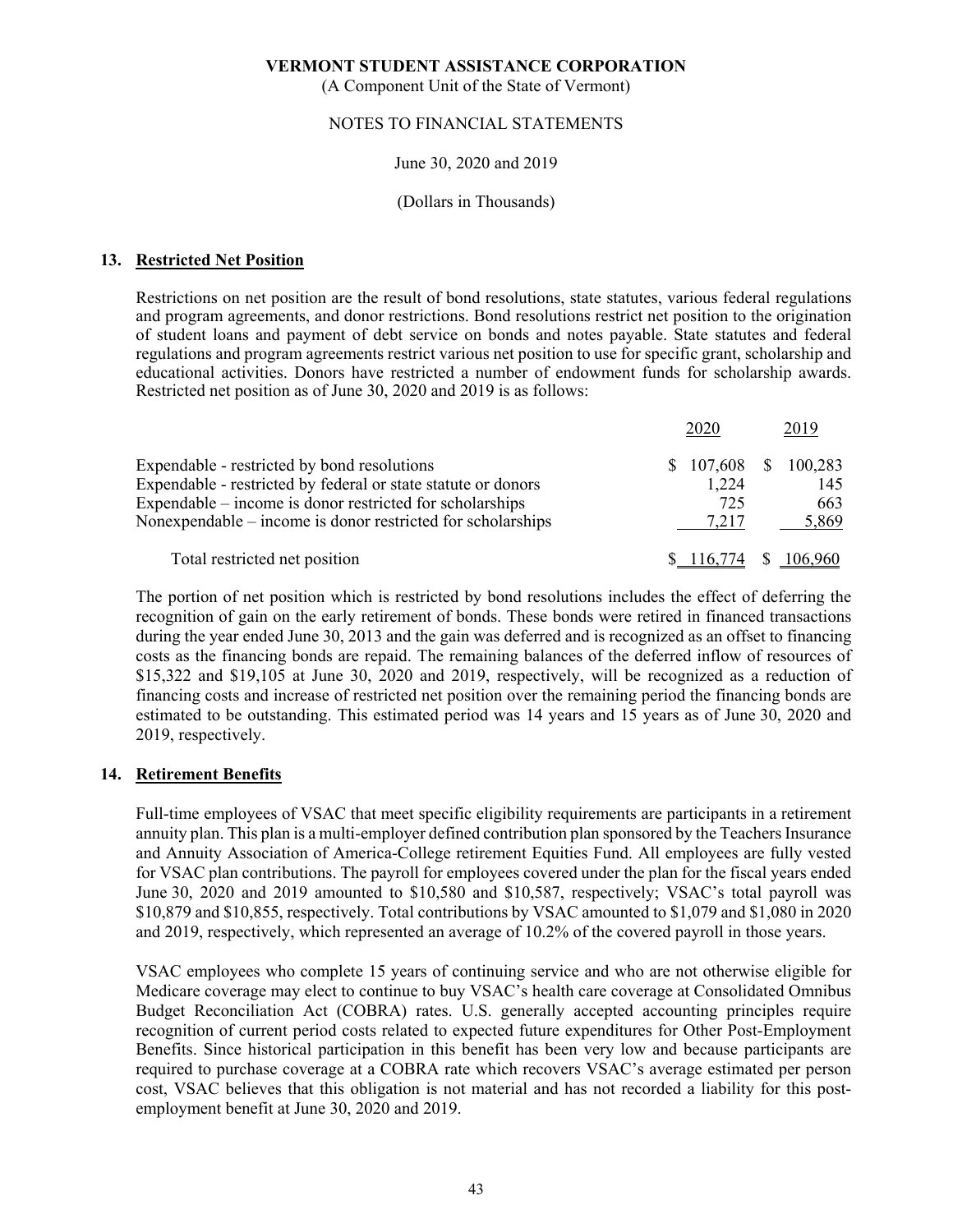(A Component Unit of the State of Vermont)

# NOTES TO FINANCIAL STATEMENTS

### June 30, 2020 and 2019

### (Dollars in Thousands)

#### **15. Contingencies**

VSAC participates in various federally funded programs. These programs are subject to financial and compliance audits and resolution of identified questioned costs. The amount, if any, of expenditures which may be disallowed by the granting agency cannot be determined at this time.

VSAC is exposed to various risks of loss related to torts; theft of, damage to and destruction of assets; errors and omissions; injuries to employees; and natural disasters. VSAC manages these risks through a combination of commercial insurance packages purchased in the name of VSAC, and through selfinsurance programs for medical and dental claims. With respect to its commercial insurance packages, VSAC has not experienced or settled claims resulting from these risks which have exceeded its commercial insurance coverage. In addition, VSAC has purchased stop-loss insurance for its selfinsurance programs and has transferred the risk of loss to the commercial insurance carrier.

A summary of the reserve for self-insured medical and dental liabilities included in accounts payable and other liabilities on the statements of net position as of June 30, 2020 and 2019 is as follows:

|                                                                           | 2020                    | 2019                                 |
|---------------------------------------------------------------------------|-------------------------|--------------------------------------|
| Balance, beginning of year<br>Claims paid<br>Accrual for estimated claims | 322<br>(2,755)<br>2,709 | $\frac{\$}{267}$<br>(2,715)<br>2,770 |
| Balance, end of year                                                      | 276                     | $\frac{1}{2}$ 322                    |

As of June 30, 2020 and 2019, management believes VSAC has no pending legal actions an unfavorable outcome of which would have a material effect.

#### **16. Loan Commitments**

At June 30, 2020 and 2019, VSAC had commitments to extend credit for non-guaranteed student loans of approximately \$1,408 and \$4,067, respectively. Commitments to extend credit are agreements to lend to a borrower as long as there is no violation of any condition established in the commitment agreement. Commitments generally have fixed expiration dates or other termination clauses. VSAC uses the same credit policies in making commitments as it does for student loans receivable.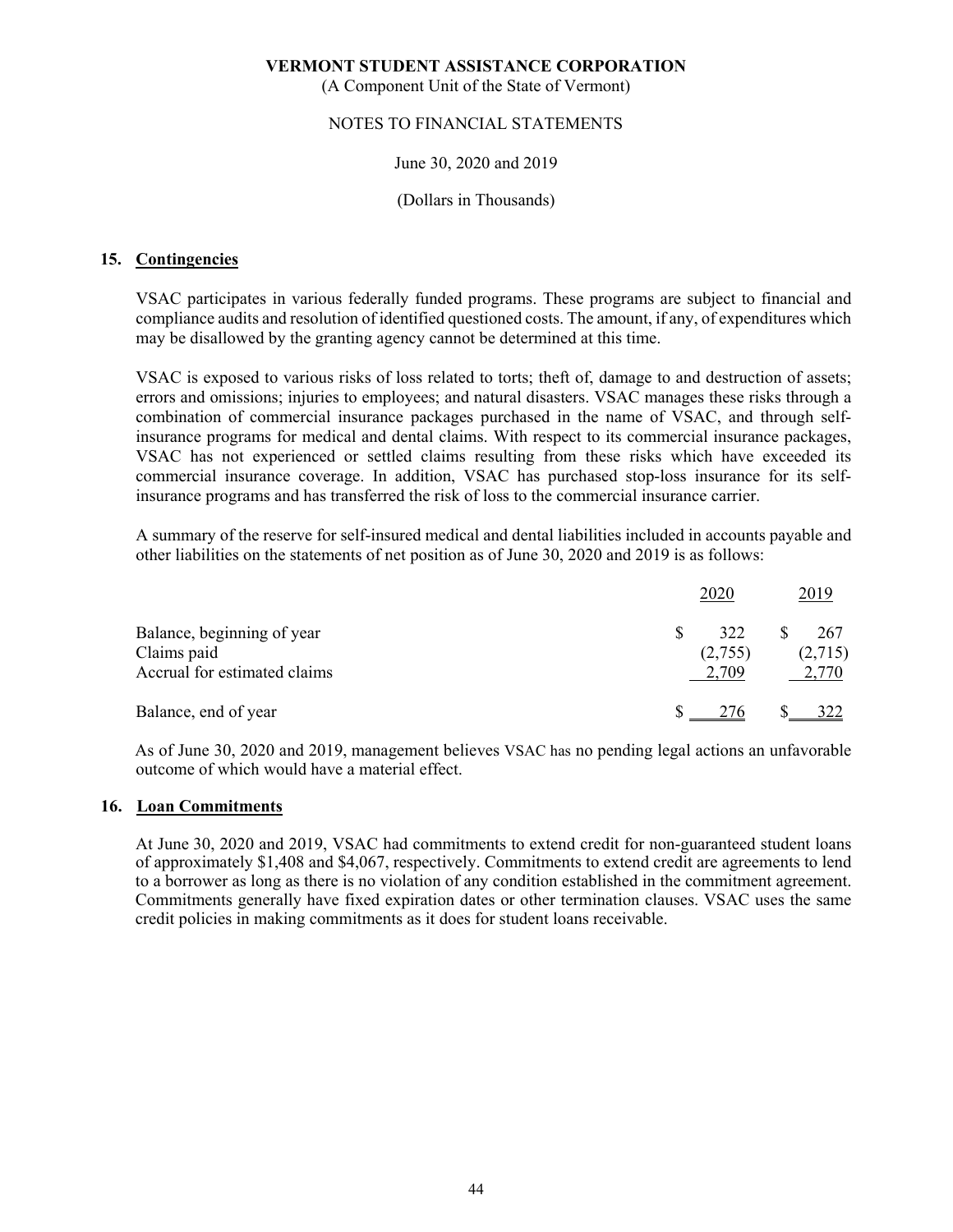(A Component Unit of the State of Vermont)

### NOTES TO FINANCIAL STATEMENTS

### June 30, 2020 and 2019

(Dollars in Thousands)

### **17. Uncertainty**

On March 11, 2020, the World Health Organization declared coronavirus disease (COVID-19) a global pandemic. Local, U.S., and world governments encouraged self-isolation to curtail the spread of COVID-19 by mandating the temporary shut-down of business in many sectors and imposing limitations on travel and the size and duration of group gatherings. Most sectors are experiencing disruption to business operations and may feel further impacts. The Coronavirus Preparedness and Response Supplemental Appropriations Act of 2020 provides several relief measures to organizations from the impacts of COVID-19. There is unprecedented uncertainty surrounding the duration of the pandemic, its potential economic ramifications, and additional government actions to mitigate them. Accordingly, while management expects this matter to impact operating results, the related financial impact and duration cannot be reasonably estimated.

The U.S. government has responded with relief legislation as a response to the COVID-19 outbreak. Recent legislation was enacted into law on March 27, 2020, called the Coronavirus Aid, Relief, and Economic Security Act (CARES Act), a statute to address the economic impact of the COVID-19 outbreak. In June 2020, VSAC received a \$5,100 grant from the State's Coronavirus Relief Fund (CRF) established under the CARES act, which is included in unearned revenue in the Statement of Net Position as of June 30, 2020. The CRF grant is to be used by VSAC to cover eligible costs outlined in the CRF grant agreement that are incurred through December 31, 2020.

#### **18. Segment Reporting**

VSAC has elected to disclose the activities of VSAC's segments. The segments presented include:

Operations – This segment includes administration, FFEL Program guarantor functions, privately-held student loans and student outreach activities (partially funded by Federal and State grants). VSAC's net investment in capital assets is reflected in this segment. The fund balance in this segment is considered unrestricted and available for any corporate purpose.

Bond Funds – This segment includes the activities of all VSAC education loan financing instruments and the related secured assets. Accumulated balances in this fund are restricted by financing agreements.

Scholarships – This segment includes all funds designated as scholarships and the related donations, earnings, and disbursements for the various scholarship programs administered by VSAC, including endowments. The balance of this segment primarily represents unspent invested amounts in the Vermont Student Development Fund, Inc. (d/b/a the Vermont Scholarship Fund), which is a permanent endowment.

Grants – This segment reflects the activities of all funds received that are part of certain annual State of Vermont appropriations. These include the incentive grants and Next Generation non-degree grants. Any carryover balance in this segment is the result of 'attrition' which is created by eligible students who are unable to utilize their award. These funds remain in the segment and are awarded in the following fiscal year.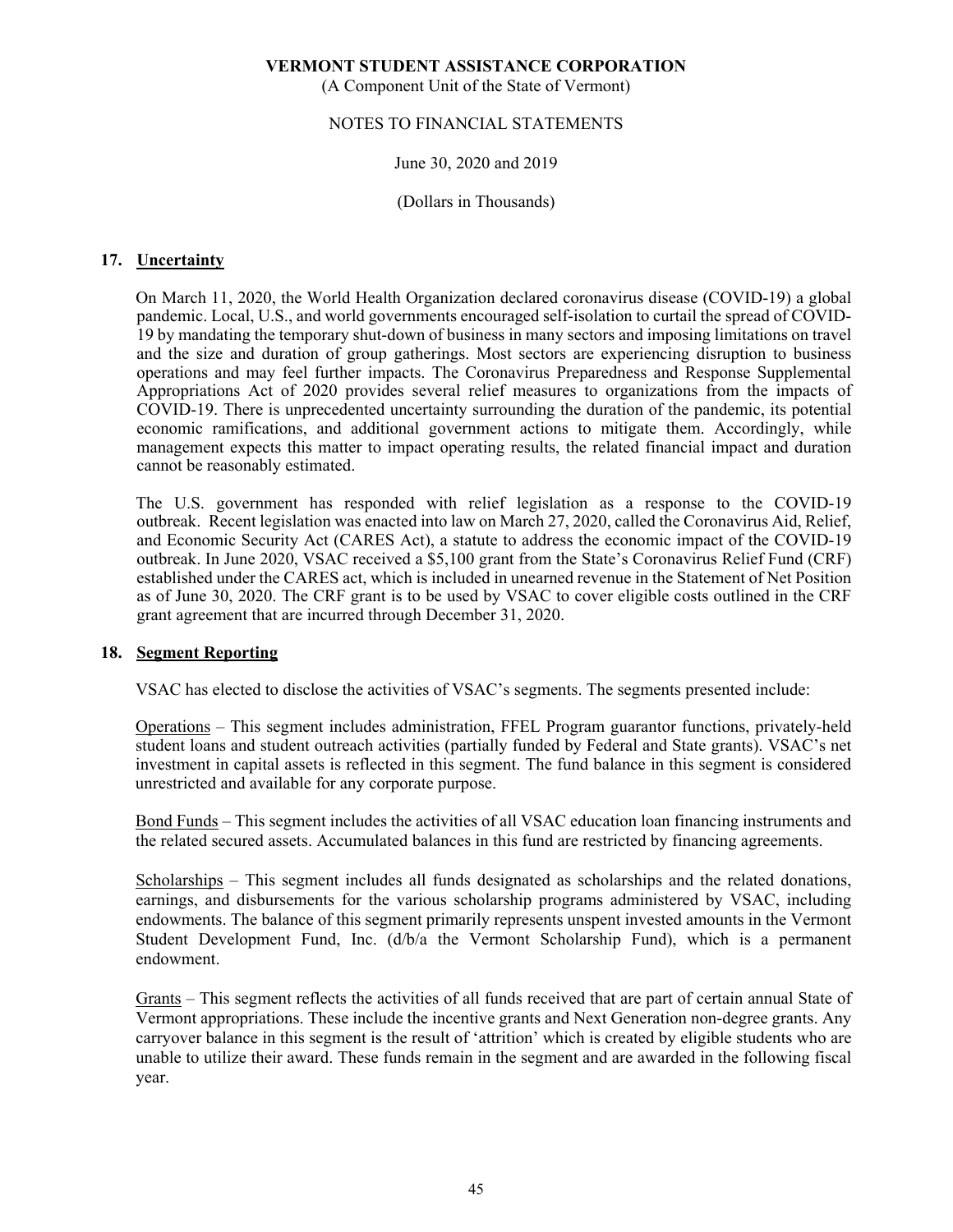(A Component Unit of the State of Vermont)

# NOTES TO FINANCIAL STATEMENTS

June 30, 2020 and 2019

# (Dollars in Thousands)

# **18. Segment Reporting (Continued)**

VSAC's segment financial reporting at June 30, 2020 and for the year then ended is as follows:

| <b>Condensed Statement of Net Position</b> |  |
|--------------------------------------------|--|
|                                            |  |

|                                                      | Operations |                          | <b>Bond Funds</b> |         | Scholarships |                | Grants |                          | Elimination              | Consolidated             |  |
|------------------------------------------------------|------------|--------------------------|-------------------|---------|--------------|----------------|--------|--------------------------|--------------------------|--------------------------|--|
| Assets                                               |            |                          |                   |         |              |                |        |                          |                          |                          |  |
| Current assets                                       | \$         | 30,147                   | \$                | 104,478 | $\mathbb{S}$ | 8,226          |        | \$6,425                  | \$<br>(4)                | \$149,272                |  |
| Capital assets                                       |            | 12,604                   |                   | ä,      |              |                |        | $\overline{\phantom{a}}$ |                          | 12,604                   |  |
| Other assets                                         |            | 45,736                   |                   | 611,354 |              | 7,909          |        | $\overline{\phantom{a}}$ | (22,500)                 | 642,499                  |  |
| Interfund receivable                                 |            | 1,704                    |                   | ٠       |              |                |        |                          | (1,704)                  |                          |  |
| Total assets                                         | -S         | 90,191                   | \$                | 715,832 | \$           | 16,135         | \$     | 6,425                    | \$(24,208)               | \$804,375                |  |
|                                                      |            |                          |                   |         |              |                |        |                          |                          |                          |  |
| Liabilities                                          |            |                          |                   |         |              |                |        |                          |                          |                          |  |
| <b>Current</b> liabilities                           | \$         | 4,382                    | \$                | 11,280  | $\mathbb{S}$ | 8,185          | \$     | 5,201                    | \$<br>(4)                | \$<br>29,044             |  |
| Non-current liabilities                              |            |                          |                   | 579,926 |              |                |        | $\overline{a}$           | (22,500)                 | 557,426                  |  |
| Interfund payable                                    |            |                          |                   | 1,696   |              | 8              |        |                          | (1,704)                  | $\overline{\phantom{a}}$ |  |
| <b>Total liabilities</b>                             |            | 4,382                    |                   | 592,902 |              | 8,193          |        | 5,201                    | (24,208)                 | 586,470                  |  |
| Deferred inflows of resources                        |            | 2,655                    |                   | 15,322  |              |                |        |                          |                          | 17,977                   |  |
| Net position                                         |            |                          |                   |         |              |                |        |                          |                          |                          |  |
| Net investment in property and equipment             |            | 12,604                   |                   |         |              |                |        |                          |                          | 12,604                   |  |
| Restricted                                           |            | $\overline{\phantom{a}}$ |                   | 107,608 |              | 7,942          |        | 1,224                    |                          | 116,774                  |  |
| Unassigned                                           |            | 70,550                   |                   |         |              | $\overline{a}$ |        | $\overline{a}$           | ٠                        | 70,550                   |  |
| Total net position                                   |            | 83,154                   |                   | 107,608 |              | 7,942          |        | 1,224                    | $\overline{\phantom{0}}$ | 199,928                  |  |
| Total liabilities, deferred inflows and net position | \$         | 90,191                   | \$                | 715,832 | \$           | 16,135         | \$     | 6,425                    | \$(24,208)               | \$<br>804,375            |  |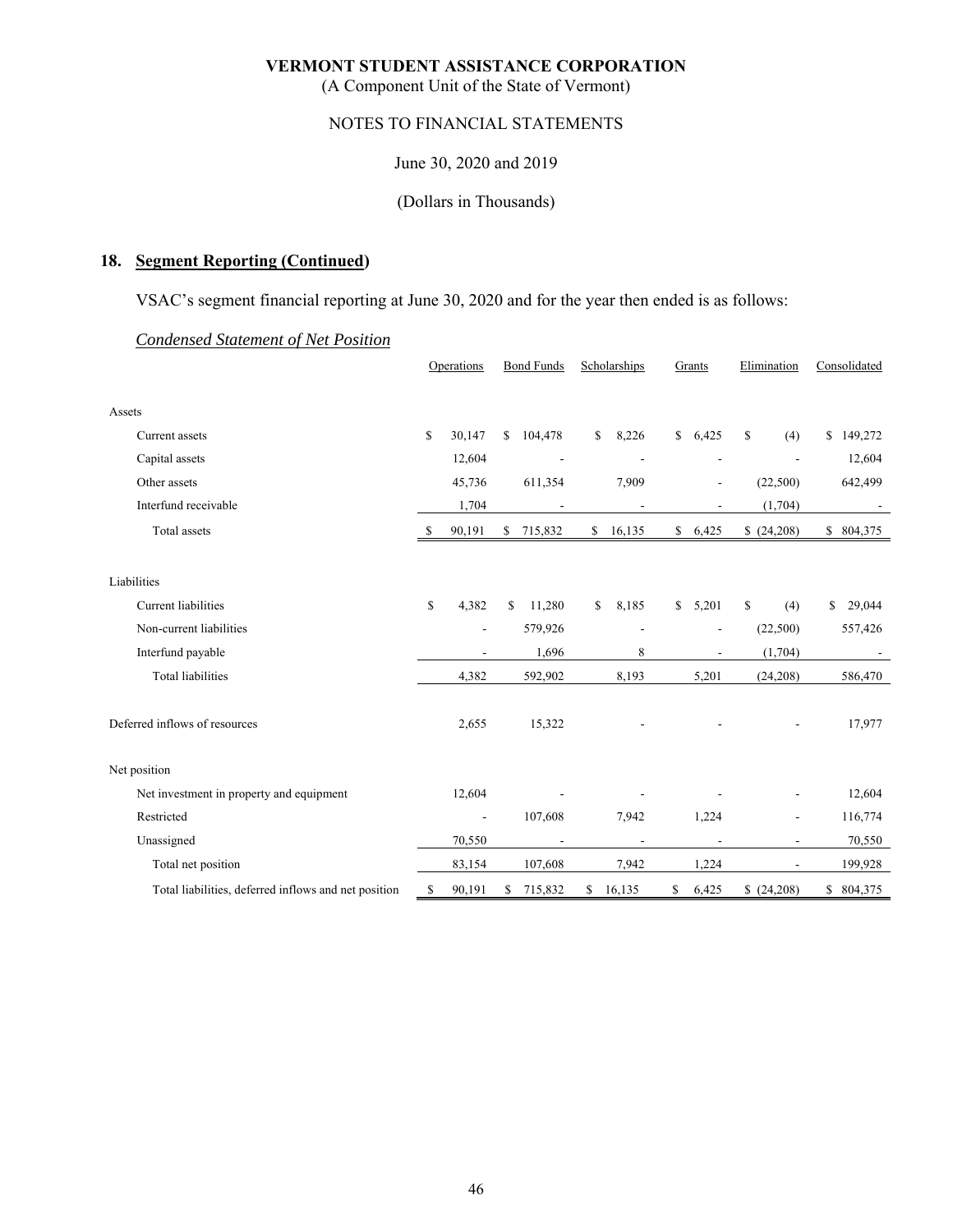(A Component Unit of the State of Vermont)

# NOTES TO FINANCIAL STATEMENTS

### June 30, 2020 and 2019

### (Dollars in Thousands)

# **18. Segment Reporting (Continued)**

# *Condensed Statement of Revenues, Expenses and Changes in Net Position*

|                                                      |    | Operations     | <b>Bond Funds</b>        |              | Scholarships | Grants                   |    | Elimination              | Consolidated |           |
|------------------------------------------------------|----|----------------|--------------------------|--------------|--------------|--------------------------|----|--------------------------|--------------|-----------|
| Revenues                                             |    |                |                          |              |              |                          |    |                          |              |           |
| Revenue from education loan financing                | S  | 1,305          | \$<br>36,917             | $\mathbb{S}$ |              | \$                       | S  |                          | S            | 38,222    |
| Guarantee program revenues                           |    | 3,286          |                          |              |              |                          |    |                          |              | 3,286     |
| Vermont State appropriations                         |    | 193            | ÷                        |              | 146          | 20,591                   |    |                          |              | 20,930    |
| Federal grants                                       |    | 4,323          |                          |              | 843          |                          |    |                          |              | 5,166     |
| Scholarship and gift revenue                         |    | $\overline{a}$ | $\overline{\phantom{a}}$ |              | 4,851        |                          |    | ٠                        |              | 4,851     |
| Facility lease revenue                               |    | 652            | L,                       |              |              |                          |    |                          |              | 652       |
| Investment interest and other revenue                |    | 2,386          | 952                      |              | 557          | $\overline{\phantom{a}}$ |    | (1,009)                  |              | 2,886     |
| Total operating revenues                             |    | 12,145         | 37,869                   |              | 6,397        | 20,591                   |    | (1,009)                  |              | 75,993    |
|                                                      |    |                |                          |              |              |                          |    |                          |              |           |
| Expenses                                             |    |                |                          |              |              |                          |    |                          |              |           |
| Operating and program expenses                       |    | 17,984         | 25,271                   |              | 6,304        | 20,018                   |    | (1,009)                  |              | 68,568    |
| Depreciation                                         |    | 948            |                          |              |              |                          |    |                          |              | 948       |
| Total operating expenses                             |    | 18,932         | 25,271                   |              | 6,304        | 20,018                   |    | (1,009)                  |              | 69,516    |
| (Deficit) excess of operating revenues over expenses |    | (6,787)        | 12,598                   |              | 93           | 573                      |    |                          |              | 6,477     |
| Non-operating revenues and expenses                  |    |                |                          |              |              |                          |    |                          |              |           |
| Contribution to permanent scholarship endowment      |    |                |                          |              | 1,013        |                          |    |                          |              | 1,013     |
| Interfund transfers                                  |    | 4,463          | (5,273)                  |              | 304          | 506                      |    |                          |              |           |
| Change in net position                               |    | (2,324)        | 7,325                    |              | 1,410        | 1,079                    |    |                          |              | 7,490     |
| Total net position at the beginning of the year      |    | 85,478         | 100,283                  |              | 6,532        | 145                      |    |                          |              | 192,438   |
| Total net position at the end of the year            | \$ | 83,154         | \$<br>107,608            | \$           | 7,942        | \$<br>1,224              | \$ | $\overline{\phantom{a}}$ |              | \$199,928 |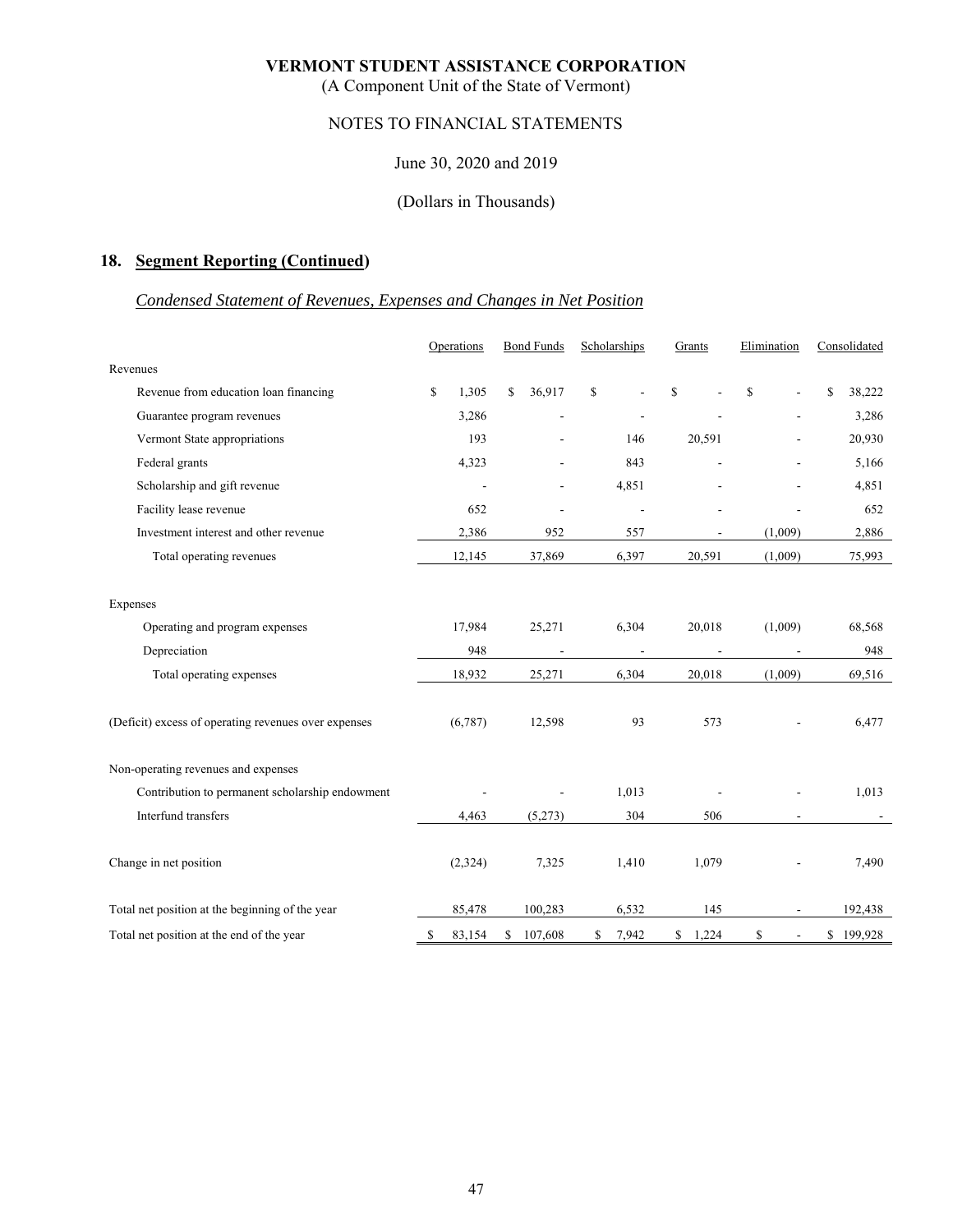(A Component Unit of the State of Vermont)

# NOTES TO FINANCIAL STATEMENTS

### June 30, 2020 and 2019

# (Dollars in Thousands)

# **18. Segment Reporting (Continued)**

#### *Condensed Statement of Cash Flows*

|                                              | Operations  |    | <b>Bond Funds</b>        | Scholarships |    | Grants                   |    | Elimination                  |    | Consolidated |
|----------------------------------------------|-------------|----|--------------------------|--------------|----|--------------------------|----|------------------------------|----|--------------|
| Cash provided by operations                  | \$<br>1,745 | S. | 74.921                   | \$<br>265    | \$ | 6,264                    | S. | 1,015                        | S. | 84,210       |
| Cash used by noncapital financing            | (825)       |    | (75,992)                 |              |    |                          |    | ٠.                           |    | (76, 817)    |
| Cash used by capital and related financing   | (430)       |    | ۰                        | ٠            |    |                          |    | ۰                            |    | (430)        |
| Cash provided by investing                   | 1,591       |    | 1,071                    | 129          |    | $\overline{\phantom{a}}$ |    | (1,015)                      |    | 1,776        |
| Net increase in cash and cash equivalents    | 2,081       |    | ۰                        | 394          |    | 6,264                    |    | ۰                            |    | 8,739        |
| Cash and cash equivalents, beginning of year | 21,605      |    |                          | 7,832        |    | 152                      |    | $\qquad \qquad \blacksquare$ |    | 29,589       |
| Cash and cash equivalents, end of year       | 23,686      | S  | $\overline{\phantom{a}}$ | 8,226        | S. | 6,416                    | S  | ۰                            | S  | 38,328       |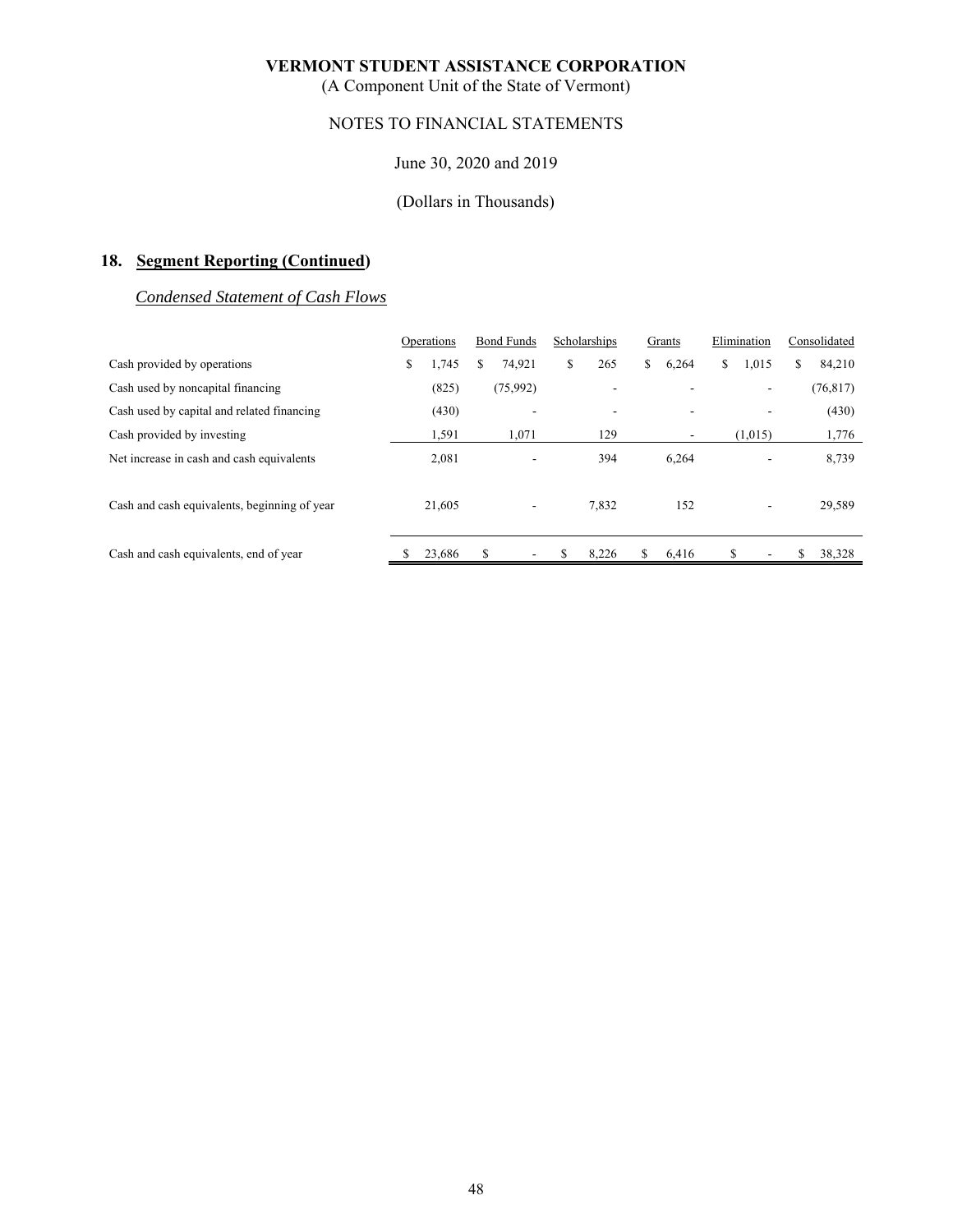(A Component Unit of the State of Vermont)

# NOTES TO FINANCIAL STATEMENTS

June 30, 2020 and 2019

#### (Dollars in Thousands)

# **18. Segment Reporting (Continued)**

VSAC's segment financial reporting at June 30, 2019 and for the year then ended is as follows:

|                                                      | Operations               | <b>Bond Funds</b> | Scholarships | Grants |                          | Elimination |                              | Consolidated |         |
|------------------------------------------------------|--------------------------|-------------------|--------------|--------|--------------------------|-------------|------------------------------|--------------|---------|
| Assets                                               |                          |                   |              |        |                          |             |                              |              |         |
| Current assets                                       | \$<br>28,671             | \$<br>108,976     | \$<br>7,832  | \$     | 174                      | \$          | (10)                         | \$           | 145,643 |
| Capital assets                                       | 13,123                   |                   |              |        |                          |             |                              |              | 13,123  |
| Other assets                                         | 49,909                   | 661,722           | 6,468        |        | $\overline{\phantom{a}}$ |             | (22,500)                     |              | 695,599 |
| Interfund receivable                                 | 1,365                    |                   |              |        |                          |             | (1,365)                      |              |         |
| Total assets                                         | \$<br>93,068             | \$<br>770,698     | \$<br>14,300 | \$     | 174                      |             | \$ (23,875)                  | \$           | 854,365 |
|                                                      |                          |                   |              |        |                          |             |                              |              |         |
| Liabilities                                          |                          |                   |              |        |                          |             |                              |              |         |
| <b>Current</b> liabilities                           | \$<br>3,484              | \$<br>9,988       | \$<br>7,767  | \$     | 29                       | \$          | (10)                         | S            | 21,258  |
| Non-current liabilities                              | 799                      | 639,958           | Ĭ.           |        | $\overline{\phantom{a}}$ |             | (22,500)                     |              | 618,257 |
| Interfund payable                                    |                          | 1,364             | 1            |        |                          |             | (1,365)                      |              |         |
| <b>Total liabilities</b>                             | 4,283                    | 651,310           | 7,768        |        | 29                       |             | (23, 875)                    |              | 639,515 |
| Deferred inflows of resources                        | 3,307                    | 19,105            |              |        |                          |             |                              |              | 22,412  |
| Net position                                         |                          |                   |              |        |                          |             |                              |              |         |
| Net investment in property and equipment             | 13,123                   |                   |              |        |                          |             |                              |              | 13,123  |
| Restricted                                           | $\overline{\phantom{a}}$ | 100,283           | 6,532        |        | 145                      |             | $\overline{\phantom{0}}$     |              | 106,960 |
| Unassigned                                           | 72,355                   |                   |              |        |                          |             | $\overline{\phantom{0}}$     |              | 72,355  |
| Total net position                                   | 85,478                   | 100,283           | 6,532        |        | 145                      |             | $\qquad \qquad \blacksquare$ |              | 192,438 |
| Total liabilities, deferred inflows and net position | \$<br>93,068             | \$770,698         | \$<br>14,300 | \$     | 174                      | \$          | (23, 875)                    | \$           | 854,365 |

### *Condensed Statement of Net Position*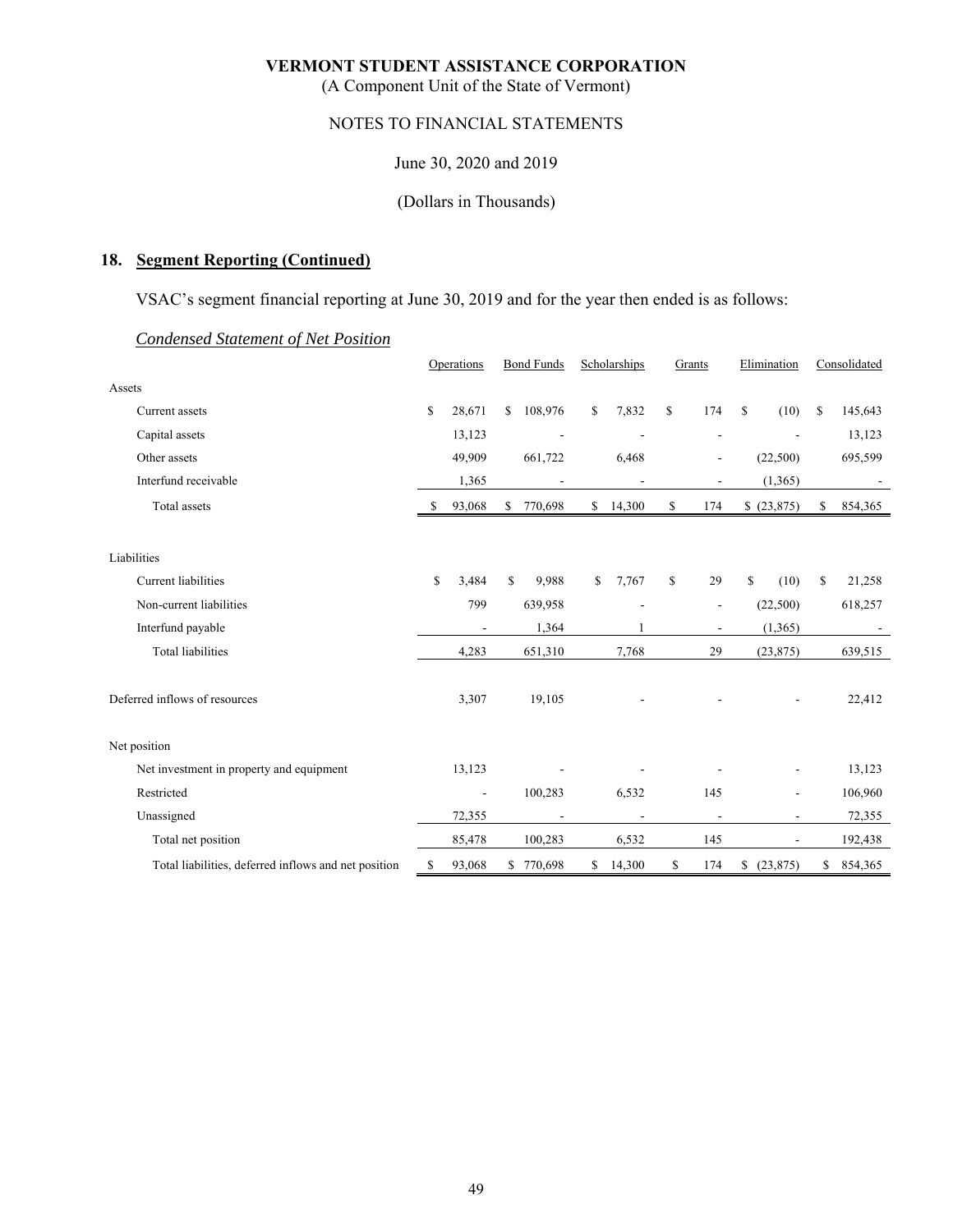(A Component Unit of the State of Vermont)

# NOTES TO FINANCIAL STATEMENTS

### June 30, 2020 and 2019

### (Dollars in Thousands)

# **18. Segment Reporting (Continued)**

# *Condensed Statement of Revenues, Expenses and Changes in Net Position*

|                                                      | Operations     | <b>Bond Funds</b>      | Scholarships | Grants         | Elimination    | Consolidated |  |
|------------------------------------------------------|----------------|------------------------|--------------|----------------|----------------|--------------|--|
| Revenues                                             |                |                        |              |                |                |              |  |
| Revenue from education loan financing                | S<br>1,668     | $\mathbb{S}$<br>42,655 | \$           | \$             | \$             | \$<br>44,323 |  |
| Guarantee program revenues                           | 3,371          |                        |              |                |                | 3,371        |  |
| Vermont State appropriations                         | 182            | ÷,                     | 302          | 19,609         |                | 20,093       |  |
| Federal grants                                       | 4,517          |                        | 779          |                |                | 5,296        |  |
| Scholarship and gift revenue                         | $\overline{a}$ | ٠                      | 4,230        | $\overline{a}$ | $\overline{a}$ | 4,230        |  |
| Facility lease revenue                               | 416            |                        | J.           |                |                | 416          |  |
| Investment interest and other revenue                | 2,515          | 1,491                  | 456          |                | (1, 182)       | 3,280        |  |
| Total operating revenues                             | 12,669         | 44,146                 | 5,767        | 19,609         | (1,182)        | 81,009       |  |
|                                                      |                |                        |              |                |                |              |  |
| Expenses                                             |                |                        |              |                |                |              |  |
| Operating and program expenses                       | 18,451         | 30,149                 | 5,663        | 20,663         | (1,182)        | 73,744       |  |
| Depreciation                                         | 926            | $\blacksquare$         | $\sim$       | ÷,             |                | 926          |  |
| Total operating expenses                             | 19,377         | 30,149                 | 5,663        | 20,663         | (1,182)        | 74,670       |  |
| (Deficit) excess of operating revenues over expenses | (6,708)        | 13,997                 | 104          | (1,054)        |                | 6,339        |  |
| Non-operating revenues and expenses                  |                |                        |              |                |                |              |  |
| Contribution to permanent scholarship endowment      |                |                        | 156          |                |                | 156          |  |
| Interfund transfers                                  | 5,571          | (6,291)                | 220          | 500            |                |              |  |
| Change in net position                               | (1, 137)       | 7,706                  | 480          | (554)          |                | 6,495        |  |
| Total net position at the beginning of the year      | 86,615         | 92,577                 | 6,052        | 699            |                | 185,943      |  |
| Total net position at the end of the year            | \$<br>85,478   | \$100,283              | \$6,532      | \$<br>145      | \$<br>L,       | \$192,438    |  |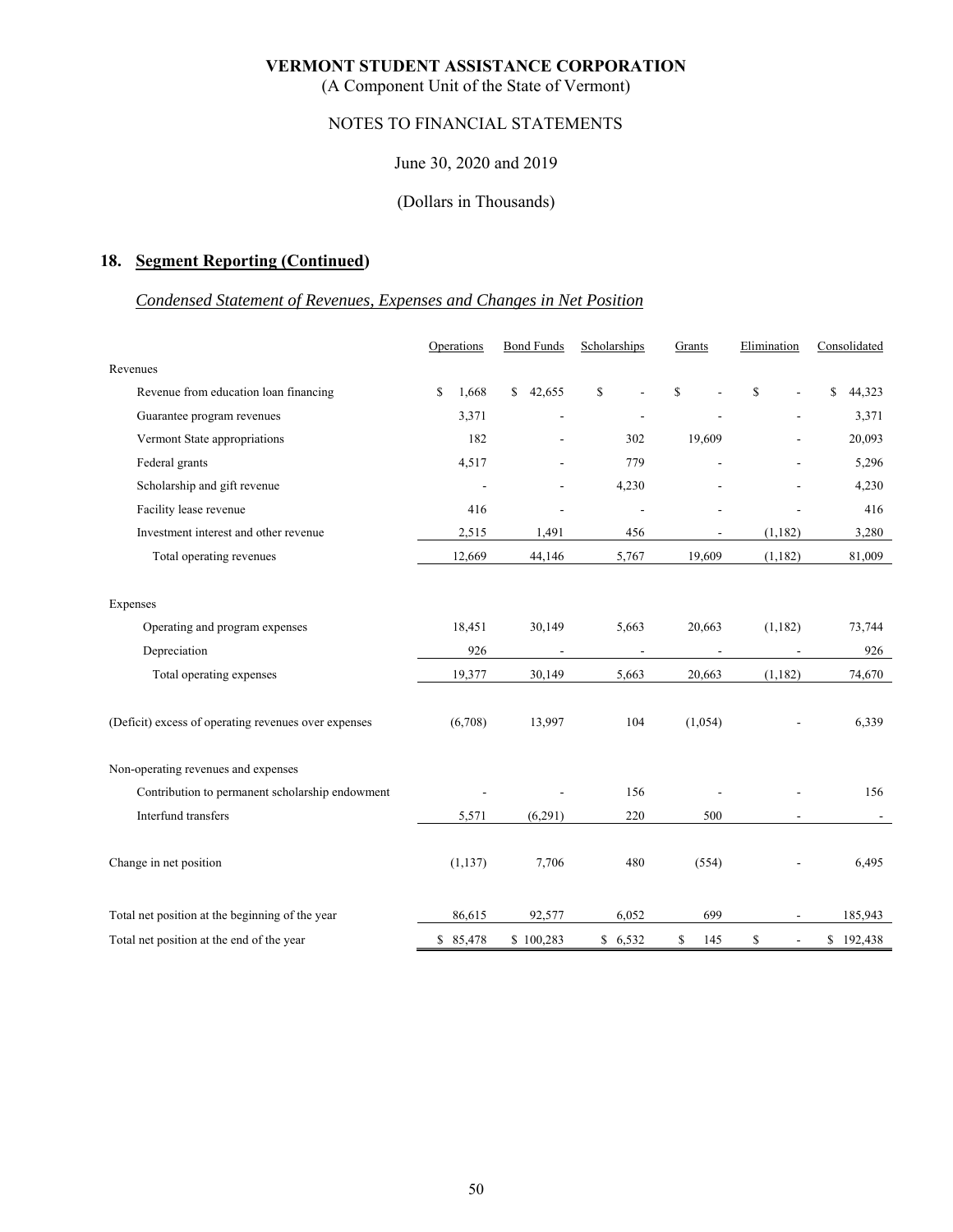(A Component Unit of the State of Vermont)

# NOTES TO FINANCIAL STATEMENTS

### June 30, 2020 and 2019

# (Dollars in Thousands)

# **18. Segment Reporting (Concluded)**

# *Condensed Statement of Cash Flows*

|                                                      | Operations | <b>Bond Funds</b> | Scholarships | Grants      | Elimination | Consolidated |
|------------------------------------------------------|------------|-------------------|--------------|-------------|-------------|--------------|
| Cash provided by (used by) operations                | \$4,126    | \$86,066          | S.<br>1,456  | (681)<br>\$ | \$<br>1,189 | 92,156<br>\$ |
| Cash used by noncapital financing                    | (842)      | (87, 547)         |              |             | ٠.          | (88,389)     |
| Cash used by capital and related financing           | (141)      | ۰                 | ۰            |             | ۰           | (141)        |
| Cash provided by investing                           | 1,730      | 1,481             |              | ۰.          | (1,189)     | 2,022        |
| Net increase (decrease) in cash and cash equivalents | 4,873      | ۰.                | 1,456        | (681)       |             | 5,648        |
| Cash and cash equivalents, beginning of year         | 16,732     |                   | 6,376        | 833         | ۰           | 23,941       |
| Cash and cash equivalents, end of year               | \$21,605   | S                 | \$7,832      | 152         | \$          | 29,589<br>S. |